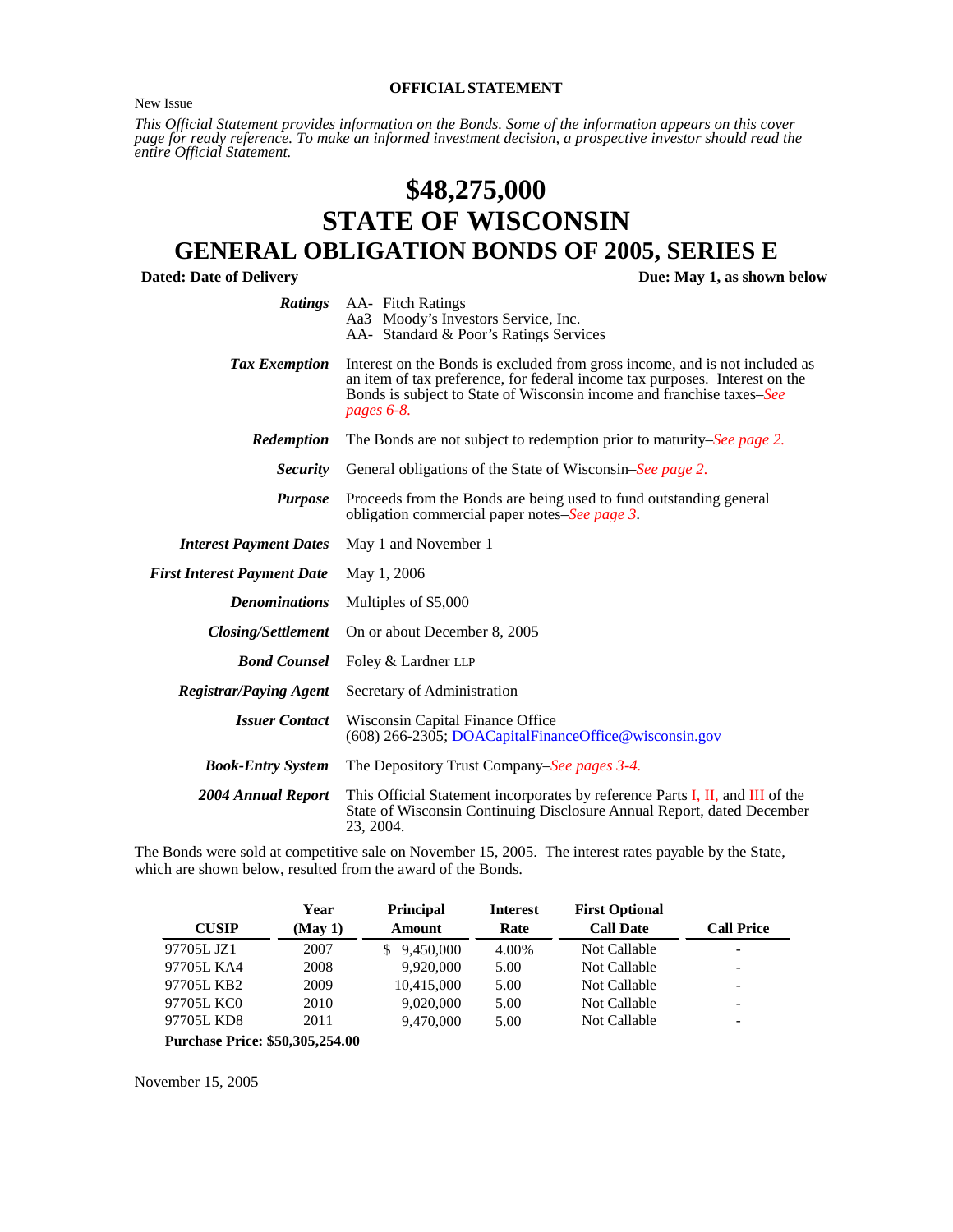This document is the State's *official* statement about the offering of the Bonds; that is, it is the only document the State has authorized for providing information about the Bonds. This document is not an offer or solicitation for the Bonds, and no unlawful offer, solicitation, or sale may occur through the use of this document or otherwise. This document is not a contract, and it provides no investment advice. Prospective investors should consult their advisors and legal counsel with questions about this document, the Bonds, and anything else related to the offering.

The purpose of this document is to provide prospective investors with information that may be important in making an investment decision. It may not be used for any other purpose without the State's permission. The State is the author of this document and is responsible for its accuracy and completeness. The Underwriter is not the author of this document. In accordance with its responsibilities under federal securities laws, the Underwriter is required to review the information in this document and must have a reasonable basis for its belief in the accuracy and completeness of its key representations.

The estimates, forecasts, projections, and opinions in this document are not hard facts, and no one guarantees them. Some of the people who prepared, compiled, or reviewed this information had specific functions that covered some aspects of the offering but not others. For example, financial staff focused on quantitative financial information, and legal counsel focused on specific documents or legal issues assigned to them.

No dealer, broker, sales representative, or other person has been authorized to give any information or to make any representations about the Bonds other than what is in this document. The information and expressions of opinion in this document may change without notice. The delivery of this document or any sale of the Bonds does not imply that there has been no change in the matters contained in this document since the date of this document. Material referred to in this document is not part of this document unless expressly included.

# **TABLE OF CONTENTS**

| <b>SATE OFFICIALS PARTICIPATING IN</b> | OTHER INFORMATION                     |
|----------------------------------------|---------------------------------------|
| THE ISSUANCE AND SALE OF THE BONDSii   | Limitations on Issuance of General Ob |
|                                        |                                       |
|                                        |                                       |
|                                        | Reference Information About the Bone  |
|                                        |                                       |
|                                        |                                       |
|                                        |                                       |
|                                        | CONTINUING DISCLOSURE                 |
|                                        | APPENDIX A-INFORMATION ABOUT          |
|                                        |                                       |
|                                        | APPENDIX B-EXPECTED FORM OF           |
|                                        | <b>BOND COUNSEL OPINION</b>           |

| SATE OFFICIALS PARTICIPATING IN      |                                                  |
|--------------------------------------|--------------------------------------------------|
| THE ISSUANCE AND SALE OF THE BONDSii | Limitations on Issuance of General Obligations 4 |
| SUMMARY DESCRIPTION OF BONDSiii      |                                                  |
|                                      |                                                  |
|                                      |                                                  |
|                                      |                                                  |
|                                      |                                                  |
|                                      |                                                  |
|                                      |                                                  |
|                                      | <b>APPENDIX A-INFORMATION ABOUT</b>              |
|                                      |                                                  |
|                                      | <b>APPENDIX B-EXPECTED FORM OF</b>               |
|                                      |                                                  |
|                                      |                                                  |

PAGE PAGE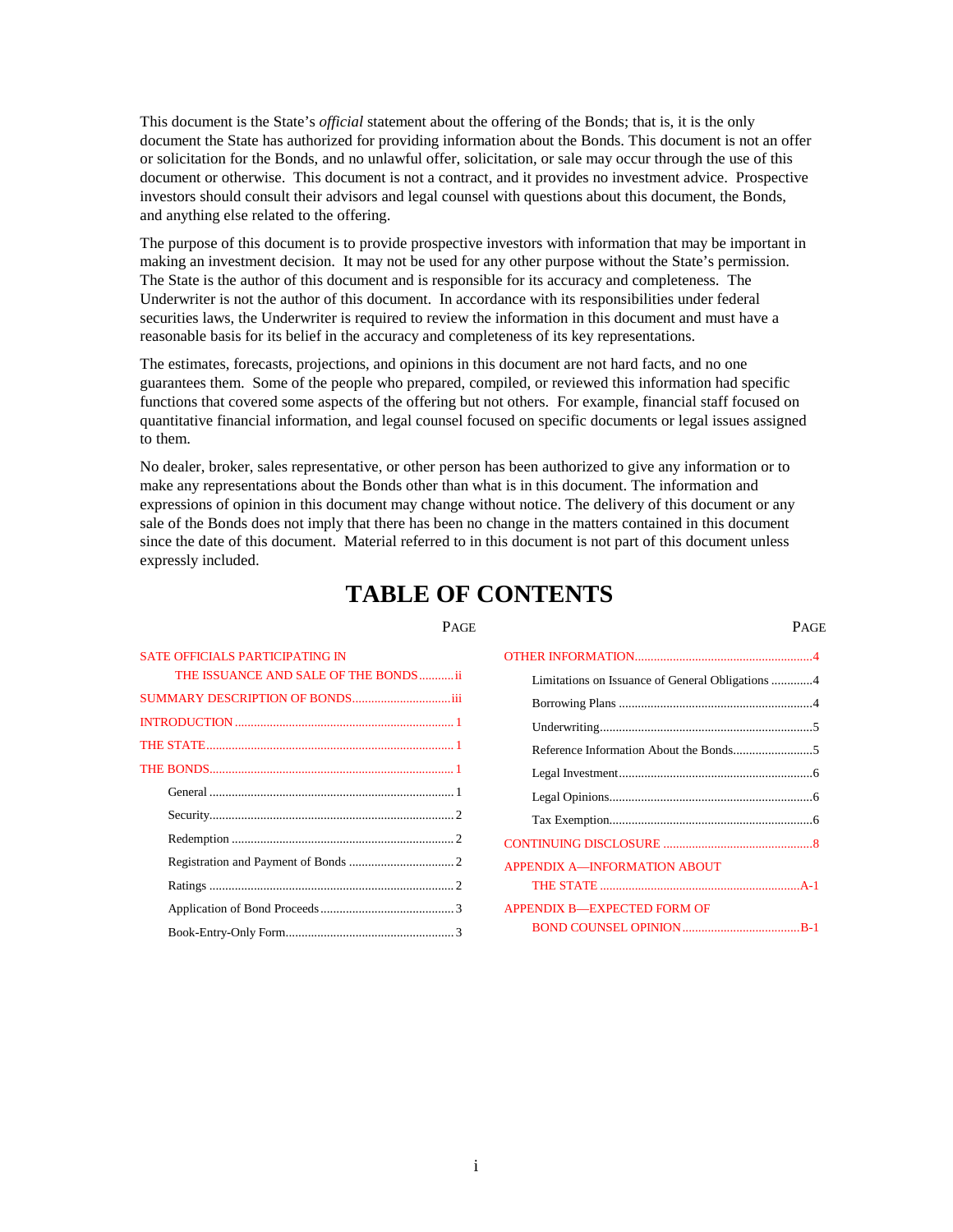### <span id="page-2-0"></span>**STATE OFFICIALS PARTICIPATING IN THE ISSUANCE AND SALE OF THE BONDS**

#### **BUILDING COMMISSION MEMBERS**

#### **Voting Members Term of Office Expires**

Governor Jim Doyle, Chairperson January 8, 2007<br>Senator Fred A. Risser, Vice-Chairperson January 5, 2009 Senator Fred A. Risser, Vice-Chairperson Senator Carol Roessler January 5, 2009 Senator David Zien January 8, 2007 Representative Jeff Fitzgerald January 8, 2007 Representative Jennifer Shilling January 8, 2007 Representative Debi Towns January 8, 2007 Mr. Terry McGuire, Citizen Member At the pleasure of the Governor

#### **Nonvoting, Advisory Members**

Mr. Adel Tabrizi, State Chief Engineer Department of Administration

Mr. Dave Haley, State Chief Architect Department of Administration

#### **Building Commission Secretary**

Mr. Robert G. Cramer, Administrator At the pleasure of the Building Department of Administration

Division of State Facilities Commission and the Secretary of<br>
Department of Administration<br>
Administration

#### **OTHER PARTICIPANTS**

Ms. Peggy A. Lautenschlager January 8, 2007

 State Attorney General Mr. Stephen E. Bablitch, Secretary **At the pleasure of the Governor** Department of Administration

#### **DEBT MANAGEMENT AND DISCLOSURE**

Department of Administration Capital Finance Office P.O. Box 7864 101 E. Wilson Street, 10th Floor Madison, WI 53707-7864 Telefax (608) 266-7645 [DOACapitalFinanceOffice@wisconsin.gov](mailto: DOACapitalFinanceOffice@wisconsin.gov)

> Mr. Frank R. Hoadley Capital Finance Director (608) 266-2305 [frank.hoadley@wisconsin.gov](mailto: DOACapitalFinanceOffice@wisconsin.gov)

Mr. Lawrence K. Dallia Assistant Capital Finance Director (608) 267-7399 [larry.dallia@wisconsin.gov](mailto: DOACapitalFinanceOffice@wisconsin.gov)

Mr. David R. Erdman Capital Finance Officer (608) 267-0374 [david.erdman@wisconsin.gov](mailto: DOACapitalFinanceOffice@wisconsin.gov)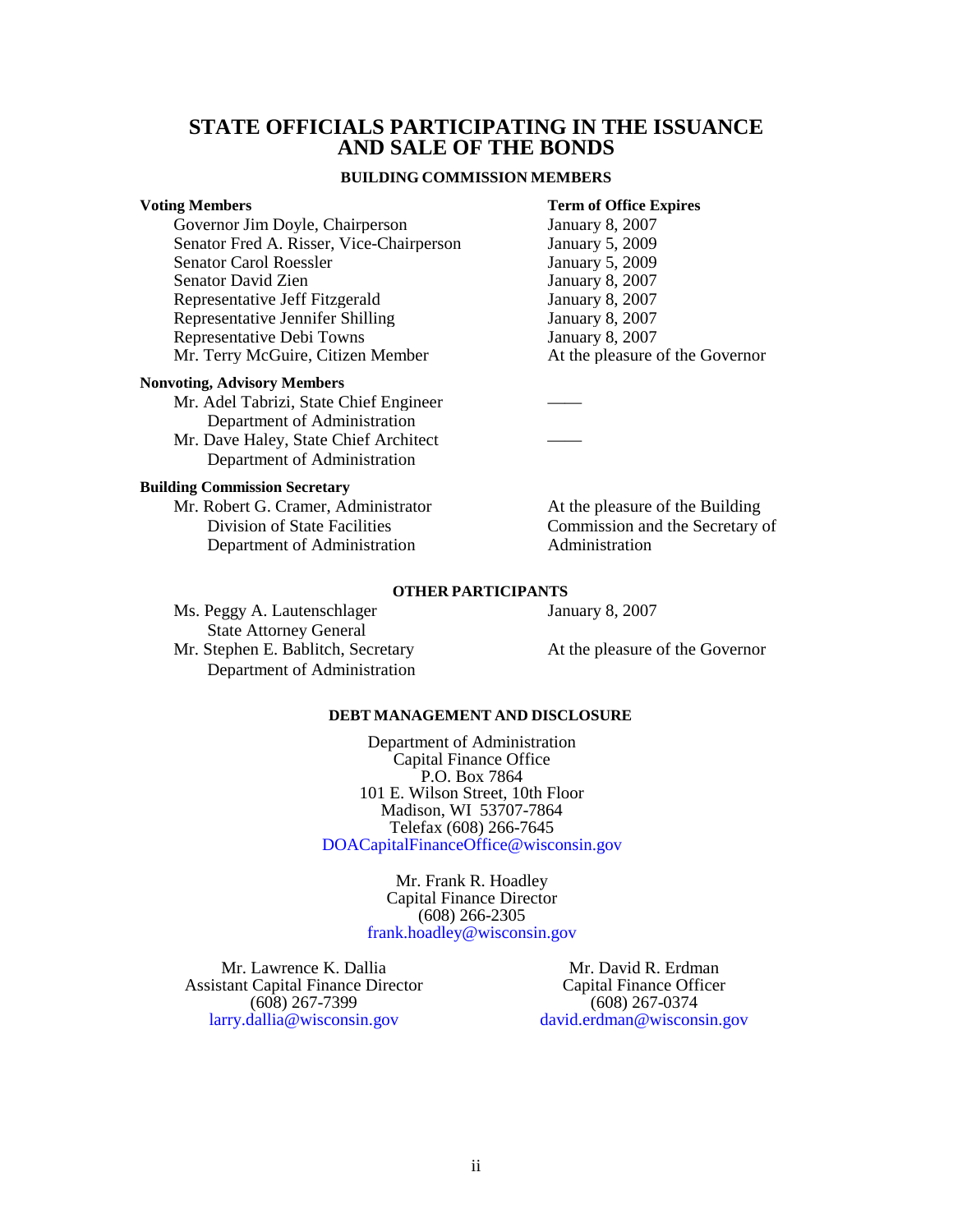# **SUMMARY DESCRIPTION OF BONDS**

<span id="page-3-0"></span>

| <b>Official Statement.</b>                           | Selected information is presented on this page for the convenience of the reader. To make an<br>informed investment decision regarding the Bonds, a prospective investor should read the entire                                                                                                                                                                                                                                                                                                                  |
|------------------------------------------------------|------------------------------------------------------------------------------------------------------------------------------------------------------------------------------------------------------------------------------------------------------------------------------------------------------------------------------------------------------------------------------------------------------------------------------------------------------------------------------------------------------------------|
| Description:                                         | State of Wisconsin General Obligation Bonds of 2005, Series E                                                                                                                                                                                                                                                                                                                                                                                                                                                    |
| Principal Amount:                                    | \$48,275,000                                                                                                                                                                                                                                                                                                                                                                                                                                                                                                     |
| Denominations:                                       | Multiples of \$5,000                                                                                                                                                                                                                                                                                                                                                                                                                                                                                             |
| Date of Issue:                                       | Date of delivery (on or about December 8, 2005)                                                                                                                                                                                                                                                                                                                                                                                                                                                                  |
| <b>Record Date:</b>                                  | April 15 and October 15                                                                                                                                                                                                                                                                                                                                                                                                                                                                                          |
| <b>Interest Payments:</b>                            | May 1 and November 1, beginning May 1, 2006                                                                                                                                                                                                                                                                                                                                                                                                                                                                      |
| Maturities:                                          | May 1, 2007-2011-See front cover                                                                                                                                                                                                                                                                                                                                                                                                                                                                                 |
| Redemption:                                          | The Bonds are not subject to redemption prior to maturity.                                                                                                                                                                                                                                                                                                                                                                                                                                                       |
| Form:                                                | Book-entry-only—See pages 3-4                                                                                                                                                                                                                                                                                                                                                                                                                                                                                    |
| Paying Agent:                                        | All payments of principal and interest on the Bonds will be paid by the<br>Secretary of Administration. All payments will be made to The Depository<br>Trust Company, which will distribute payments to DTC Participants as<br>described herein.                                                                                                                                                                                                                                                                 |
| Security:                                            | The Bonds are general obligations of the State of Wisconsin. As of<br>October 1, 2005, general obligations of the State were outstanding in the<br>amount of \$5,079,602,689.                                                                                                                                                                                                                                                                                                                                    |
| <b>Additional General</b><br><b>Obligation Debt:</b> | The State may issue additional general obligation debt.                                                                                                                                                                                                                                                                                                                                                                                                                                                          |
| Authority for Issuance:                              | The Bonds are issued under Article VIII of the Wisconsin Constitution and<br>Chapters 18 and 20 of the Wisconsin Statutes.                                                                                                                                                                                                                                                                                                                                                                                       |
| Purpose:                                             | Funding outstanding general obligation commercial paper notes.                                                                                                                                                                                                                                                                                                                                                                                                                                                   |
| Legality of Investment:                              | State law provides that the Bonds are legal investments for all banks, trust<br>companies, bankers, savings banks and institutions, building and loan<br>associations, savings and loan associations, credit unions, investment<br>companies, and other persons or entities carrying on a banking business;<br>for all personal representatives, guardians, trustees, and other fiduciaries;<br>and for the State and all public officers, municipal corporations, political<br>subdivisions, and public bodies. |
| Tax Exemption:                                       | Interest on the Bonds is excluded from gross income, and is not included as<br>an item of tax preference, for federal income tax purposes—See pages 6-8                                                                                                                                                                                                                                                                                                                                                          |
|                                                      | Interest on the Bonds is subject to State of Wisconsin income and franchise<br>taxes-See page 7                                                                                                                                                                                                                                                                                                                                                                                                                  |
| Legal Opinion:                                       | Validity and tax opinion to be provided by Foley & Lardner LLP—See page<br>$B-1$                                                                                                                                                                                                                                                                                                                                                                                                                                 |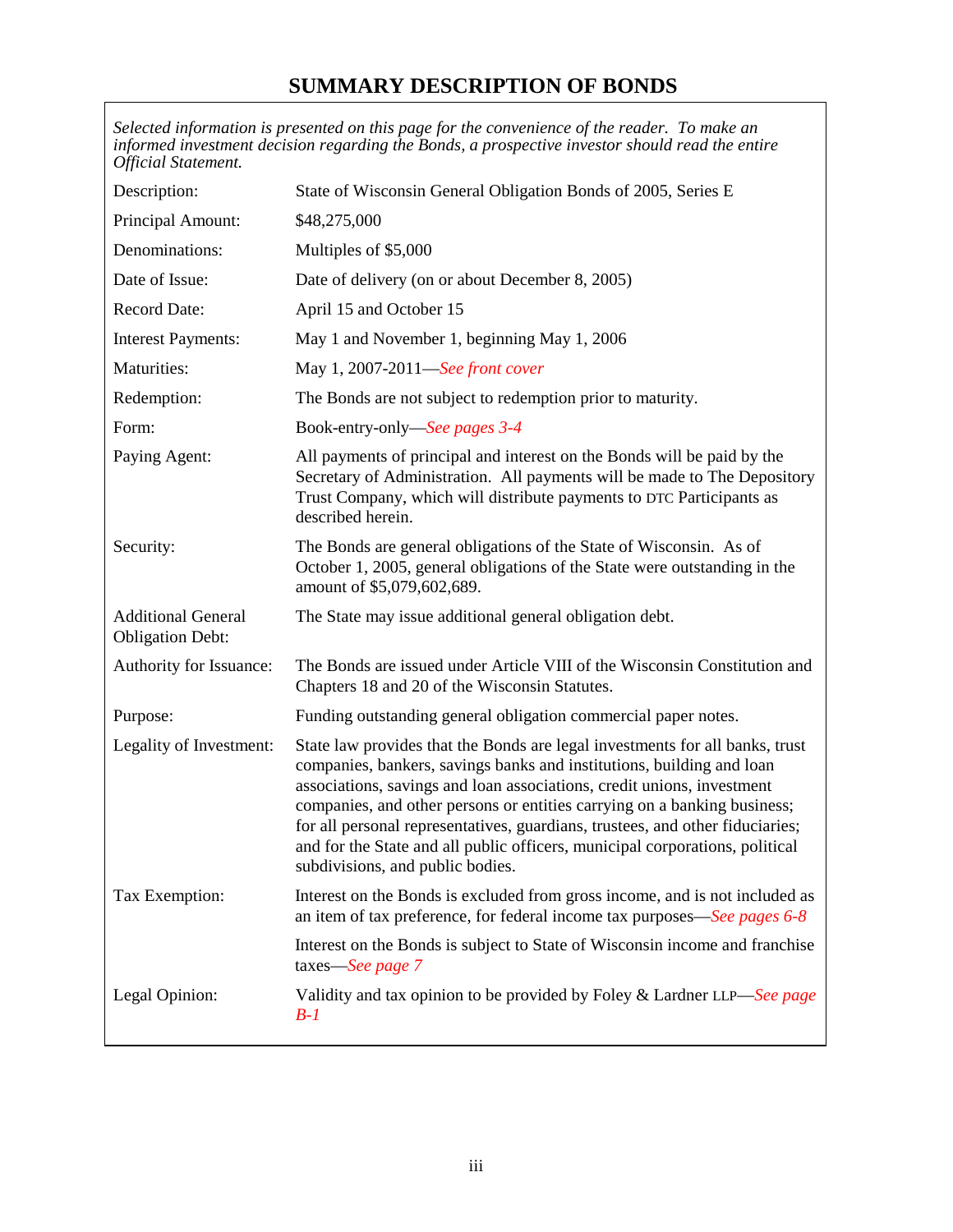# <span id="page-4-0"></span>**OFFICIAL STATEMENT \$48,275,000 STATE OF WISCONSIN GENERAL OBLIGATION BONDS OF 2005, SERIES E**

# **INTRODUCTION**

This Official Statement provides information about the \$48,275,000 General Obligation Bonds of 2005, Series E **(Bonds)**, which are being issued by the State of Wisconsin **(State)**. This Official Statement includes by reference Parts I, II, and III of the State of Wisconsin Continuing Disclosure Annual Report, dated December 23, 2004 **(2004 Annual Report)**.

The Bonds are authorized under the Wisconsin Constitution and the Wisconsin Statutes, as well as an authorizing resolution that the State of Wisconsin Building Commission **(Commission)** adopted on October 24, 2000, as amended by resolutions the Commission adopted on July 30, 2003 and August 9, 2005.

The Commission, an agency of the State, is empowered by law to authorize, issue, and sell all the State's general obligations. The Commission is assisted and staffed by the State of Wisconsin Department of Administration **(Department of Administration)**.

The Commission has authorized the Department of Administration to prepare this Official Statement. This Official Statement contains information furnished by the State or obtained from the sources indicated.

# **THE STATE**

The State is located in the Midwest among the northernmost tier of states. The State ranks 20th among the states in population and 26th in land area. Wisconsin attained statehood in 1848, its capital is Madison, and its largest city is Milwaukee.

Information concerning the State, its financial condition, and its general obligation debt is included as APPENDIX A, which includes by reference Parts II and III of the 2004 Annual Report. [APPENDIX A also includes](#page-12-0) information on the 2005-07 biennial budget, the results of the 2004-05 fiscal year, and other changes or additions to Parts II and III of the 2004 Annual Report.

Requests for additional information about the State may be directed to:

| Contact:  | Capital Finance Office                |
|-----------|---------------------------------------|
|           | Attn: Capital Finance Director        |
| Phone:    | $(608)$ 266-2305                      |
| Mail:     | 101 East Wilson Street, FLR 10        |
|           | P.O. Box 7864                         |
|           | Madison, WI 53707-7864                |
| E-mail:   | DOACapitalFinanceOffice@wisconsin.gov |
| Web site: | www.doa.wi.gov/capitalfinance         |

# **THE BONDS**

### **General**

The [front cover of this Official Statement s](#page-0-0)ets forth the maturity dates, amounts, and interest rates for the Bonds.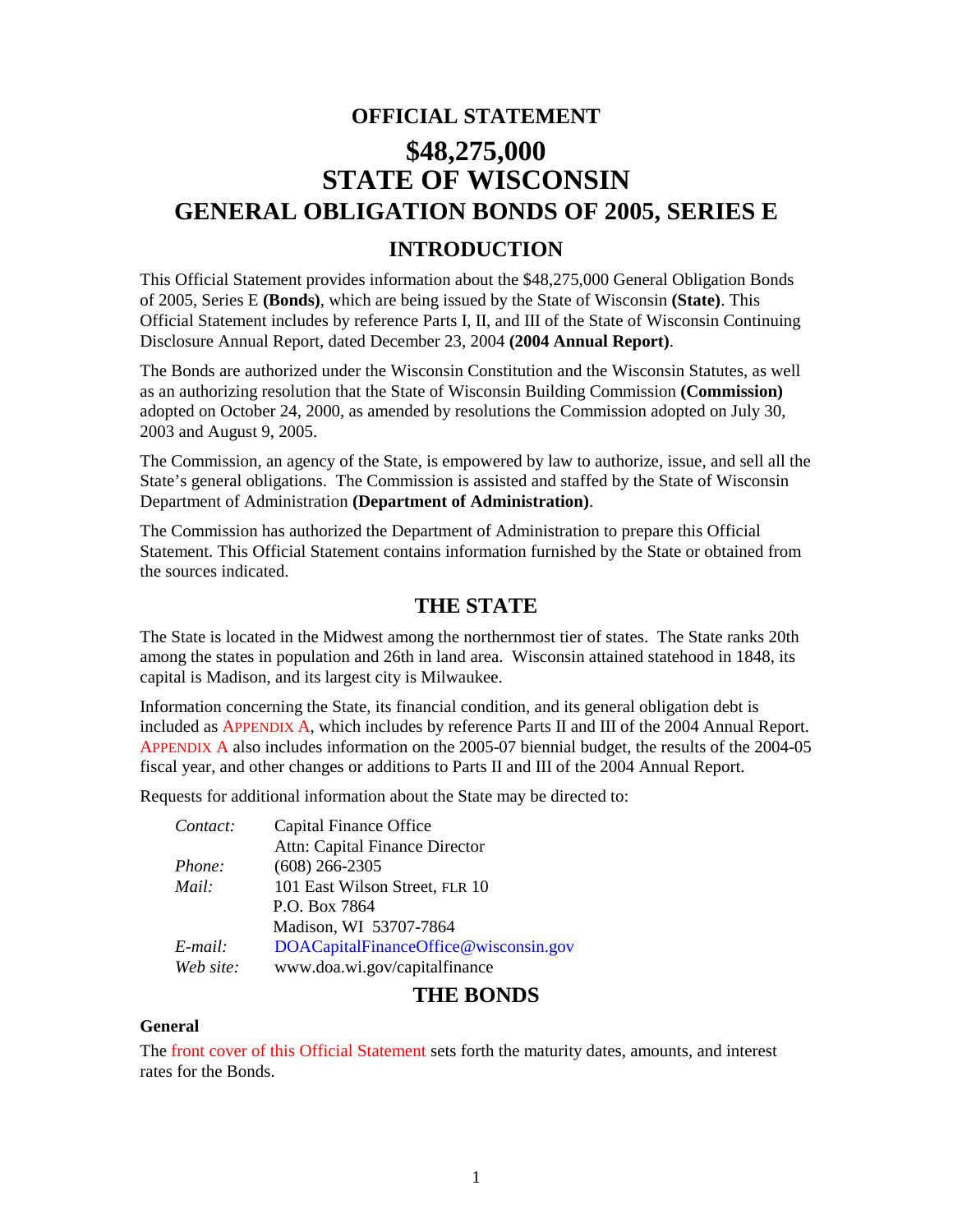<span id="page-5-0"></span>The Bonds will be dated their date of delivery (expected to be December 8, 2005) and will bear interest from that date payable on May 1 and November 1 of each year, beginning on May 1, 2006.

Interest on the Bonds will be computed on the basis of a 30-day month and a 360-day year. Payments of principal and interest for each Bond will be paid to the registered owner of the Bonds. The Bonds are being issued in book-entry-only form, so the registered owner will be a securities depository or its nominee. The Commission has appointed, as the securities depository for the Bonds, The Depository Trust Company, New York, New York **(DTC)**. [See "THE BONDS;](#page-6-0)  [Book-Entry-Only Form".](#page-6-0)

The Bonds are issued as fully registered bonds without coupons in principal denominations of \$5,000 or multiples of \$5,000.

### **Security**

The Bonds are direct and general obligations of the State. The full faith, credit, and taxing power of the State are irrevocably pledged to make principal and interest payments on the Bonds. There has been irrevocably appropriated, as a first charge upon all revenues of the State, a sum sufficient to make principal and interest payments on the Bonds as the payments become due. The Bonds are secured equally with all other outstanding general obligations issued by the State.

### **Redemption**

The Bonds are not subject to redemption prior to their maturity.

### **Registration and Payment of Bonds**

How the Bonds are paid depends on whether or not they are in book-entry-only form.

If the Bonds are in book-entry-only form, then payment of principal will be made by wire transfer to the securities depository or its nominee upon the presentation and surrender of the Bonds at the principal office of the **Paying Agent**—which is the Secretary of Administration. Payment of interest will be made by wire transfer to the securities depository or its nominee on the payment date.

If the Bonds are not in book-entry-only form, then payment of principal will be made by check or draft issued upon the presentation and surrender of the Bonds at the principal office of the Paying Agent, as designated by the Commission. Payment of interest due on the Bonds will be made by check or draft mailed to the registered owner shown in the registration book at the close of business on the **Record Date**—which is the15th day (whether or not a business day) of the calendar month before the interest payment date.

# **Ratings**

At the State's request, several rating agencies have assigned a rating to the Bonds:

| Rating | <b>Rating Agency</b> |
|--------|----------------------|
| $AA-$  | <b>Fitch Ratings</b> |

Aa3 Moody's Investors Service, Inc. (1)

AA- Standard & Poor's Ratings Services<sup>(2)</sup>

(1) On March 29, 2005, Moody's Investors Service, Inc. changed the rating outlook on the State's general obligations from "negative" to "stable".

<sup>(2)</sup> On November 9, 2005, Standard & Poor's Ratings Services changed the rating outlook on the State's general obligations from "stable" to "positive".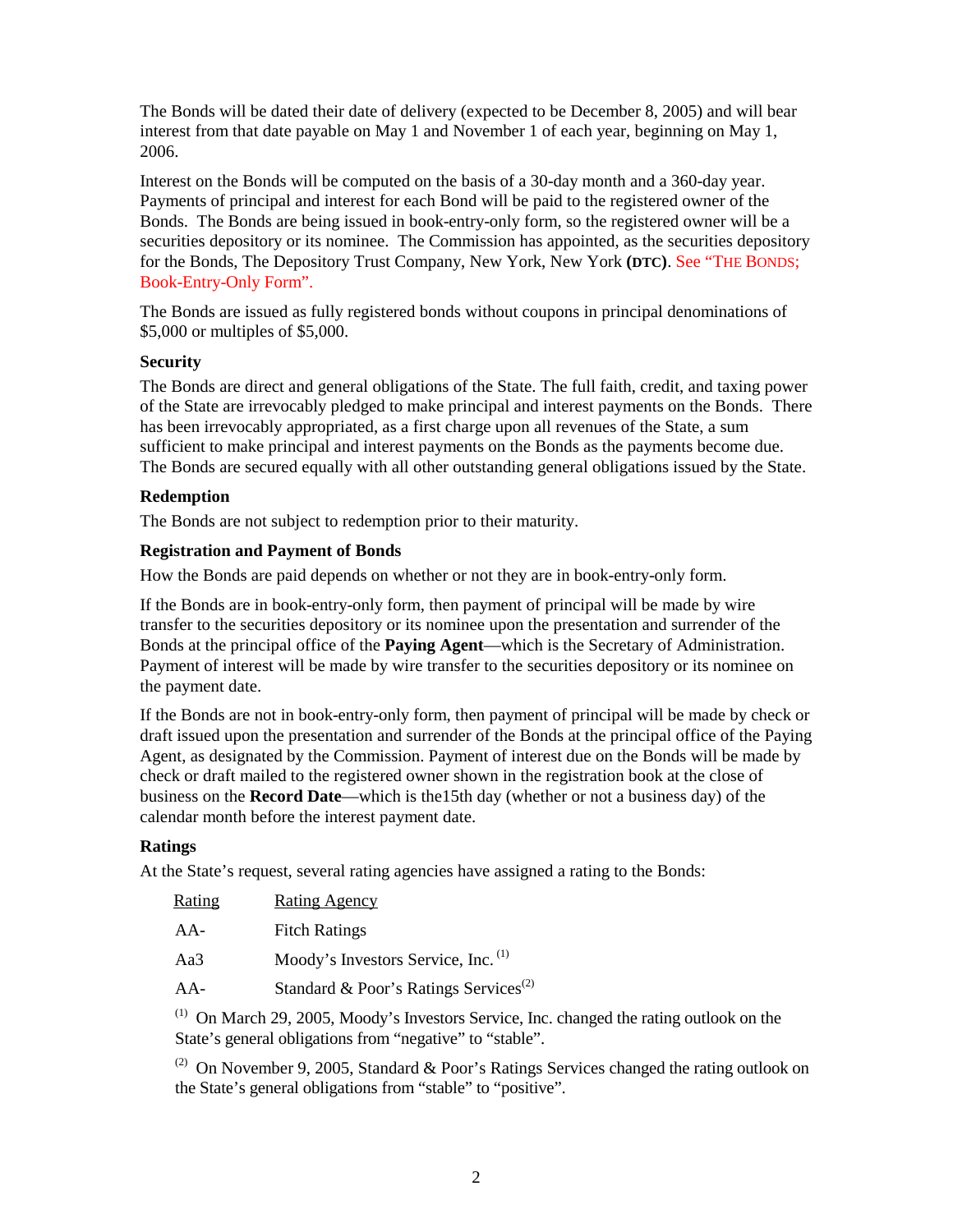<span id="page-6-0"></span>Any explanation of what a rating means may only be obtained from the rating agency giving the rating. No one can offer any assurance that a rating given to the Bonds will be maintained for any period of time; a rating agency may lower or withdraw the rating it gives if in its judgment circumstances so warrant. Any downgrade or withdrawal of a rating may adversely affect the market price of the Bonds.

# **Application of Bond Proceeds**

The Bonds are being issued to fund outstanding general obligation commercial paper notes. Bond proceeds, together with cash provided by the State (in an amount that is primarily the scheduled amortization for the 2005-06 fiscal year), will fund the following outstanding amounts of commercial paper notes:

- \$33,995,000 General Obligation Commercial Paper Notes of 1997, Series A
- \$ 8,550,000 General Obligation Commercial Paper Notes of 1997, Series B
- \$ 7,090,000 General Obligation Commercial Paper Notes of 1998, Series A
- \$10,045,000 General Obligation Commercial Paper Notes of 1998, Series B

Bond proceeds and cash provided by the State will be transferred to the respective note funds held by the issuing and paying agent, and will be spent within 90 days of the delivery date of the Bonds to pay for maturing notes. The program resolution for the general obligation commercial paper notes provides that, when a deposit is made that is sufficient to pay the principal and interest of the notes, then the notes shall be deemed to have been paid and shall cease to be entitled to any benefit under the program resolution.

### **Book-Entry-Only Form**

The Bonds will initially be issued in book-entry-only form. Purchasers of the Bonds will not receive bond certificates but instead will have their ownership in the Bonds recorded in the bookentry system.

Bond certificates are to be issued and registered in the name of a nominee of DTC, which acts as securities depository for the Bonds. Ownership of the Bonds by the purchasers is shown in the records of brokers and other organizations participating in the DTC book-entry system **(DTC** Participants). All transfers of ownership in the Bonds must be made, directly or indirectly, through DTC Participants.

### *Payment*

The State will make all payments of principal of, and interest on, the Bonds to DTC. Owners of the Bonds will receive payments through the DTC Participants.

### *Notices and Voting Rights*

The State will provide notices and other communications about the Bonds to DTC. Owners of the Bonds will receive any notices or communications through the DTC Participants. In any situation involving voting rights, DTC will not vote but will rather give a proxy through the DTC Participants.

### *Redemption*

If less than all of the Bonds of a given maturity are being redeemed, DTC's practice is to determine by lottery the amount of the Bonds to be redeemed from each DTC Participant.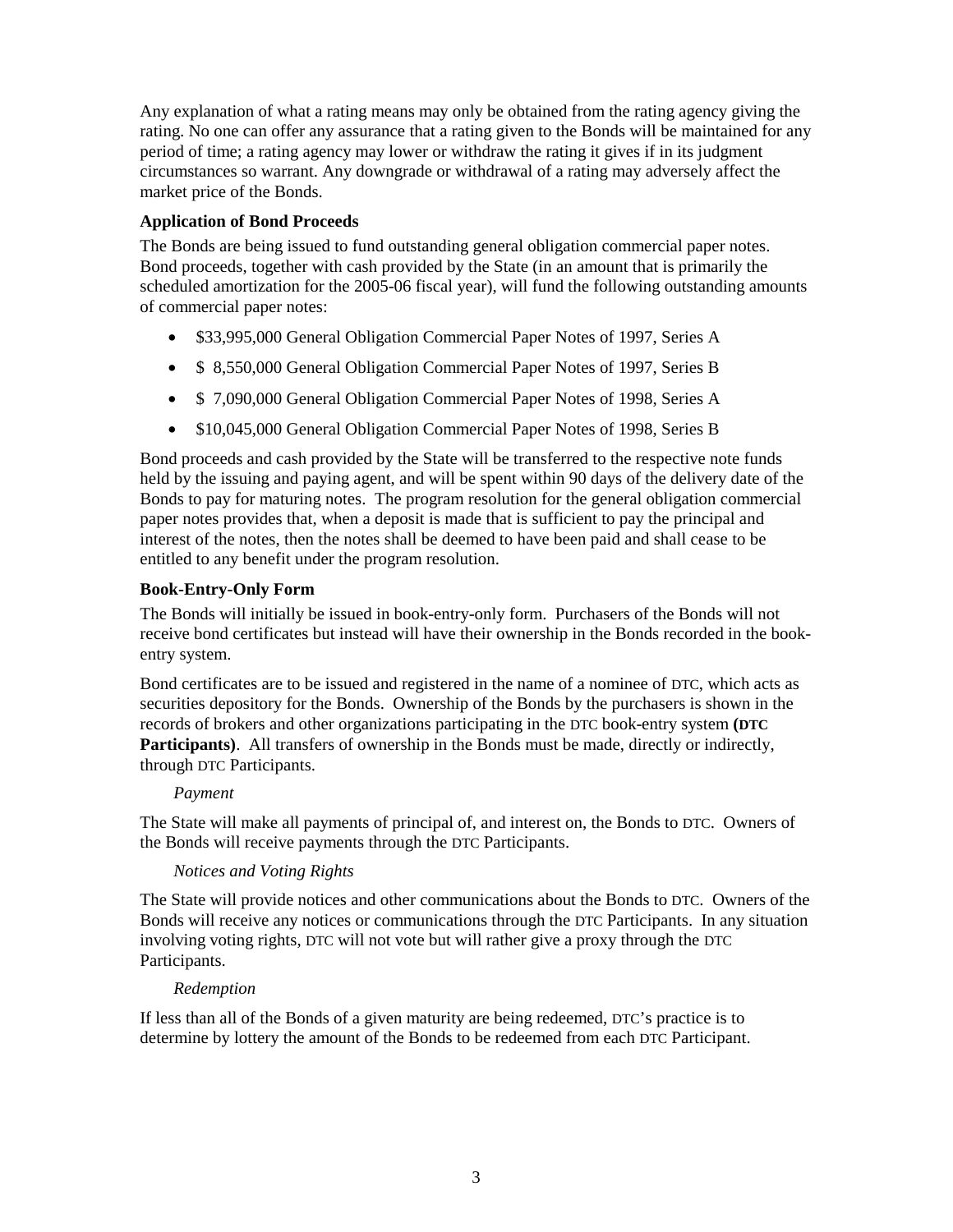### *Discontinued Service*

<span id="page-7-0"></span>In the event that participation in DTC's book-entry system were to be discontinued and a successor securities depository were not obtained, Bond certificates would be executed and delivered to DTC Participants.

### *Further Information*

Further information concerning DTC and DTC's book-entry system is available at www.dtcc.com. The State is not responsible for any information available on DTC's web site. That information may be subject to change without notice.

The State is not responsible for a failure by DTC or any DTC Participant to transfer payments or notices to the owners of the Bonds or to follow the procedures established by DTC for its bookentry system.

# **OTHER INFORMATION**

# **Limitations on Issuance of General Obligations**

All general obligations issued by the State fall within a debt limit set forth in the Wisconsin Constitution and Statutes. There is an annual limit of three-quarters of one percent, and a cumulative limit of five percent, of the aggregate value of all taxable property in the State. The annual limit is currently \$3,209,501,715, and the aggregate limit is currently \$21,396,678,100. A funding or refunding obligation does not count for purposes of the annual debt limit or the cumulative debt limit. Accrued interest on any obligation that is not paid during the fiscal year in which it accrues is treated as debt and taken into account for purposes of the debt limitations. As of October 1, 2005, general obligations of the State were outstanding in the amount of \$5,079,602,689.

### **Borrowing Plans**

### *General Obligations*

The State has sold and delivered the following general obligations in calendar year 2005:

- Approximately \$467 million of general obligation bonds for various governmental purposes.
- Approximately \$430 million of general obligation bonds to advance refund general obligation bonds previously issued for various governmental purposes.
- Approximately \$5 million of taxable general obligation bonds for the veterans housing loan program.

The State has also sold \$97 million of general obligation bonds to refund general obligation bonds previously issued for various governmental purposes. This series of bonds was sold with a forward delivery date of January 31, 2006. In addition, the Commission has also authorized the following general obligations that may be sold and delivered in calendar years 2005 or 2006:

- Up to \$440 million of general obligation bonds to refund general obligation bonds previously issued for general governmental purposes. The amount and timing of any issuance of general obligation refunding bonds for this purpose depend on market conditions.
- Up to \$45 million of taxable general obligation bonds for the veterans housing loan program. The amount and timing of any additional issuance of taxable general obligation bonds depend on originations of veterans housing loans.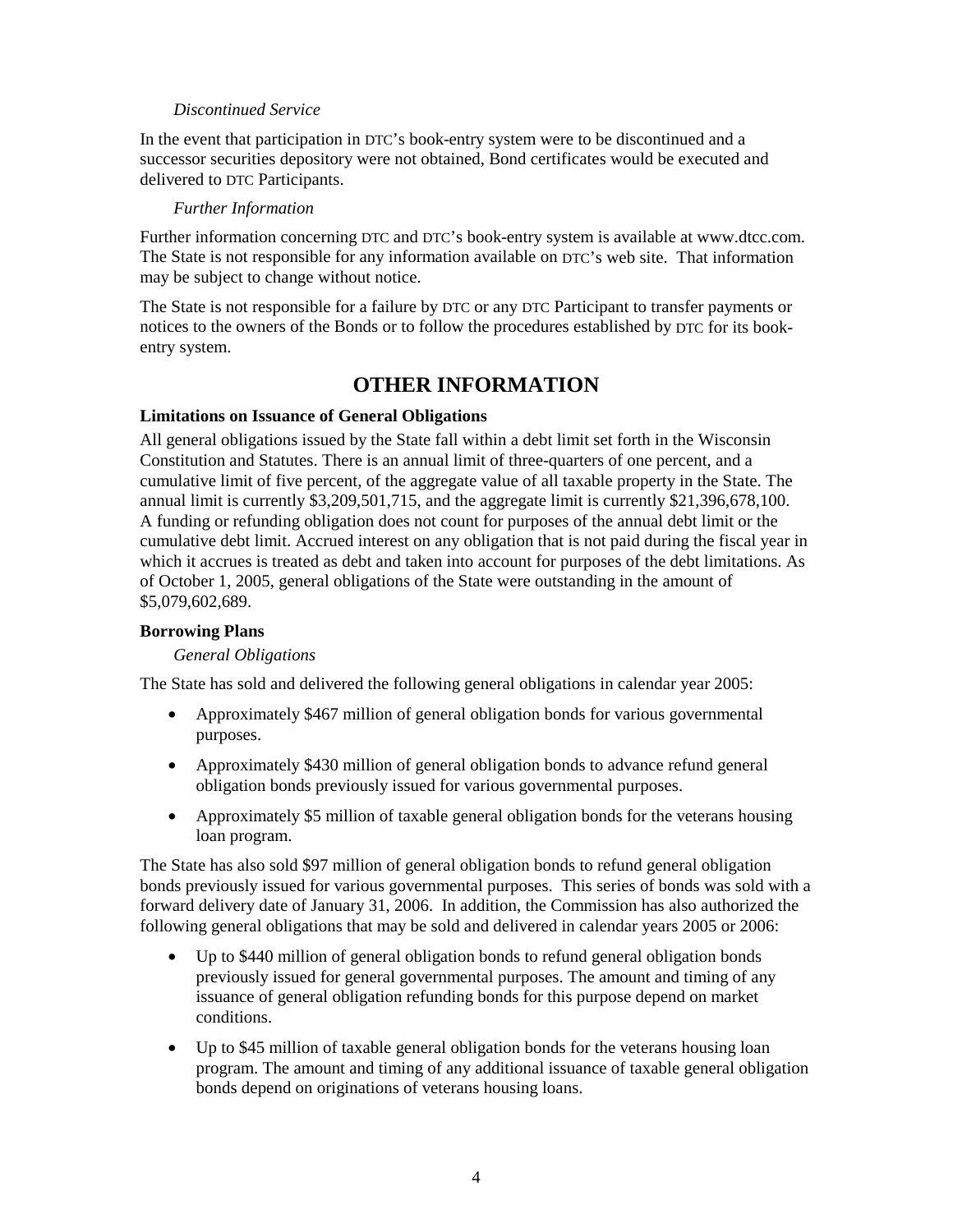- Up to \$113 million of general obligation bonds to refund general obligation bonds previously issued for the veterans housing loan program. The amount and timing of any issuance of general obligation refunding bonds for this purpose depend on market conditions.
- Up to \$40 million of general obligation subsidy bonds to be purchased by the Environmental Improvement Fund for the Clean Water Fund Program. The amount and timing of any issuance of additional general obligation subsidy bonds for this purpose depend on loan disbursements from the Clean Water Fund Program.

The Commission is expected to authorize in the fourth quarter of calendar year 2005, and the State may sell and deliver by the end of the first quarter of calendar year 2006, additional general obligations for general governmental purposes. These general obligations are expected to be in the form of bonds and commercial paper notes.

### *Other Obligations*

During calendar year 2005, the State has sold and delivered, as two series, \$179 million of transportation revenue refunding bonds to refund previously issued transportation revenue bonds and \$215 million of transportation revenue bonds to pay the costs of financing transportation facilities and major highway projects. The Commission has also authorized up to \$250 million of additional transportation revenue refunding bonds to refund previously issued transportation revenue bonds. The amount and timing of any issuance of refunding bonds depend on market conditions.

During calendar year 2005, the State has sold and delivered \$108 million of clean water revenue refunding bonds to refund previously issued clean water revenue bonds. The Commission has authorized up to \$125 million of clean water revenue bonds to fund loans in the Clean Water Fund Program; the State is expected to issue these clean water revenue bonds in the first quarter of calendar year 2006. The Commission has also authorized up to \$125 million of additional clean water revenue refunding bonds to refund previously issued clean water revenue bonds. The amount and timing of any issuance of refunding bonds depend on market conditions.

The Commission has authorized up to \$73 million of petroleum inspection fee revenue refunding bonds. The amount and timing of any issuance of refunding bonds depend on market conditions.

The State does not currently plan to issue operating notes for the 2005-06 fiscal year.

# **Underwriting**

The Bonds were purchased through competitive bidding on November 15, 2005 by Lehman Brothers **(Underwriter).** The Underwriter paid \$50,305,254.00, and its bid resulted in a true interest cost rate to the State of 3.571349%.

# **Reference Information About the Bonds**

Both the table belo[w and the table on the front cover i](#page-0-0)nclude information about the Bonds and are provided for reference. The CUSIP number for each maturity has been obtained from sources the State believes to be reliable, but the State is not responsible for the correctness of the CUSIP numbers. The Underwriter has provided the reoffering yields and prices to allow the computation of yield for federal tax law compliance.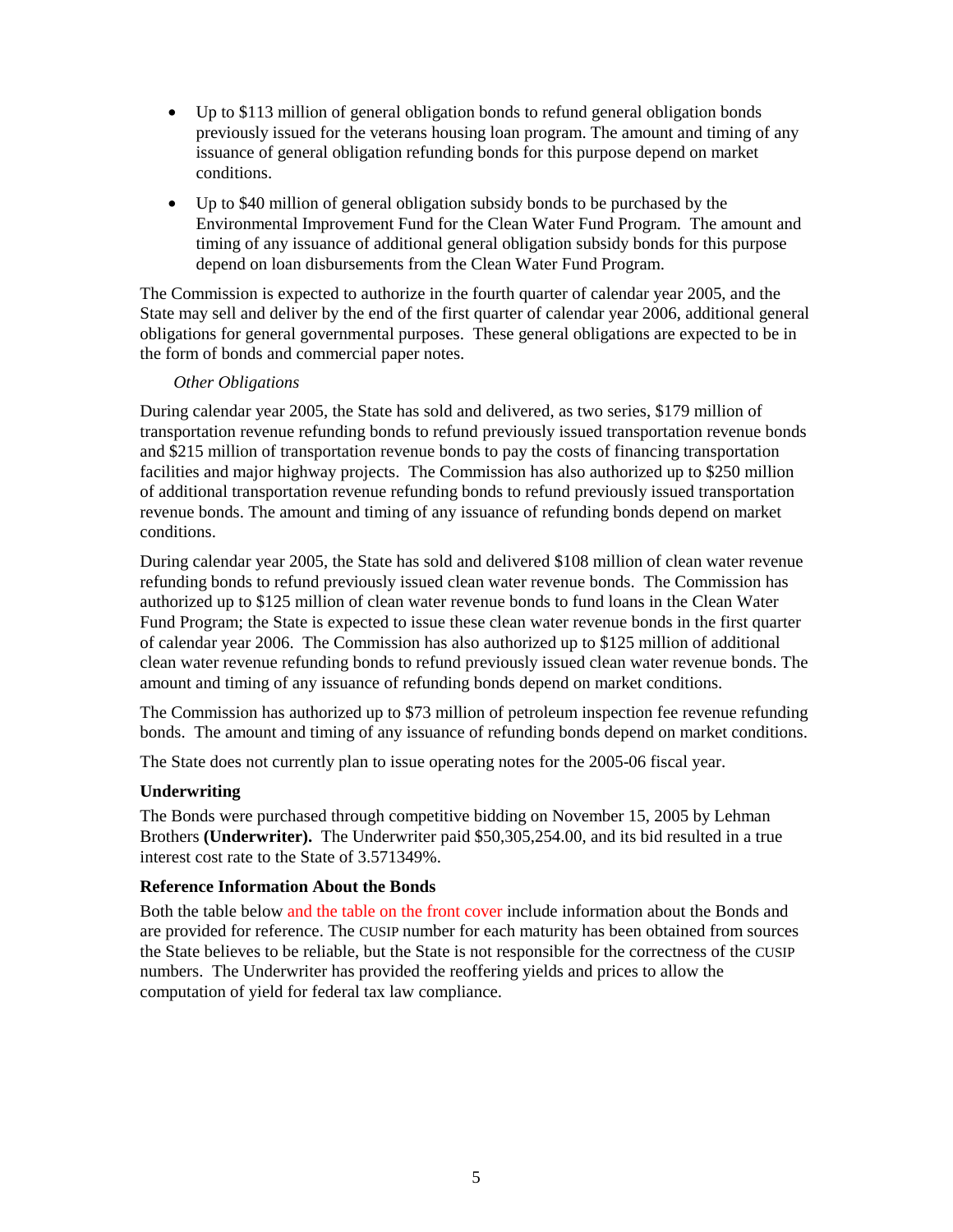#### **\$48,275,000 State of Wisconsin General Obligation Bonds of 2005, Series E**

#### <span id="page-9-0"></span>**Dated Date: Date of Delivery First Interest Date: May 1, 2006 Delivery/Settlement Date: On or about December 8, 2005**

|              | Year    | <b>Principal</b> | <b>Interest</b> | <b>Yield at</b> | <b>Price at</b> | <b>First Optional</b> | Call            |
|--------------|---------|------------------|-----------------|-----------------|-----------------|-----------------------|-----------------|
| <b>CUSIP</b> | (May 1) | Amount           | Rate            | <b>Issuance</b> | <b>Issuance</b> | <b>Call Date</b>      | Price           |
| 97705L JZ1   | 2007    | 9.450,000        | 4.00%           | 3.28%           | 100.972%        | Not Callable          |                 |
| 97705L KA4   | 2008    | 9.920.000        | 5.00            | 3.35            | 103.767         | Not Callable          |                 |
| 97705L KB2   | 2009    | 10,415,000       | 5.00            | 3.46            | 104.892         | Not Callable          | $\qquad \qquad$ |
| 97705L KC0   | 2010    | 9,020,000        | 5.00            | 3.56            | 105.810         | Not Callable          | ۰               |
| 97705L KD8   | 2011    | 9,470,000        | 5.00            | 3.68            | 106.404         | Not Callable          | $\qquad \qquad$ |

### **Legal Investment**

State law provides that the Bonds are legal investments for the following:

- Banks, trust companies, bankers, savings banks and institutions, building and loan associations, savings and loan associations, credit unions, investment companies, and other persons or entities carrying on a banking business.
- Personal representatives, guardians, trustees, and other fiduciaries.
- The State and all public officers, municipal corporations, political subdivisions, and public bodies.

# **Legal Opinions**

### *Bond Opinion*

Legal matters relating to the authorization, issuance, and sale of the Bonds are subject to the approval of **Bond Counsel**, which is Foley & Lardner LLP. Bond Counsel will deliver an approving opinion when the Bonds are delivered, in substantially the form shown i[n APPENDIX](#page-35-0) [B.](#page-35-0) If certificated Bonds are issued, then the opinion will be printed on the reverse side of each Bond.

### *Attorney General*

As required by law, the office of the Attorney General will examine a certified copy of all proceedings leading to issuance of the Bonds. The Attorney General will deliver an opinion on the regularity and validity of the proceedings. If certificated Bonds are issued, then a certificate of the Attorney General will be printed on the reverse side of each Bond.

# **Tax Exemption**

# *Federal Income Tax*

In the opinion of Bond Counsel, under existing law, interest on the Bonds is excluded from gross income for federal income tax purposes. Such interest also is not an item of tax preference for purposes of the federal alternative minimum tax imposed on all taxpayers. For the purpose of computing the alternative minimum tax imposed on certain corporations, however, interest on the Bonds is taken into account in determining adjusted current earnings. As to questions of fact material to Bond Counsel's opinion, Bond Counsel has relied upon certified proceedings and certifications of public officials without independently undertaking to verify them. Moreover, the State must comply with all requirements of the Internal Revenue Code of 1986, as amended (**Code**), that must be satisfied after the Bonds are issued for interest on the Bonds to be, or continue to be, excluded from gross income for federal income tax purposes. The State has promised to comply with those requirements to the extent it may lawfully do so. Its failure to do so may cause interest on the Bonds to be included in gross income for federal income tax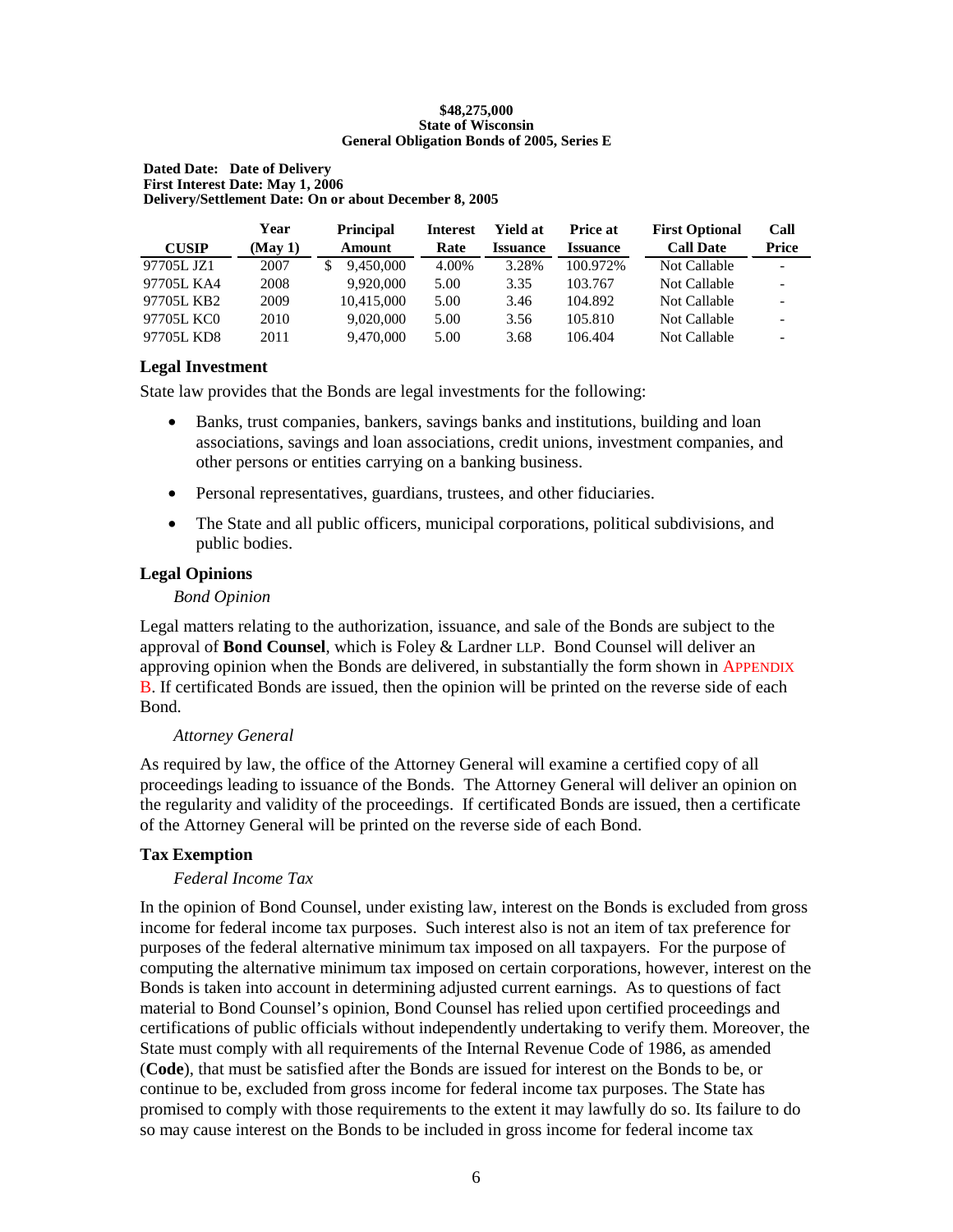<span id="page-10-0"></span>purposes, perhaps even starting from the date the Bonds were issued. Bond Counsel expresses no opinion about other federal tax consequences arising regarding the Bonds. The proceedings authorizing the Bonds do not provide for an increase in interest rates or a redemption of the Bonds in the event interest on the Bonds ceases to be excluded from gross income.

### *State of Wisconsin Income and Franchise Taxes*

Interest on the Bonds is subject to State of Wisconsin income and franchise taxes. Prospective investors should consult their own tax advisors about the state and local tax consequences of owning a Bond.

#### *Premium Bonds*

Each Bond has an issue price that is greater than the amount payable at the maturity of the Bond **(Premium Bond)**.

Any Premium Bond purchased in the initial offering at the issue price will have "amortizable bond premium" within the meaning of Section 171 of the Code. An owner of a Premium Bond that has amortizable bond premium is not allowed any deduction for the amortizable bond premium. During each taxable year, such an owner must reduce his or her tax basis in the Premium Bond by the amount of the amortizable bond premium that is allocable to the portion of such taxable year during which the owner owned the Premium Bond. The adjusted tax basis in a Premium Bond will be used to determine taxable gain or loss upon a disposition (for example, upon a sale, exchange, redemption, or payment at maturity) of the Premium Bond.

Owners of Premium Bonds who do not purchase their Premium Bonds in the initial offering at the issue price should consult their own tax advisors with respect to the tax consequences of owning Premium Bonds. Owners of Premium Bonds should consult their own tax advisors with respect to the state and local tax consequences of owning Premium Bonds.

### *Collateral Tax Consequences*

The Code contains many provisions that could affect the economic value of the Bonds to particular Bond owners. For example:

- Section 265 of the Code denies a deduction for interest on any indebtedness incurred or continued to purchase or carry the Bonds or, in the case of a financial institution, that portion of an owner's interest expense allocable to interest on the Bonds.
- Property and casualty insurance companies will be required in each taxable year to reduce the amount of their deductible losses by 15% of the amount of tax-exempt interest received or accrued during such taxable year, including interest on the Bonds, and life insurance companies are subject to similar provisions under which taxable income is increased by reason of receipt or accrual of tax-exempt interest.
- Interest on the Bonds earned by certain foreign corporations doing business in the United States could be subject to a branch profits tax imposed by Section 884 of the Code.
- Passive investment income, including interest on the Bonds, may be subject to federal income taxation under Section 1375 of the Code for S corporations that have Subchapter C earnings and profits at the close of the taxable year if greater than 25% of the gross receipts of the S corporation is passive investment income.
- Section 86 of the Code requires certain recipients of social security and railroad retirement benefits to include a portion of those benefits in gross income by reason of receipt or accrual of interest on the Bonds.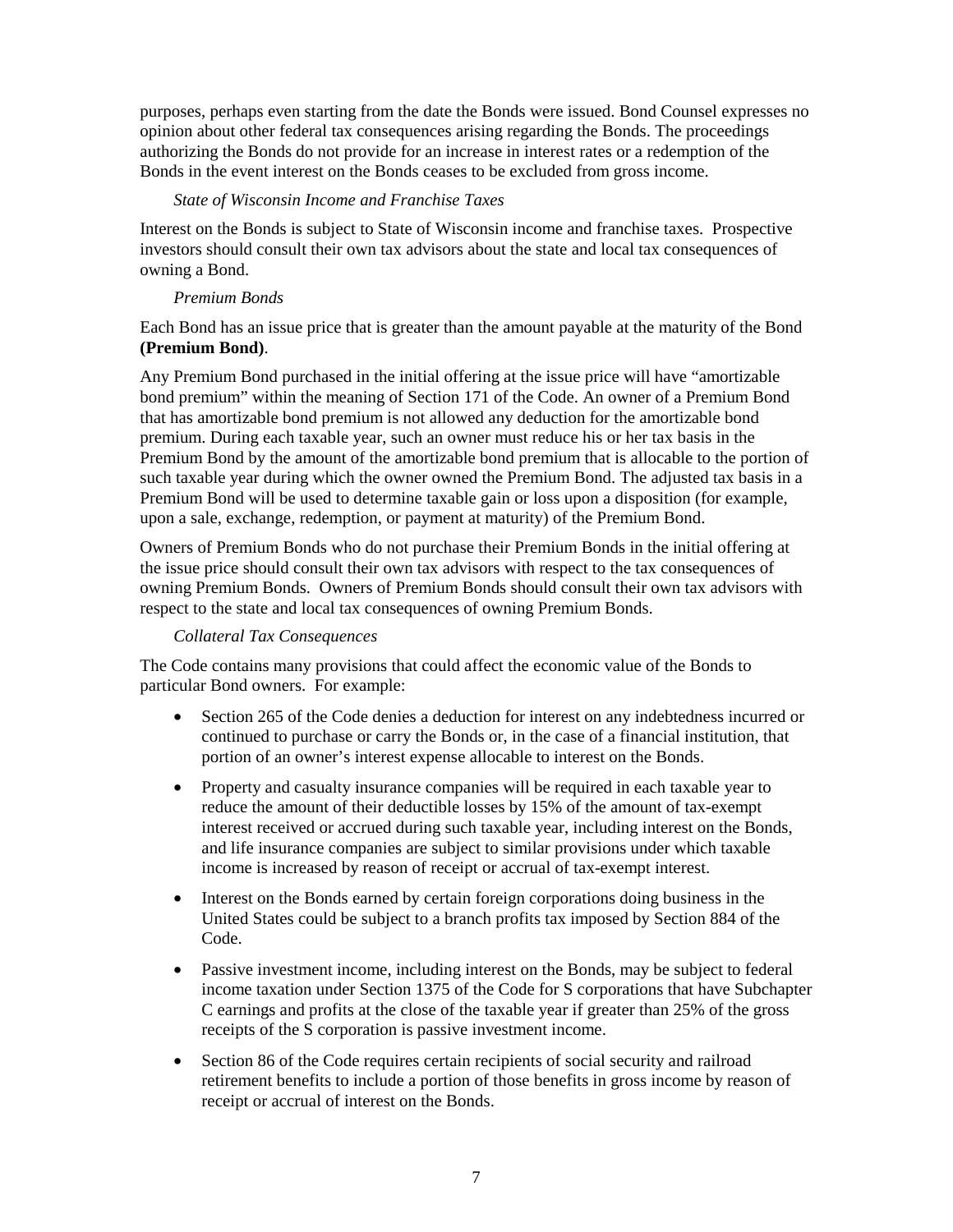<span id="page-11-0"></span>This section does not present an exhaustive discussion of collateral tax consequences arising from ownership of the Bonds. There may be other federal tax law provisions that could adversely affect the value of an investment in the Bonds for particular owners of Bonds. Prospective investors should consult their own tax advisors about the tax consequences of owning a Bond.

# **CONTINUING DISCLOSURE**

The State has made an undertaking, for the benefit of the beneficial owners of the Bonds, to provide an annual report presenting certain financial information and operating data about the State **(Annual Reports)**. By December 27 of each year, the State will send the report to each nationally recognized municipal securities information repository **(NRMSIR)** and to any appropriate state information depository **(SID)** for the State. The State will also provide notices of the occurrence of certain events specified in the undertaking to each NRMSIR, or the Municipal Securities Rulemaking Board **(MSRB)**, and to any SID. At this time, there is no appropriate SID [for the State. Part I of the 2004 Annual Report, which contains information on the undertaking, is](https://doa.wi.gov/DEBFCapitalFinance/2004/04dis1.pdf)  included by reference as part of this Official Statement.

Copies of the Annual Reports and notices may be obtained from:

State of Wisconsin Capital Finance Office Department of Administration 101 East Wilson Street, FLR 10 P.O. Box 7864 Madison, WI 53707-7864 (608) 266-2305 [DOACapitalFinanceOffice@wisconsin.gov](mailto: DOACapitalFinanceOffice@wisconsin.gov) www.doa.wi.gov/capitalfinance

The undertaking also describes the consequences if the State fails to provide any required information. The State must report the failure to the NRMSIRs, or the MSRB, and to any SID. In the last five years, the State has not failed to comply in any material respect with this or any similar undertaking.

# Dated: November 15, 2005 **STATE OF WISCONSIN**

/s/ JIM DOYLE

Governor Jim Doyle, Chairperson State of Wisconsin Building Commission

/s/ STEPHEN E. BABLITCH Stephen E. Bablitch, Secretary State of Wisconsin Department of Administration

/s/ ROBERT G. CRAMER

Robert G. Cramer, Secretary State of Wisconsin Building Commission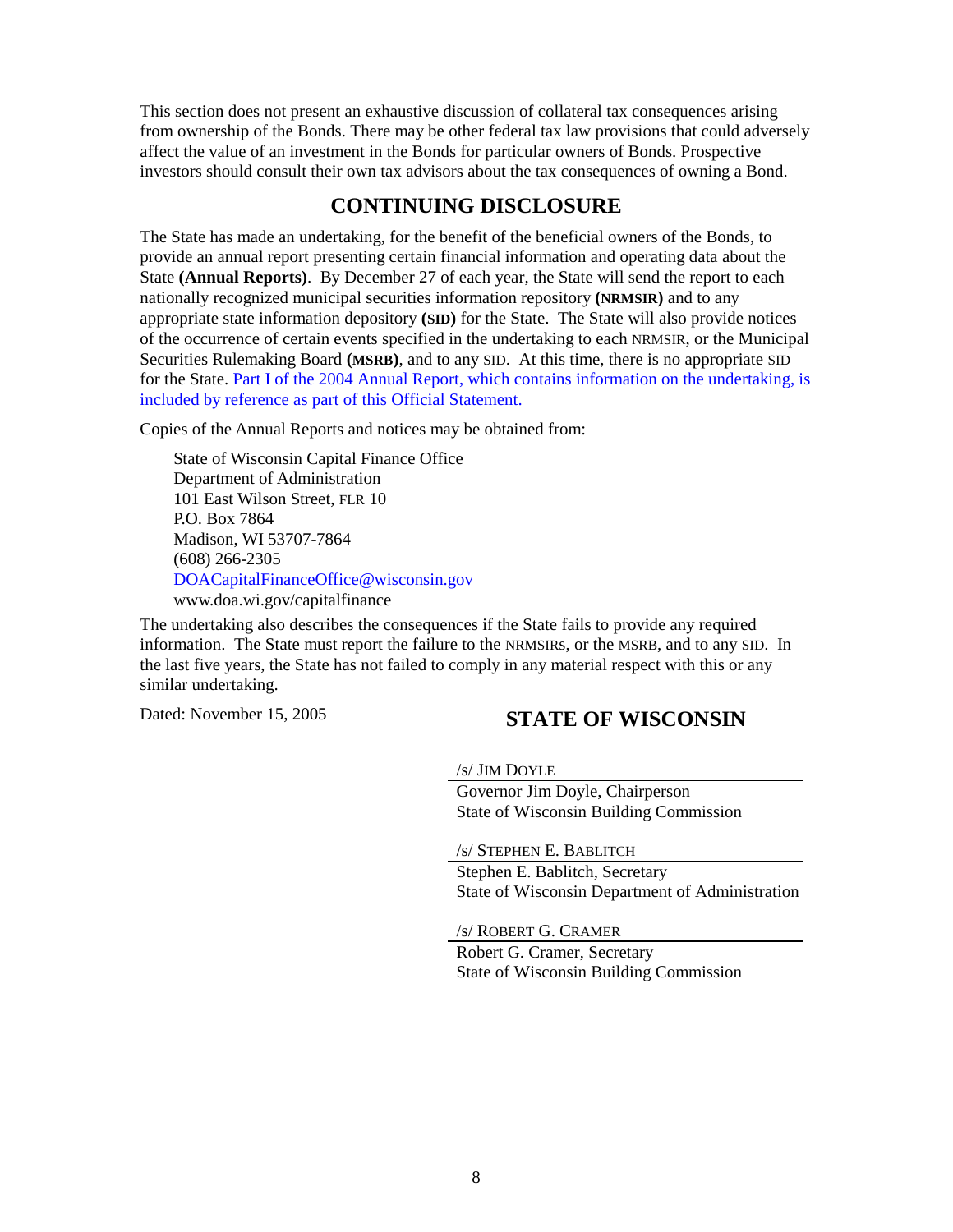# **APPENDIX A**

# **INFORMATION ABOUT THE STATE**

<span id="page-12-0"></span>This appendix includes information concerning the State of Wisconsin **(State)**. Part[s II a](https://doa.wi.gov/DEBFCapitalFinance/2004/04dis2.pdf)n[d III](https://doa.wi.gov/DEBFCapitalFinance/2004/04dis3.pdf) of the State of Wisconsin Continuing Disclosure Annual Report, dated December 23, 2004 **(2004 Annual Report)** are included by reference as part of this APPENDIX A. This appendix also includes information on the 2005-07 biennial budget, the results of the 2004-05 fiscal year, and other changes or additions to the information presented in Parts II and III of the 2004 Annual Report.

[Part II of the 2004 Annual Report co](https://doa.wi.gov/DEBFCapitalFinance/2004/04dis2.pdf)ntains general information about the State. More specifically, that part presents information on the following matters:

- State's operations and financial procedures
- State's accounting and financial reporting
- Organization of, and services provided by, the State
- Results of fiscal year 2003-04
- State budget
- Obligations of the State
- State Investment Board
- Statistical information about the State's population, income, and employment

Included as APPENDIX A to Part II of the 2004 Annual Report are the audited general purpose [external financial statements for the fiscal year ending June 30, 2004, prepared in conformity w](https://doa.wi.gov/DEBFCapitalFinance/2004/04dis2.pdf)ith generally accepted accounting principles **(GAAP)** for governments as prescribed by the Government Accounting Standards Board, and the State Auditor's report.

Part III to the 2004 Annual Report contains information concerning general obligations issued by the State. That part discusses the security provisions for general obligation debt (including the flow of funds to pay debt service on general obligations) and presents data about the State's outstanding general obligation debt and the portion of that general obligation debt that is revenuesupported general obligation debt.

The 2004 Annual Report has been filed with each nationally recognized municipal securities information repository **(NRMSIR)**. As of the date of this Official Statement, Part[s II a](https://doa.wi.gov/DEBFCapitalFinance/2004/04dis2.pdf)n[d III](https://doa.wi.gov/DEBFCapitalFinance/2004/04dis3.pdf) of the 2004 Annual Report are available from the part of the Capital Finance Office web site called "Official Disclosure for Bonds, Notes, and Other Securities Issued by the State of Wisconsin". The Capital Finance Office web site is located at the following address:

#### www.doa.wi.gov/capitalfinance

Copies of the 2004 Annual Report may also be obtained from:

State of Wisconsin Capital Finance Office Department of Administration 101 East Wilson Street, FLR 10 P.O. Box 7864 Madison, WI 53707-7864 (608) 266-2305 [DOACapitalFinanceOffice@wisconsin.gov](mailto: DOACapitalFinanceOffice@wisconsin.gov)

After publication and filing of the 2004 Annual Report, certain changes or events have occurred that affect items discussed in the 2004 Annual Report. Listed below, by reference to particular sections of Parts II and III of the 2004 Annual Report, are changes or additions to the discussion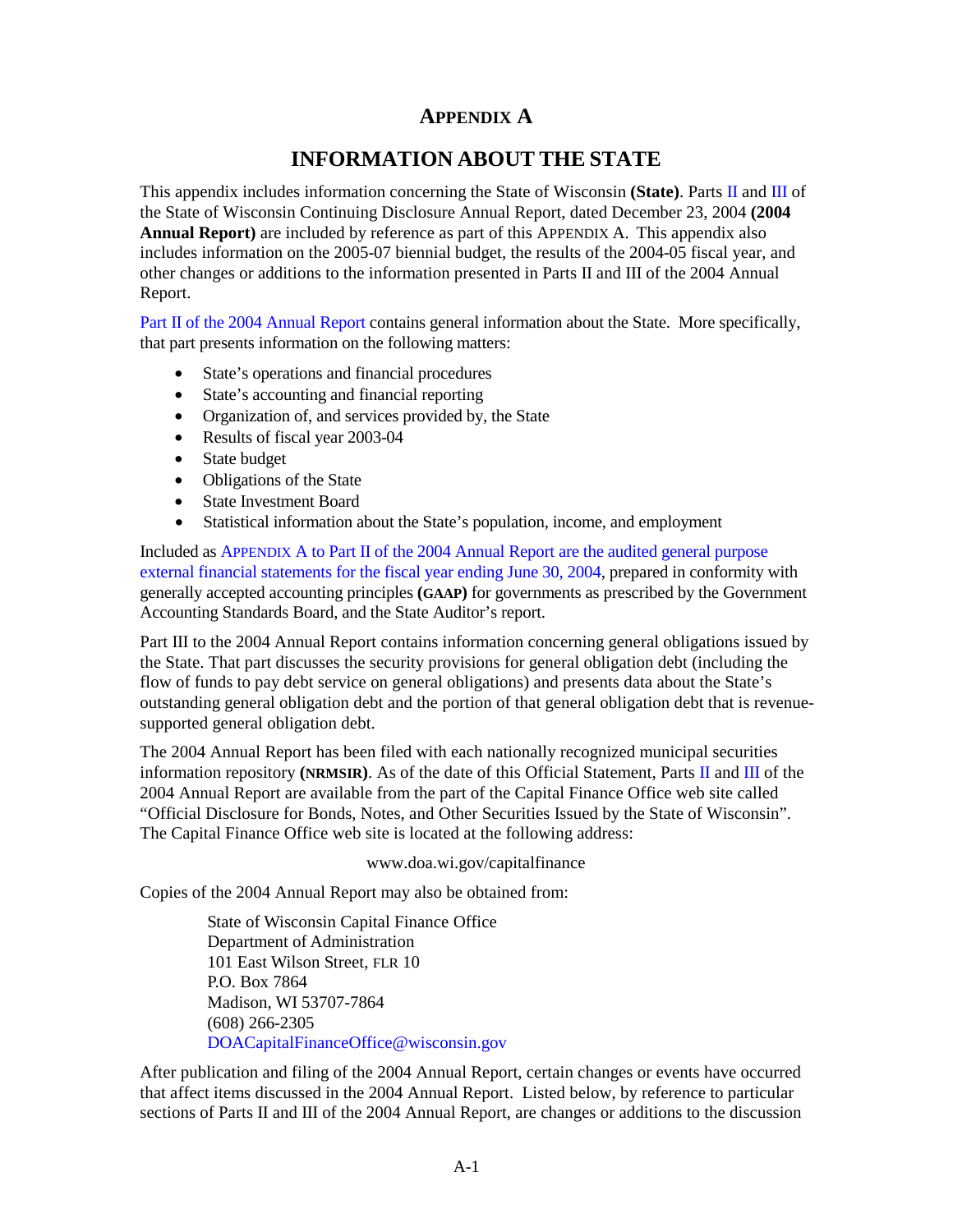contained in those particular sections. Many of the following changes or additions have not been filed with the NRMSIRs. However, the State has filed, and expects to continue to file, certain informational notices with the NRMSIRs, some of which may be notices that do not describe listed material events under the State's Master Agreement on Continuing Disclosure.

### **State Budget; Budget for 2005-07 (Part II–Page 30).** Add the following:

*Impact from Results of 2004-05 Fiscal Year* 

As outlined in the Annual Fiscal Report (budgetary basis) for the 2004-05 fiscal year, the result of the restated beginning balance for the 2004-05 fiscal year and the lower-than-projected General Fund revenues is a \$57 million reduction in the projected General Fund ending balances for both the 2005-06 and 2006-07 fiscal years. See "STATE BUDGET; FISCAL YEAR 2004-05; *Results of 2004-05 Fiscal Year*[" in this APPENDIX A. The following are General Fund conditio](#page-14-0)n statements for these two fiscal years, as prepared by the Legislative Fiscal Bureau **(LFB)**, which shows the modifications as identified in the Annual Fiscal Report (budgetary basis) for the 2004- 05 fiscal year.

#### **General Fund Condition Statement Reflects Modifications As Identified in the 2004-05 Annual Fiscal Report 2005-06 and 2006-07 Fiscal Years (in Millions)**

|                                                  |                            |            |              | 2005 Wisconsin Act 25;     |
|--------------------------------------------------|----------------------------|------------|--------------|----------------------------|
|                                                  | 2005 Wisconsin Act 25;     |            |              | Modified by 2004-05 Annual |
|                                                  | <b>Enacted Budget Bill</b> |            |              | <b>Fiscal Report</b>       |
|                                                  | 2005-06                    | 2006-07    | 2005-06      | 2006-07                    |
| Revenues                                         |                            |            |              |                            |
| <b>Opening Balance</b>                           | \$<br>5.8                  | \$<br>65.2 | \$<br>4.1    | \$<br>8.5                  |
| Taxes                                            | 11,957.1                   | 12,506.8   | 11,957.1     | 12,506.8                   |
| <b>Department Revenues</b>                       |                            |            |              |                            |
| <b>Tribal Gaming</b>                             | 118.6                      | 86.3       | 118.6        | 86.3                       |
| Other                                            | 674.8                      | 513.6      | 674.8        | 513.6                      |
| <b>Total Available</b>                           | 12,756.3                   | 13,172.0   | 12,754.6     | 13,115.3                   |
| Appropriations                                   |                            |            |              |                            |
| Gross Appropriations                             | 12,681.2                   | 13,176.2   | 12,681.2     | 13,176.2                   |
| <b>Compensation Reserves</b>                     | 90.1                       | 178.3      | 90.1         | 178.3                      |
| <b>Transfer to Medical Assistance Trust Fund</b> |                            |            |              |                            |
| Act 25                                           | 235.4                      | 0.0        | 235.4        | 0.0                        |
| 2004 -05 Annual Fiscal Report                    | 0.0                        | 0.0        | 55.0         | 0.0                        |
| Less: Lapses                                     | (315.6)                    | (252.9)    | (315.6)      | (252.9)                    |
| Net Appropriations                               | 12,691.1                   | 13,101.6   | 12,746.1     | 13,101.6                   |
| <b>Balances</b>                                  |                            |            |              |                            |
| <b>Gross Balance</b>                             | 65.2                       | 70.4       | 8.5          | 13.7                       |
| Less: Required Statutory Balance                 | (65.0)                     | (65.0)     | (65.0)       | (65.0)                     |
| Net Balance, June 30                             | \$<br>0.2                  | \$<br>5.4  | \$<br>(56.5) | (51.3)<br>S                |

A complete copy of the Annual Fiscal Report (budgetary basis) for the 2004-05 fiscal year can be obtained from the State at the [address on page A-1.](#page-12-0)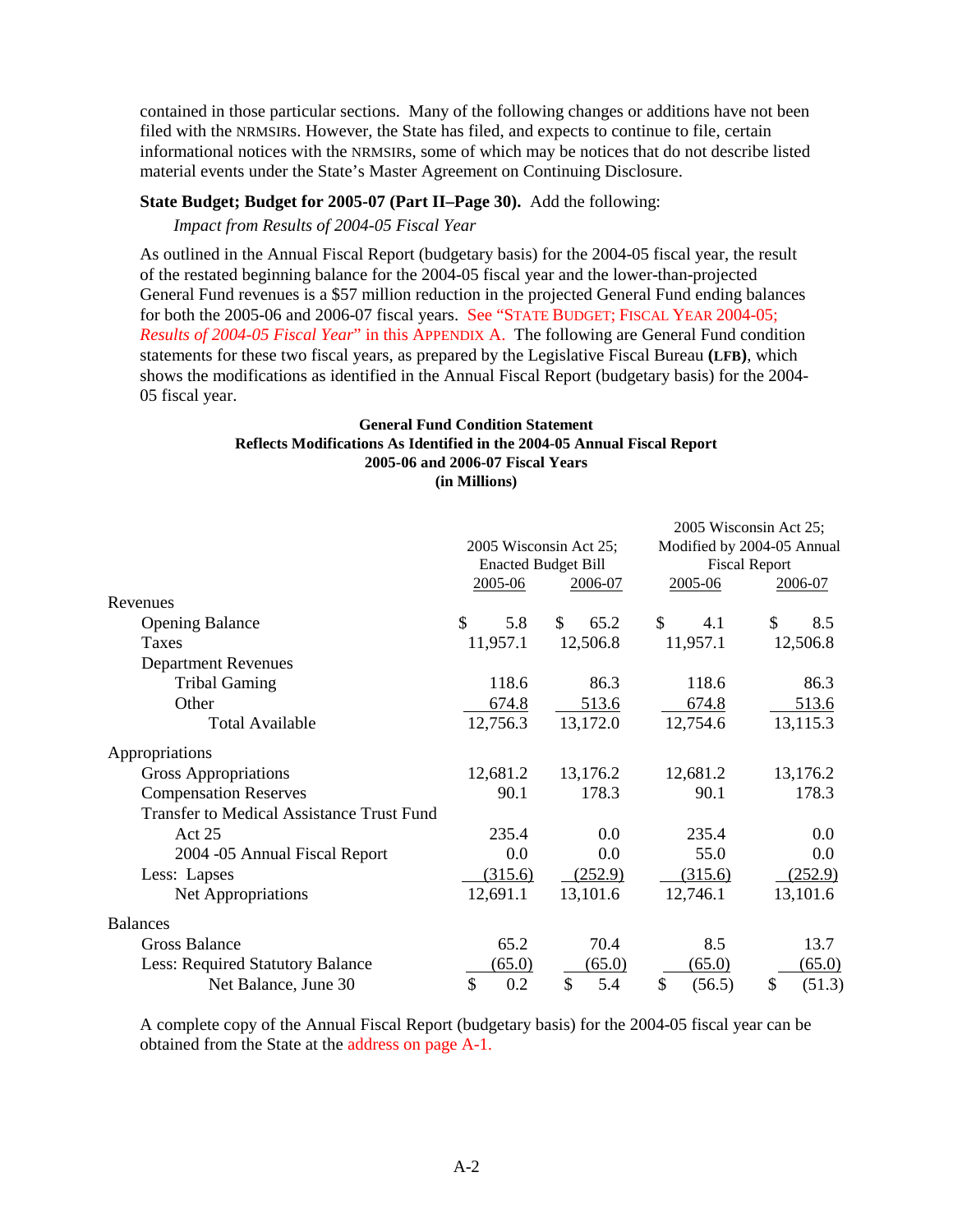#### *Impact of Supreme Court Decision Concerning Amendments to Gaming Compacts*

<span id="page-14-0"></span>It was announced on October 4, 2005 that an agreement had been reached between the State and the Forest County Potawatomi Community concerning an amendment to the Potawatomi gaming compact. As a result of this agreement, a lump sum payment of approximately \$44 million is expected to be made to the State in the 2005-06 fiscal year. This payment, which was due in the 2004-05 fiscal year, is currently being held in escrow.

#### *2005 Wisconsin Act 25*

On July 25, 2005, Governor Doyle approved in part, and vetoed in part, the budget bill for the 2005-07 biennium. A two-thirds vote in each house of the Legislature is required to override any veto. The tables on pages A-6 and A-7 present more detail on the General Fund and All-Funds budgets for the 2005-06 and 2006-07 fiscal years. The tables also reflect the results of the 2004- 05 fiscal year.

Further information of the budget bill for the 2005-07 biennium may be obtained from the State at th[e address on page A-1.](#page-12-0)

#### *May 2005 General Fund Revenue Projections—LFB*

On May 16, 2005, LFB released General Fund revenue estimates for use by the Wisconsin Legislature. The LFB report also included estimated tax projections for each year of the 2005-07 biennium.

For the 2005-06 and 2006-07 fiscal years, LFB projected that General Fund tax collections would be \$138 million and \$82 million more, respectively, than the amounts LFB projected in January 2005. [A complete copy of the May 2005 LFB memorandum appears on pages A-8 to A-15 o](#page-19-0)f this Official Statement.

#### **State Budget; Fiscal Year 2004-05 (Part II–Pages 28-30).** Update with the following:

*Results of 2004-05 Fiscal Year* 

The Annual Fiscal Report (budgetary basis) for the 2004-05 fiscal year was published on October 15, 2005. It reports the State ended the 2004-05 fiscal year on a statutory and unaudited basis with an undesignated balance of \$4 million. The State did not issue any operating notes during the 2004-05 fiscal year.

General Fund revenues, or general-purpose revenue taxes, were \$11.397 billion, an amount that was \$658 million more than the 2003-04 fiscal year and \$52 million less than the General Fund revenue estimates released by LFB in May 2005. The table on the following page provides a more detailed comparison of actual General Fund revenues and various projections during the 2004-05 fiscal year.

In addition, due to a change in the State's accounting for accrued tax revenues, the General Fund balance for the 2003-04 fiscal year, as reported in the Annual Fiscal Report (budgetary basis) for the 2003-04 fiscal year, has been adjusted downward by \$27 million. As a result of (i) this adjustment to the General Fund balance for the 2003-04 fiscal year, and (ii) the lower-thanprojected General Fund revenues for the 2004-05 fiscal year, the transfer of \$75 million from the General Fund to the Medical Assistance Trust Fund, as directed by 2005 Wisconsin Act 15, has been split between the 2004-05 and 2005-06 fiscal years. Given the ending balance of \$4 million for the 2004-05 fiscal year, the transfer of the entire \$75 million in that fiscal year would have [resulted in a negative ending balance for the 2004-05 fiscal year. See "STATE](#page-16-0) BUDGET; FISCAL YEAR 2004-05; *Fiscal Year 2004-05 Medicaid Bills*" in this APPENDIX A

A complete copy of the Annual Fiscal Report (budgetary basis) for the 2004-05 fiscal year can be obtained from the State at th[e address on page A-1.](#page-12-0)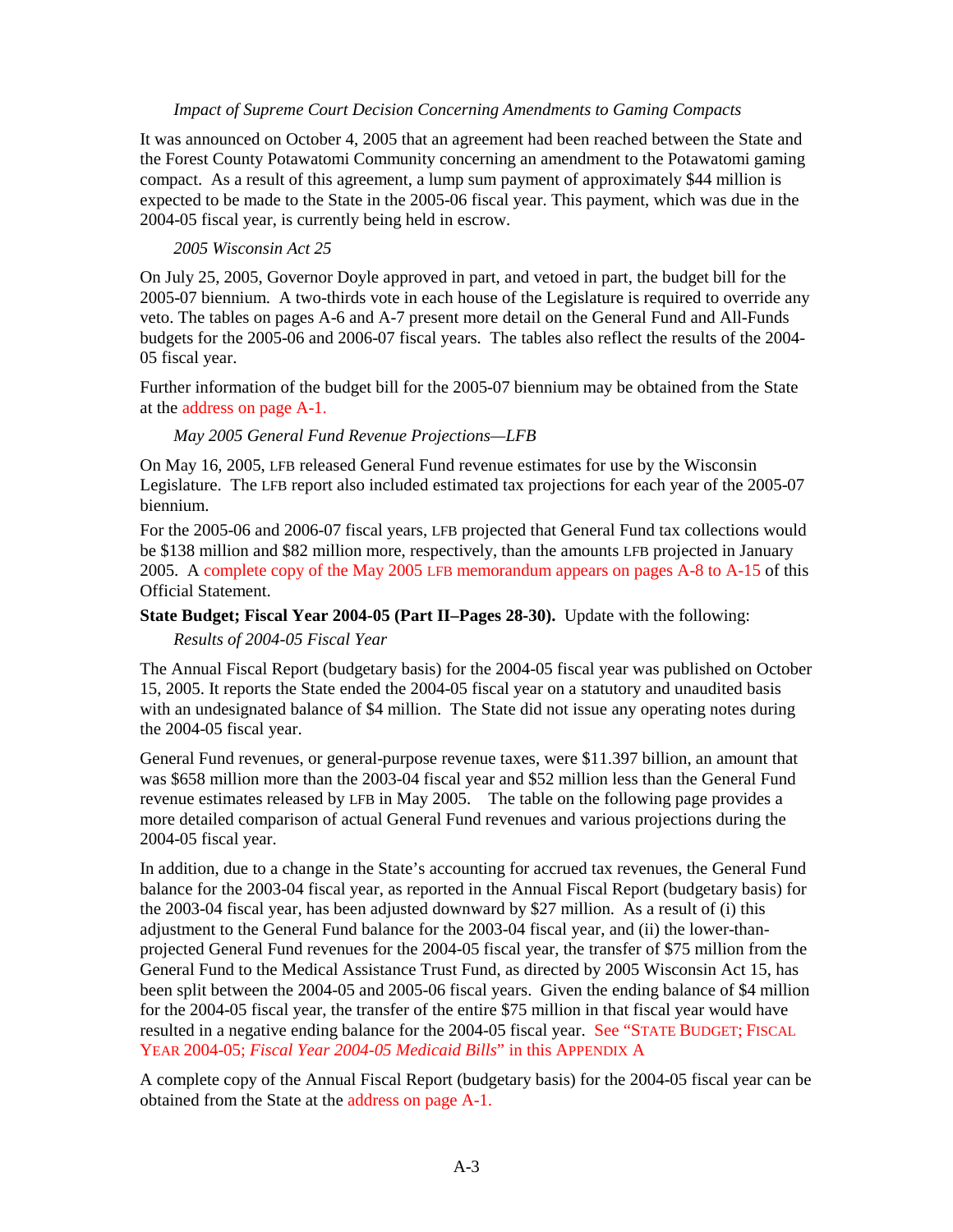|                 |                 | <b>Annual Fiscal</b> |                       |
|-----------------|-----------------|----------------------|-----------------------|
| LFB Projections | LFB Projections | <b>Report Actual</b> | Difference (Actual to |
| January 2005    | <b>May 2005</b> | October 2005         | May 2005 Projection)  |
| 5,630.0<br>\$   | 5,740.0<br>\$   | 5,650.1<br>\$        | \$<br>(89.9)          |
| 4,025.0         | 4,025.0         | 4,038.7              | 13.7                  |
| 735.0           | 750.0           | 764.1                | 14.1                  |
| 253.2           | 253.2           | 254.4                | 1.2                   |
|                 |                 |                      |                       |
| 296.0           | 296.0           | 294.3                | 4.3                   |
| 40.0            | 40.0            | 39.5                 | (0.5)                 |
| 16.7            | 15.7            | 15.8                 | 0.1                   |
| 9.6             | 9.6             | 9.8                  | 0.2                   |
| 130.0           | 128.0           | 129.8                | 1.8                   |
| 100.0           | 110.0           | 112.4                | 2.4                   |
| 84.6            | 87.6            | 87.7                 | 0.1                   |
| \$11,320.1      | \$11,449.1      | \$11,396.6           | (52.5)<br>\$          |
|                 |                 |                      |                       |

#### **Actual and Projected General Fund Tax Collections 2004-05 Fiscal Year (Amounts in Millions)**

### *Impact of Supreme Court Decision Concerning Amendments to Gaming Compacts*

The Wisconsin Supreme Court ruled in May 2004 that the Governor's execution on the State's behalf of an amendment to the gaming compact with a tribal government was unconstitutional. Although the decision concerned an amendment to a gaming compact with only one tribal government, the reasoning of the opinion would apply to similar amendments to other gaming compacts that the Governor executed on the State's behalf on or after January 1, 2003.

The State's 2003-05 biennial budget assumed \$105 million of payments in the 2004-05 fiscal year from all amended gaming compacts. For the 2004-05 fiscal year, the State received the expected payments from all but two tribal governments. One tribal government placed its payment of about \$44 million in escrow for release to the State upon completion of a new amendment to its gaming compact. The other tribal government did not make its payment of about \$30 million.

# *May 2005 General Fund Revenue Projections—LFB*

On May 16, 2005, LFB released General Fund revenue estimates for fiscal year 2004-05 for use by the Wisconsin Legislature. The LFB report also included estimated tax projections for each year of the 2005-07 biennium.

For the 2004-05 fiscal year, the May 2005 LFB report estimates that General Fund tax collections will be \$129 million more than the amount that LFB projected in January 2005.

The May 2005 LFB report also included other items affecting the General Fund in the 2004-05 fiscal year. The report projected a shortfall of \$75 million in the Medical Assistance Trust Fund, a shortfall of approximately \$30 million in the fuel and utility appropriation for the University of Wisconsin, and a shortfall of approximately \$7 million in the fuel and utility appropriation for the Department of Corrections. See "STATE BUDGET; FISCAL YEAR 2004-05; Fiscal Year 2004- [05 Medicaid Bills" in this APPENDIX A for subsequent events that addressed these projected](#page-16-0)  shortfalls.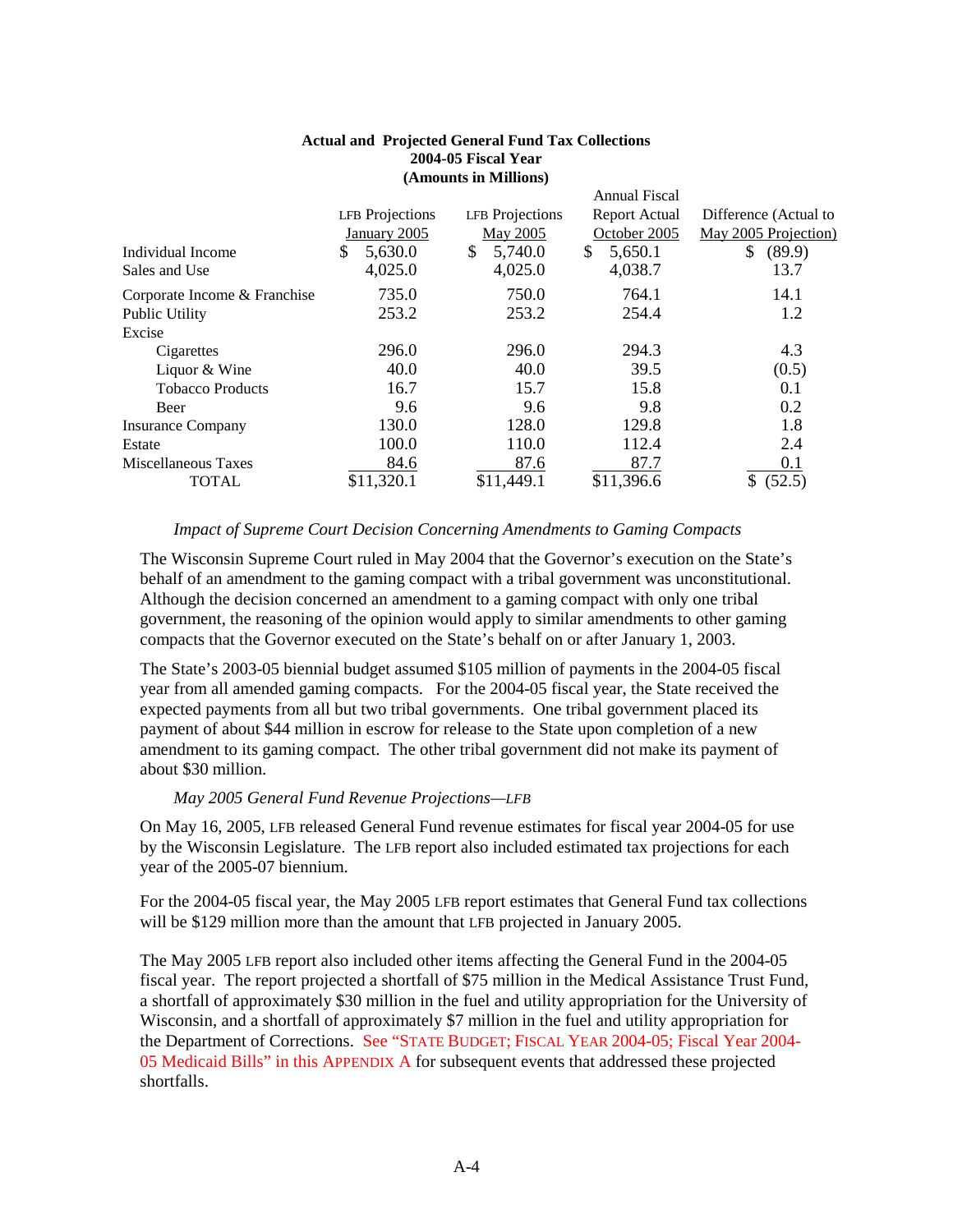<span id="page-16-0"></span>A complete copy of the May 2005 LFB memorandum [appears on pages A-8 to A-15 o](#page-19-0)f this Official Statement.

### *Fiscal Year 2004-05 Medicaid Bills*

On February 8, 2005, the Department of Administration provided a letter to the chairs of the Joint Committee on Finance that identified a \$196 million shortfall for Medical Assistancerelated programs. Specifically, this letter identified a \$194 million shortfall for the Medicaid program and a \$12 million shortfall for the SeniorCare program, which were partially offset by \$10 million of underspending in the BadgerCare program.

On February 22, 2005, the Legislature approved a bill that addressed, in part, this projected shortfall, and Governor Doyle signed this bill into law on February 25, 2005 (2005 Wisconsin Act 2). This act increased the appropriation from the General Fund for this purpose by nearly \$70 million and transferred \$50 million from the General Fund to the Medical Assistance Trust Fund. After giving effect to this act, the shortfall in the Medical Assistance Trust Fund was reduced to approximately \$70 million.

On June 15, 2005, the Legislature approved a bill that addressed the remaining shortfall in the Medical Assistance Trust Fund, and Governor Doyle signed this bill into law on June 22, 2005 (2005 Wisconsin Act 15). This act transferred an additional \$75 million from the General Fund to the Medical Assistance Trust Fund. As noted in "STATE BUDGET; FISCAL YEAR 2004-05; *Results of 2004-05 Fiscal Year*[" in this Appendix A, this transfer was split between the 2004-0](#page-14-0)5 and 2005-06 fiscal years. Furthermore, this act also corrected the shortfalls in the fuel and utility appropriations of the University of Wisconsin and Department of Corrections.

### *January 2005 General Fund Revenue and Expenditure Projections—LFB*

On January 25, 2005, LFB released General Fund revenue and expenditure projections for use by the Wisconsin Legislature. While these projections are not required by Wisconsin Statutes, LFB generally provides similar projections each fiscal year. The January 2005 LFB report also includes estimated tax projections for each year of the 2005-07 biennium.

For the 2004-05 fiscal year, LFB projected that General Fund tax collections would be \$16 million less than the amount the Department of Revenue projected in November 2004. The January 2005 LFB report also projected that the General Fund ending balance for the 2004-05 fiscal year will be \$88 million, which is \$88 million less than the projected net ending General Fund balance included in the report released by the Department of Administration in November 2004.

A copy of the January 2005 LFB report can be obtained from the State at th[e address on page A-1.](#page-12-0)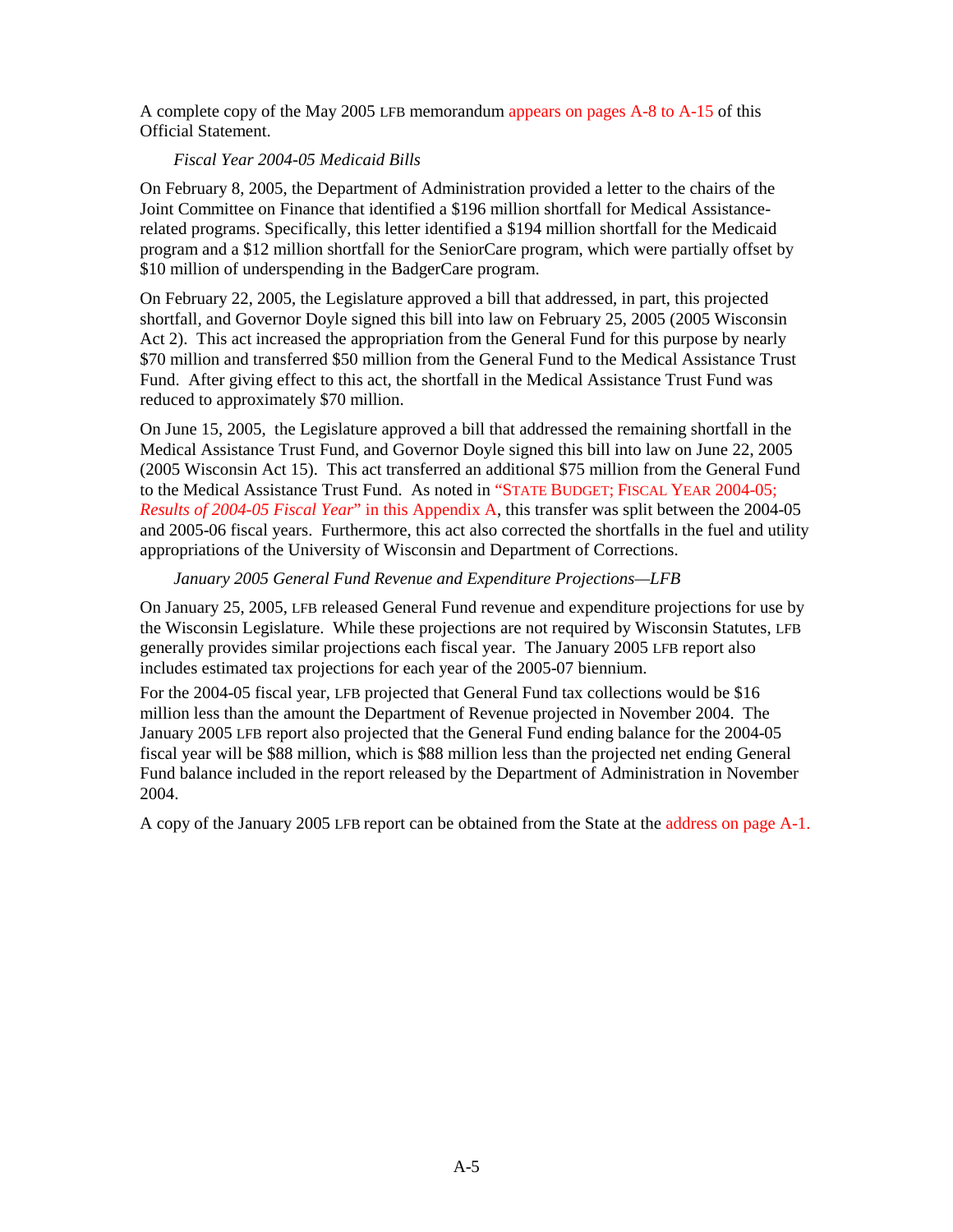#### **Table II-4; State Budget-General Fund (Part II–Page 32).** Update with the following:

#### **Actual 2004-2005**(b) **Budget 2004-2005**(c) **Budget 2005-2006 Budget 2006-2007 RECEIPTS**  Fund Balance from Prior Year........................... \$ 129,004,000 \$ 133,428,000 \$ 4,111,000 (d) \$ 8,520,800 Tax Revenue State Taxes Deposited to General Fund Individual Income........................................... 5,650,109,000 5,556,590,000 6,144,500,000 6,502,757,200 General Sales and Use.................................... 4,038,715,000 4,094,750,000 4,181,600,000 4,358,100,000 Corporate Franchise and Income.................... 764,053,000 627,050,000 683,320,000 670,252,800 Public Utility.................................................. 254,443,000 271,000,000 267,465,000 281,065,000 Excise Cigarette/Tobacco Products......................... 310,142,000 302,000,000 304,320,000 304,190,000 Liquor and Wine.......................................... 39,532,000 40,000,000 40,800,000 41,600,000 Malt Beverage............................................. 9,770,000 9,800,000 9,600,000 9,600,000 Inheritance, Estate & Gift................................ 112,346,000 90,000,000 105,000,000 110,000,000 Insurance Company......................................... 129,839,000 120,000,000 131,000,000 137,703,000 Other................................................................. 107,496,000 78,000,000 89,500,000 91,500,000 Subtotal......................................................... 11,416,445,000 11,189,190,000 11,957,105,000 12,506,768,000 Nontax Revenue Departmental Revenue Tribal Gaming Revenues …………………… n/a (e) 80,595,400 118,628,600 (f) 86,349,100 Other………………………………………… 237,384,000 329,151,800 674,768,700 513,641,700 Program Revenue-Federal................................ 6,190,669,000 5,509,198,900 5,881,969,000 5,976,875,800 Program Revenue-Other................................... 3,347,102,000 3,533,134,400 3,652,367,300 3,727,060,500 Subtotal......................................................... 9,775,155,000 9,452,080,500 10,327,733,600 10,303,927,100 Total Available.................................................... \$ 21,320,604,000 \$ 20,774,698,500 \$ 22,288,949,600 \$ 22,819,215,900 DISBURSEMENTS AND RESERVES Commerce........................................................... 253,520,000 \$ 274,448,400 288,639,300 280,863,700 Education............................................................ 9,614,612,000 9,381,679,500 10,151,858,300 10,374,195,600 Environmental Resources................................... 233,160,000 252,105,900 296,476,000 337,924,200 Human Relations and Resources........................ 8,933,512,000 8,435,726,300 8,496,069,700 8,957,964,800 General Executive............................................... 626,194,000 636,573,200 890,108,400 876,584,600 Judicial............................................................... 114,247,000 110,988,200 113,245,800 113,301,400 Legislative.......................................................... 58,234,000 62,479,800 63,707,200 63,637,700 General Appropriations...................................... 1,654,699,000 1,656,183,700 1,915,407,600 1,875,696,800 Subtotal........................................................... 21,488,178,000 20,810,185,000 22,215,512,300 22,880,168,800 Less: (Lapses)..................................................... n/a (215,125,400) (315,586,600) (252,906,900) Compensation Reserves...................................... n/a 163,019,600 90,054,100 178,302,800 Required Statutory Balance................................ n/a 40,000,000 65,000,000 65,000,000 Transfer to Medical Assistance Trust Fund ....... n/a n/a n/a 235,449,000 n/a Adjustment 2004-05 Fiscal Report..................... n/a n/a 55,000,000 n/a Changes in Continuing Balance......................... (176,871,000) n/a n/a n/a Total Disbursements & Reserves...................... \$ 21,311,307,000 \$ 20,798,079,200 \$ 22,345,428,800 \$ 22,870,564,700 Fund Balance....................................................... \$ 9,297,000 \$ (23,380,700) \$ (56,479,200) \$ (51,348,800) Undesignated Balance......................................... \$ 4,111,000 \$ 16,619,300 \$ 8,520,800 \$ 13,651,200

#### **State Budget–General Fund(a)**

(a) The amounts shown are unaudited and rounded to the nearest thousand dollars.

(b) The amounts shown are based on statutorily required accounting and not on GAAP.

(c) The amounts shown incorporate all budget acts of the 2003 legislative session but do not reflect the provisions of 2005 Wisconsin Acts 2 and 15, which addressed projected shortfalls for Medical Assistance-related programs and utility fuel costs.

(d) The beginning balance is based on Legislative Fiscal Bureau memo, dated October 18, 2005, which reflects the Annual Fiscal Report (budgetary basis) for the 2004-05 fiscal year.

(e) Tribal gaming revenues are budgeted separately; however, when the payments are received by the State, they are not specifically reported but rather included within the category entitled "Nontax Revenue - Departmental Revenue".

(f) Assumes receipt of certain tribal gaming payments that were due in previous fiscal years.

#### **Sources: Legislative Fiscal Bureau and Department of Administration.**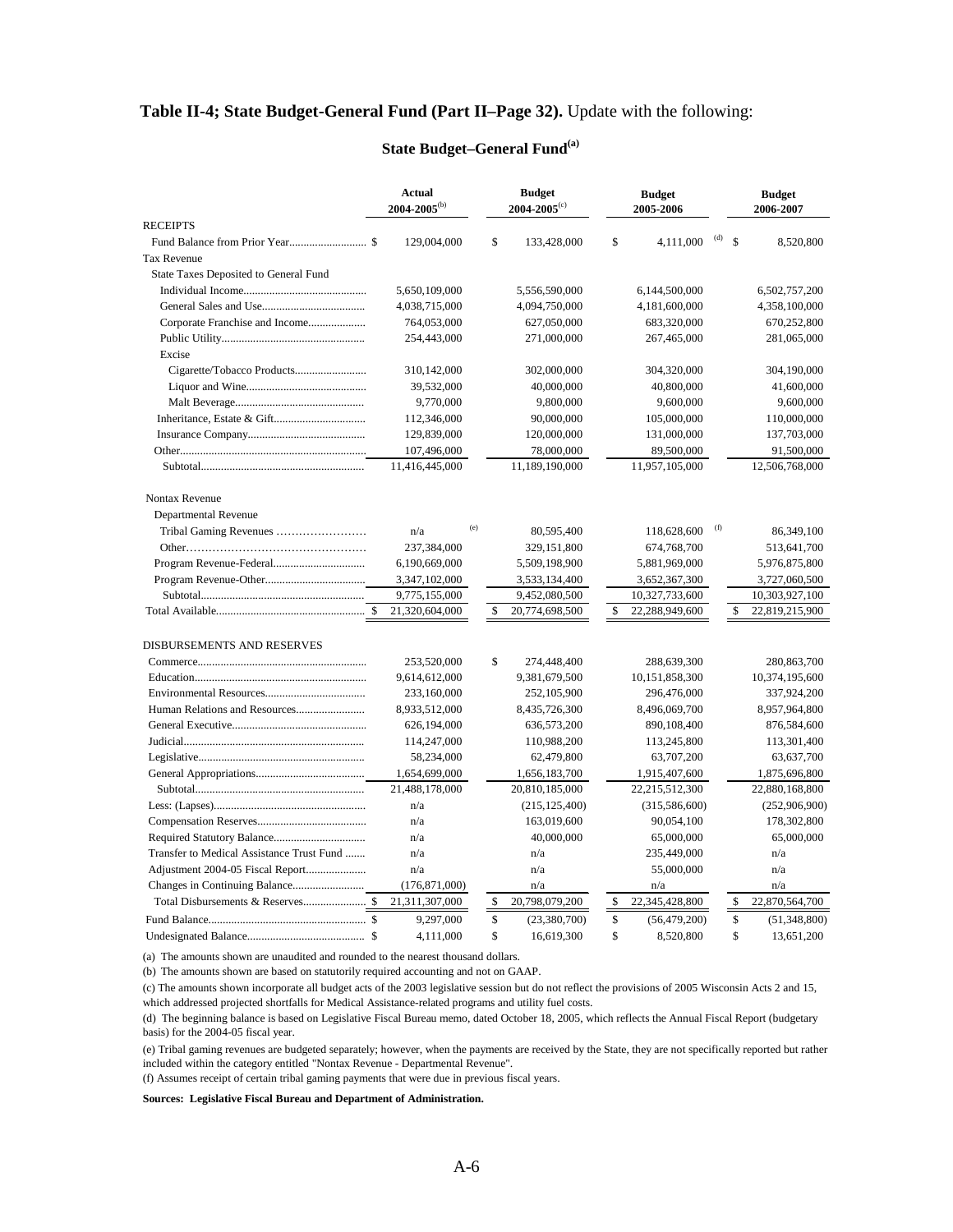#### **Table II-5; State Budget-All Funds (Part II–Page 33).** Update with the following**:**

|                                                      | <b>State Budget-All Funds</b> <sup>(a)</sup><br><b>Actual</b><br><b>Budget</b><br><b>Budget</b><br>$2004 - 2005$ <sup>(b)</sup><br>$2004 - 2005(c)$ |     |                             | <b>Budget</b>             |                            |     |             |                |  |
|------------------------------------------------------|-----------------------------------------------------------------------------------------------------------------------------------------------------|-----|-----------------------------|---------------------------|----------------------------|-----|-------------|----------------|--|
|                                                      |                                                                                                                                                     |     |                             | 2005-2006                 |                            |     |             | 2006-2007      |  |
| <b>RECEIPTS</b>                                      |                                                                                                                                                     |     |                             |                           |                            |     |             |                |  |
|                                                      | 129,004,000                                                                                                                                         |     | \$<br>133,428,000           | \$                        | $4,111,000$ <sup>(d)</sup> |     | S           | 8,520,800      |  |
| <b>Tax Revenue</b>                                   |                                                                                                                                                     |     |                             |                           |                            |     |             |                |  |
|                                                      | 5,650,109,000                                                                                                                                       |     | 5,556,590,000               | 6,144,500,000             |                            |     |             | 6,502,757,200  |  |
|                                                      | 4,038,715,000                                                                                                                                       |     | 4,094,750,000               | 4,181,600,000             |                            |     |             | 4,358,100,000  |  |
| Corporate Franchise and Income                       | 764,053,000                                                                                                                                         |     | 627,050,000                 | 683,320,000               |                            |     |             | 670,252,800    |  |
|                                                      | 254,443,000                                                                                                                                         |     | 271,000,000                 | 267,465,000               |                            |     |             | 281,065,000    |  |
| Excise                                               |                                                                                                                                                     |     |                             |                           |                            |     |             |                |  |
|                                                      | 310,142,000                                                                                                                                         |     | 302,000,000                 | 304,320,000               |                            |     |             | 304,190,000    |  |
|                                                      | 39,532,000                                                                                                                                          |     | 40,000,000                  | 40,800,000                |                            |     |             | 41,600,000     |  |
|                                                      | 9,770,000                                                                                                                                           |     | 9,800,000                   |                           | 9,600,000                  |     |             | 9,600,000      |  |
|                                                      | 112,346,000                                                                                                                                         |     | 90,000,000                  | 105,000,000               |                            |     |             | 110,000,000    |  |
|                                                      | 129,839,000                                                                                                                                         |     | 120,000,000                 | 131,000,000               |                            |     |             | 137,703,000    |  |
|                                                      | 1,271,777,000                                                                                                                                       |     | $78,000,000$ <sup>(e)</sup> | 89,500,000 <sup>(e)</sup> |                            |     |             | 91,500,000     |  |
|                                                      | 12,580,726,000                                                                                                                                      |     | 11,189,190,000              | 11,957,105,000            |                            |     |             | 12,506,768,000 |  |
| Nontax Revenue                                       |                                                                                                                                                     |     |                             |                           |                            |     |             |                |  |
| Departmental Revenue                                 |                                                                                                                                                     |     |                             |                           |                            |     |             |                |  |
| Tribal Gaming Revenues                               |                                                                                                                                                     | (f) | 80,595,400                  | 118,628,600               |                            | (g) |             | 86,349,100     |  |
|                                                      | 237,384,000                                                                                                                                         |     | 329,151,800                 | 674,768,700               |                            |     |             | 513,641,700    |  |
|                                                      | 6,190,669,000                                                                                                                                       |     | 6,172,387,600               | 6,666,435,700             |                            |     |             | 6,765,443,900  |  |
|                                                      | 3,347,102,000                                                                                                                                       |     | 3,533,134,400               | 3,652,367,300             |                            |     |             | 3,727,060,500  |  |
|                                                      | 4,446,271,000                                                                                                                                       |     | 2,808,703,900               | 2,725,433,400             |                            |     |             | 2,660,878,900  |  |
|                                                      | 734,441,000                                                                                                                                         |     | 485,000,000                 | 544,797,000               |                            |     |             | 622,735,000    |  |
| Employee Benefit Contributions <sup>(h)</sup>        | 9,482,548,000                                                                                                                                       |     | 7,203,432,000               | 7,343,260,000             |                            |     |             | 7,718,157,000  |  |
|                                                      | 24,438,415,000                                                                                                                                      |     | 20,612,405,100              | 21,725,690,700            |                            |     |             | 22,094,266,100 |  |
|                                                      | 37,148,145,000                                                                                                                                      |     | \$<br>31,935,023,100        | \$<br>33,686,906,700      |                            |     | \$          | 34,609,554,900 |  |
|                                                      |                                                                                                                                                     |     |                             |                           |                            |     |             |                |  |
| DISBURSEMENTS AND RESERVES                           |                                                                                                                                                     |     |                             |                           |                            |     |             |                |  |
|                                                      | 385,481,000                                                                                                                                         |     | \$<br>473,052,600           | \$<br>464,344,300         |                            |     | \$          | 453,856,500    |  |
|                                                      | 10,010,896,000                                                                                                                                      |     | 9,507,703,400               | 10,214,983,700            |                            |     |             | 10,437,359,000 |  |
|                                                      | 3,067,825,000                                                                                                                                       |     | 2,477,859,700               | 2,709,947,700             |                            |     |             | 3,035,491,700  |  |
|                                                      | 10,361,051,000                                                                                                                                      |     | 8,867,059,700               | 9,037,349,300             |                            |     |             | 9,146,826,100  |  |
|                                                      | 5,671,189,000                                                                                                                                       |     | 791,644,300                 | 1,047,117,300             |                            |     |             | 1,034,964,700  |  |
|                                                      | 114,593,000                                                                                                                                         |     | 111,701,500                 | 113,974,200               |                            |     |             | 114,029,800    |  |
|                                                      | 58,234,000                                                                                                                                          |     | 62,479,800                  | 63,707,200                |                            |     |             | 63,637,700     |  |
|                                                      | 2,591,140,000                                                                                                                                       |     | 1,990,576,600               | 2,073,988,700             |                            |     |             | 2,043,450,300  |  |
| General Obligation Bond Program                      | 730,513,000                                                                                                                                         |     | 485,000,000                 | 544,797,000               |                            |     |             | 622,735,000    |  |
|                                                      | 4,587,874,000                                                                                                                                       |     | 4,428,317,000               | 4,844,548,000             |                            |     |             | 5,324,309,000  |  |
| Reserve for Employee Benefit Payments <sup>(h)</sup> | 4,894,674,000                                                                                                                                       |     | 2,775,115,000               | 2,498,712,000             |                            |     |             | 2,393,848,000  |  |
|                                                      | 42,473,470,000                                                                                                                                      |     | 31,970,509,600              | 33,613,469,400            |                            |     |             | 34,670,507,800 |  |
|                                                      | n/a                                                                                                                                                 |     | (215, 125, 400)             | (315, 586, 600)           |                            |     |             | (252,906,900)  |  |
|                                                      | n/a                                                                                                                                                 |     | 163,019,600                 | 90,054,100                |                            |     |             | 178,302,800    |  |
|                                                      | n/a                                                                                                                                                 |     | 40,000,000                  | 65,000,000                |                            |     |             | 65,000,000     |  |
| Transfer to Medical Assistance Trust Fund            | n/a                                                                                                                                                 |     | n/a                         | 235,449,000               |                            |     |             | n/a            |  |
|                                                      | n/a                                                                                                                                                 |     | n/a                         | 55,000,000                |                            |     |             | n/a            |  |
|                                                      | (5,334,622,000)                                                                                                                                     |     | n/a                         | n/a                       |                            |     |             | n/a            |  |
|                                                      | 37,138,848,000                                                                                                                                      |     | \$<br>31,958,403,800        | \$<br>33,743,385,900      |                            |     | \$          | 34,660,903,700 |  |
|                                                      | 9,297,000                                                                                                                                           |     | \$<br>(23,380,700)          | \$<br>(56, 479, 200)      |                            |     | $\mathbb S$ | (51, 348, 800) |  |
|                                                      | 4.111.000                                                                                                                                           |     | \$<br>16.619.300            | \$                        | 8.520.800                  |     | \$.         | 13.651.200     |  |

(a) The amounts shown are based on statutorily required accounting and not on GAAP. The all-funds budget assumes that certain categories of revenues are expended in like amounts. This includes federal funds, revenues paid into specific funds (other than the General Fund) for a specified program or purpose or which are credited to an<br>appropriation to finance a specific program or agenc specific program, or agency.

(b) The amounts shown are based on statutorily required accounting and not on GAAP.

(c) The amounts shown incorporate all budget acts of the 2003 legislative session but do not reflect the provisions of 2005 Wisconsin Acts 2 and 15, which addressed projected shortfalls for Medical Assistance-related programs and utility fuel costs.

(d) The beginning balance is based on Legislative Fiscal Bureau memo, dated October 18, 2005, which reflects the Annual Fiscal Report (budgetary basis) for the 2004-05 fiscal year.

(e) The budgeted amounts do not include taxes collected for segregated funds. The largest such tax is the motor fuel tax. The State collected \$955 million of motor fuel taxes in the 2004-05 fiscal year.

(f) Tribal gaming revenues are budgeted separately; however, when the payments are received by State, they are not specifically reported but rather included within the category entitled "Nontax Revenue - Departemental Revenue".

(g) Assumes receipt of certain tribal gaming payments that were due in previous fiscal years.

(h) State law separates the accounting of employee benefits from the budget. They are included for purposes of comparability to the figures presented in this table and Tables II-1 and II-2 in Part II of the Annual Report.

**Sources: Legislative Fiscal Bureau and Department of Administration.**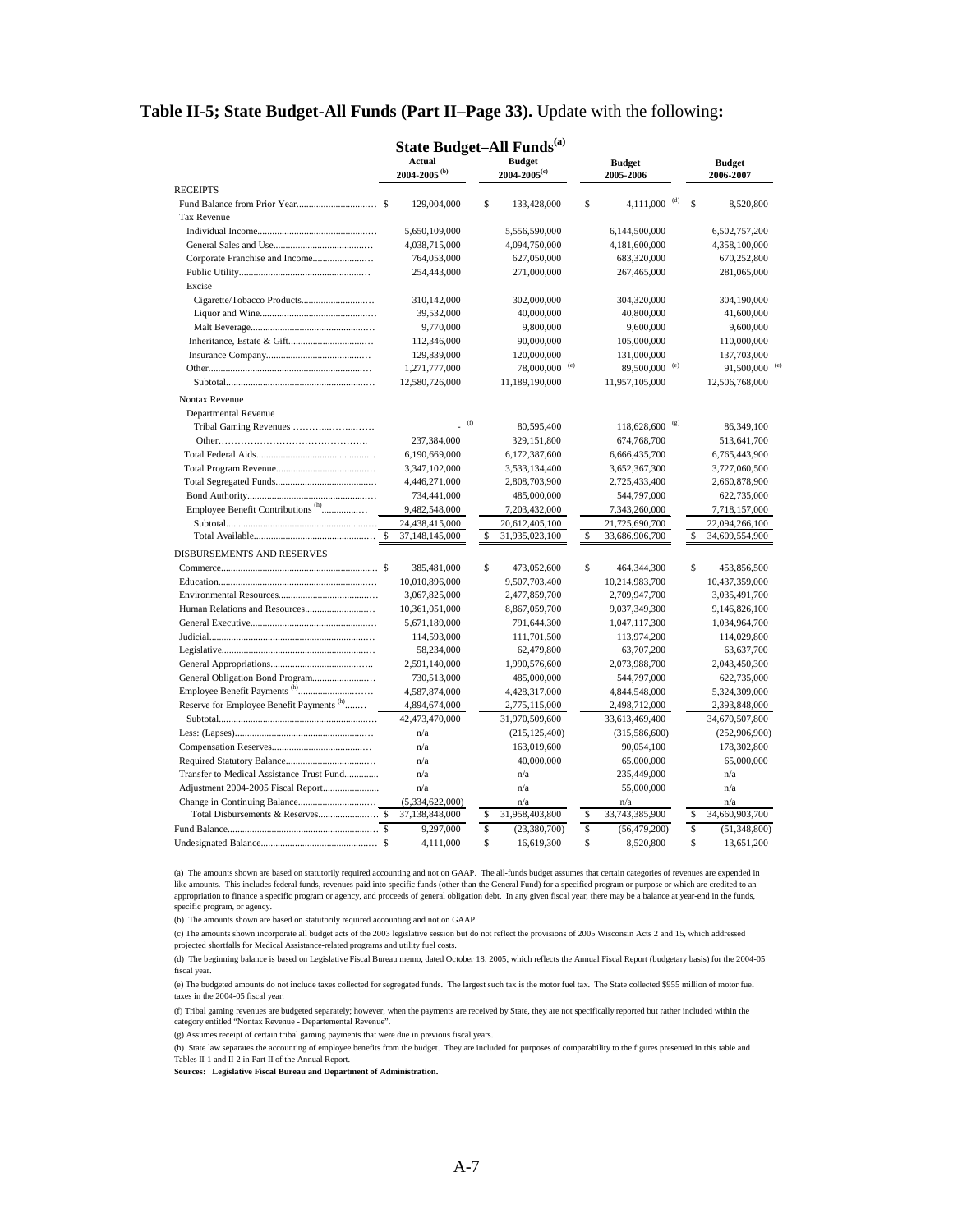

May 16, 2005

Senator Scott Fitzgerald, Senate Chair Representative Dean Kaufert, Assembly Chair Joint Committee on Finance **State Capitol** Madison, WI 53703

Dear Senator Fitzgerald and Representative Kaufert:

In January of 2005, this office prepared estimates of general fund tax collections for 2004-05 and the two years of the 2005-07 biennium. These figures were incorporated into the Governor's 2005-07 budget bill.

Recently, tax collections data for April became available and the May, 2005, national economic forecast by Global Insight, Inc. was released. Based upon our review of tax collections data and the new economic forecast, we now believe that general fund tax revenues will be higher than the amounts estimated last January by \$129.0 million in 2004-05, \$137.6 million in 2005-06, and \$82.4 million in 2006-07. The three-year increase in the estimates is \$349.0 million, or slightly less than 1%.

The increase is primarily due to the individual income tax, which has shown strong growth in collections in recent months. In addition, the forecast of personal income growth in 2004 and 2005 has been revised upward since January. More modest increases are estimated for the corporate income and franchise tax, estate tax, and real estate transfer fee. Small decreases are estimated for insurance taxes and the excise taxes on cigarettes and tobacco products. The estimates for the sales tax, public utility taxes, and excise taxes on beer, wine, and liquor have not been changed.

Table 1 shows the revised tax revenue estimates and Table 2 outlines the May, 2005, economic forecast by Global Insight, Inc. The tax revenue estimates in Table 1 reflect current law and do not incorporate any of the law changes recommended by the Governor in the budget bill The sections following the tables present additional detail about the economic forecast and the new revenue estimates.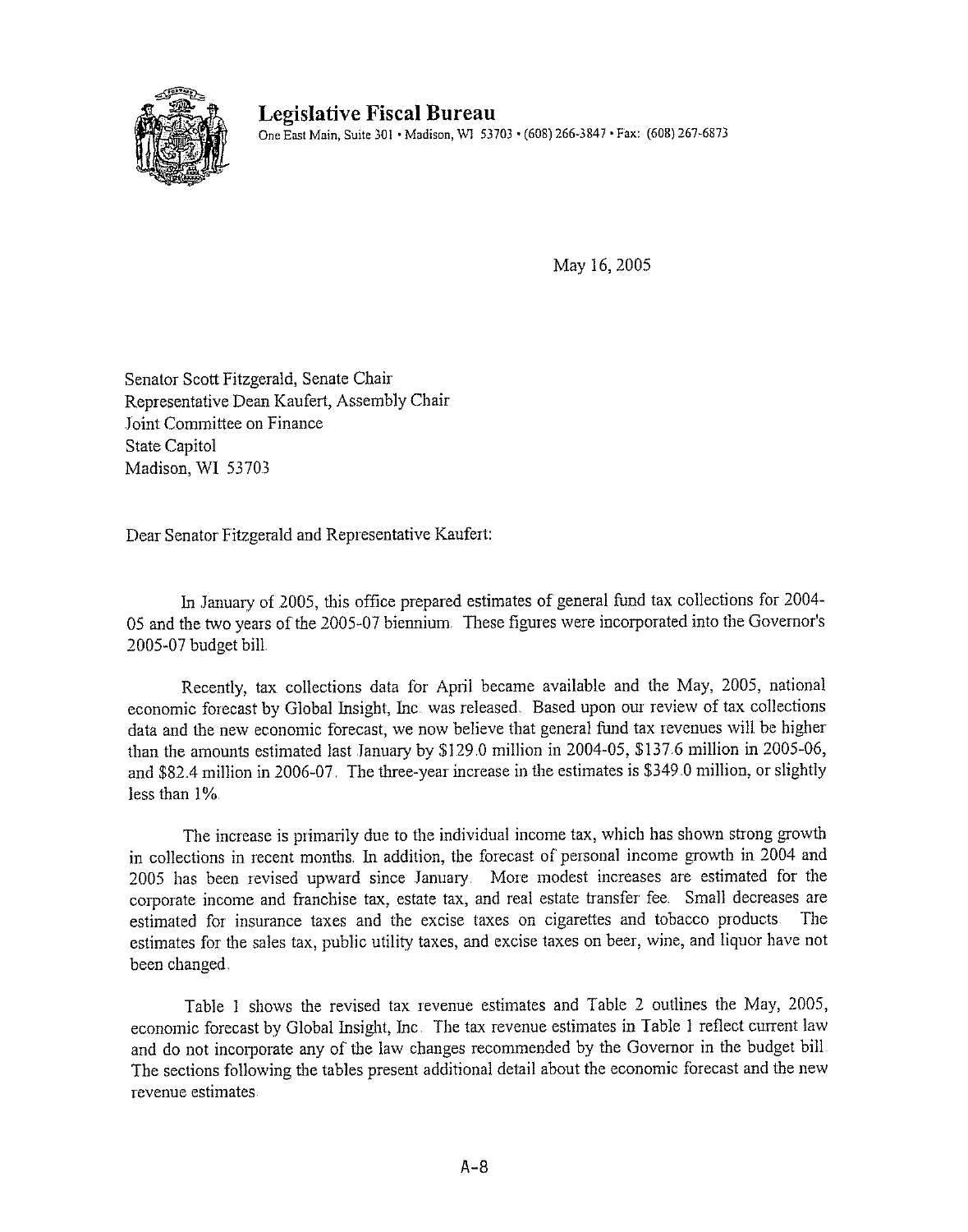# **TABLE 1**

# **Projected General Fund Tax Collections** (\$ in Millions)

|                              |           | 2003-05 Biennium | 2005-07 Biennium |             |  |
|------------------------------|-----------|------------------|------------------|-------------|--|
|                              | 2003-04   | 2004-05          | 2005-06          | 2006-07     |  |
|                              | Actual    | Estimated        | Estimated        | Estimated   |  |
| Individual Income            | \$5,2771  | \$5,7400         | \$6,1300         | \$6,490.0   |  |
| General Sales and Use        | 3,8993    | 4,025.0          | 4,1800           | 4,355.0     |  |
| Corporate Income & Franchise | 650 5     | 7500             | 685.0            | 670.0       |  |
| Public Utility               | 2698      | 253.2            | 267 6            | 2812        |  |
| Excise                       |           |                  |                  |             |  |
| Cigarette                    | 2913      | 290.0            | 288.0            | 2870        |  |
| Liquor and Wine              | 38.5      | 400              | 408              | 41.6        |  |
| <b>Tobacco Products</b>      | 16.1      | 157              | 165              | 174         |  |
| Beer                         | 96        | 96               | 96               | 9.6         |  |
| Insurance Company            | 123.6     | 1280             | 131.0            | 133.0       |  |
| Estate                       | 86.4      | 1100             | 105.0            | 1100        |  |
| Miscellaneous Taxes          | 77 L      | 87.6             | 89.5             | <u>91.5</u> |  |
| TOTAL.                       | \$10,7393 | \$11,449.1       | \$11,943.0       | \$12,4863   |  |
| Change from Prior Year       |           | \$709.8          | \$493.9          | \$543.3     |  |
| Percent Change               |           | 6.6%             | 4.3%             | 4.5%        |  |

# TABLE 2

# **Summary of National Economic Indicators** Global Insight, Inc. May, 2005 (\$ in Billions)

|                      | 2004      | 2005       | 2006       | 2007       |
|----------------------|-----------|------------|------------|------------|
| Nominal GDP          | \$11,7350 | \$12,4470  | \$13,076.4 | \$13,7296  |
| % Change             | 66%       | 6.1%       | $5.1\%$    | $5.0\%$    |
| Real GDP             | \$10,8419 | \$11,213.5 | \$11,534.5 | \$11,866.4 |
| % Change             | 4.4%      | 3.4%       | 2.9%       | $2.9\%$    |
| CPI                  | 2.7%      | 29%        | 2.1%       | 1.9%       |
| Personal Income      | \$9,6730  | \$10,215.8 | \$10,800.8 | \$11,373.9 |
| % Change             | 5.6%      | 56%        | 5 7%       | 53%        |
| Personal Consumption | \$8,229.9 | \$8,7084   | \$9,1159   | \$9,551.6  |
| % Change             | 6.0%      | 5.8%       | 4 7%       | 48%        |
| Economic Profits     | \$1,181.6 | \$1,3592   | \$1,350.7  | \$1,372.7  |
| % Change             | 15.7%     | 15 0%      | $-0.6\%$   | 1.6%       |
| Unemployment Rate    | 5 5%      | 5 2%       | 5.2%       | 5.3%       |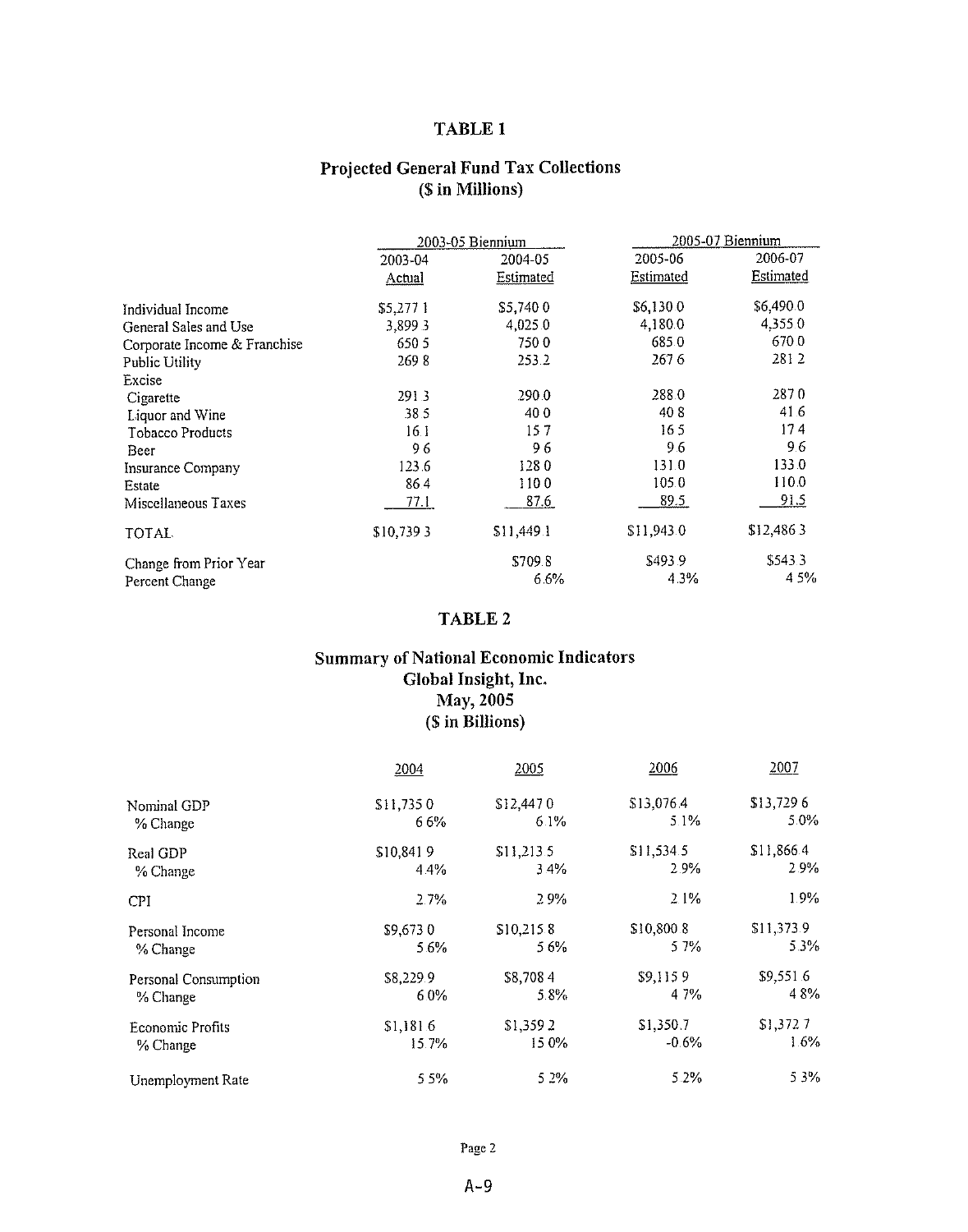#### **National Economic Forecast**

Nominal (current-dollar) gross domestic product (GDP) grew by an estimated 6.6% in 2004, and real (inflation-adjusted) GDP increased by 4.4%, which was the strongest rate of economic growth since 1999. The January, 2005, economic forecast by Global Insight, Inc. (which was used for the previous tax revenue estimates) projected that positive growth would continue over the next three years, but that the rate of growth would decelerate.

As with the January forecast, Global Insight, Inc.'s May economic forecast anticipates continued positive growth through 2007, with slower rates of growth occurring in 2006 and 2007. Nominal GDP is expected to increase by 6.1% in 2005, 5.1% in 2006, and 5.0% in 2007. Compared to the January forecast, the 2005 growth rate is 0.4% higher and the growth rates in 2006 and 2007 are slightly lower (-0.1% in 2006 and -0.2% in 2007). However, growth in real GDP is expected to be significantly lower in 2006 and 2007 than was forecast in January. Specifically, real GDP growth is now projected to be 3.4% in 2005 and 2.9% in 2006 and 2007. These estimates are lower than the January figures by 0.1% in 2005 and 0.5% in 2006 and 2007. Essentially, the current forecast assumes that lower real economic growth will be accompanied by higher inflation, which will result in small changes to nominal growth.

Inflation, as measured by the consumer price index (CPI), is now estimated at 2.9% in 2005, 2.1% in 2006, and 1.9% in 2007. While these estimates are still low by historical standards, they exceed the January projections by 0.7% in 2005, 0.5% in 2006, and 0.1% in 2007. Estimates of other measures of inflation have been increased more significantly since January. Inflation in producer prices is now expected to exceed the January estimates by 2.1% in 2005, 1.5% in 2006, and 0.4% in 2007 for finished goods; by 2.8% in 2005 and 2.2% in 2006 for intermediate materials; and by 9.9% in 2005, 2.4% in 2006, and 1.9% in 2007 for crude materials. The new inflation estimates primarily reflect high prices for oil and other commodities. In addition, productivity growth has slowed, which has raised unit labor costs. The forecast assumes that oil prices will remain at approximately \$50 per barrel through the end of 2005 and then fall slightly to \$48 per barrel during 2006.

As expected, on May 5, the Federal Reserve increased the federal funds rate by a quarterpoint, from 2.75% to 3%. This was the eighth 0.25% increase since June, 2004. The forecast assumes that, in the near-term, inflation is more of a concern for the Federal Reserve than a potential recession, and that the measured rate increases will continue through the end of 2005. It is anticipated that the federal funds rate will be raised to 4% by the end of this year and to 4.5% by early 2008, with a pause in rate hikes during 2006.

Personal income growth is projected at 5.6% in 2005, 5.7% in 2006, and 5.3% in 2007. The current estimate for 2005 is higher than the January estimate by 0.4%. The anticipated growth rate in 2006 is the same as the January forecast while the 2007 estimate is  $0.3\%$  lower. In addition, personal income growth for 2004 has been revised upward by 0.2% since January. Personal consumption growth in 2005 is expected to be nearly 1% higher than the January estimate and slightly lower in 2006 and 2007.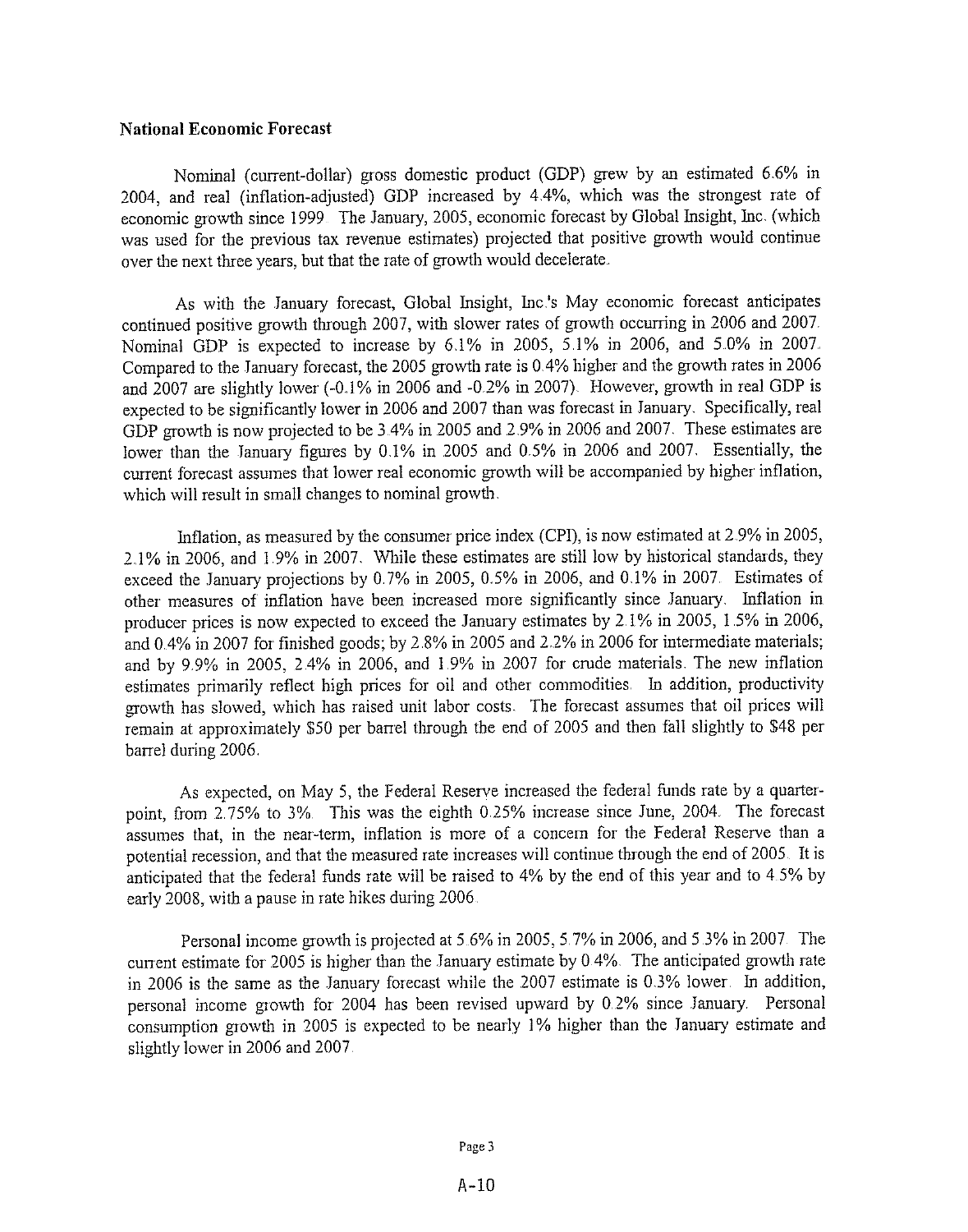Corporate profits continue to show strong growth, and the current estimate for growth in economic profits in 2005 has been revised upward by 8.3% (from 6 7% in the January forecast to 15.0% in the May forecast). As in the January forecast, growth in profits is expected to slow considerably in 2006 and 2007, due to both slower growth in demand and higher business costs. The current growth estimates are lower than the January figures by 2% in 2006 and 1% in 2007.

As noted, in terms of current dollars, the May forecast is very close to the January forecast, with somewhat higher growth expected this year and slightly slower growth rates in 2006 and 2007. However, real growth is expected to be lower than previously estimated due, in part, to the impact of higher oil prices and interest rates. Both the January and May forecasts anticipate that growth will slow from the pace seen in 2004, but the May forecast assumes that the deceleration began earlier than previously estimated (in the first quarter of 2005 rather than the second quarter).

Recent economic data has been mixed. Business investment and some profit reports were lower than expected in the first quarter, while inventories grew. In addition, the stock market experienced losses after two strong years in 2003 and 2004. On the other hand, the housing market, personal income, job growth, and personal consumption exceeded expectations. In January it was projected that real GDP growth would be 3.6% in the first quarter of 2005 and that nominal growth would be 6.0%. Real first-quarter growth is now estimated at 3 1% (0.5% lower than the January estimate), while nominal first-quarter growth is estimated at 6.4% (0.4% higher). It is believed that the high oil prices are leading to lower levels of real spending and real economic growth, while the higher price levels are maintaining nominal growth rates at levels very close to the previous estimates This trend is expected to continue through 2007.

Positive aspects to the economy include strong corporate profits and finances, relatively low long-term interest rates, continued strength in the housing market, and a greater than expected increase in employment in April In addition to high oil prices, negative factors include an expected slow-down in consumer spending and low levels of household savings, less vigorous foreign demand, the risk that U.S. companies may be becoming averse to investing and expanding, and a reduced capacity for the federal government and state and local governments to provide fiscal stimulus. Also, in recent years, the U.S. has become more reliant on financing from foreign central banks, particularly in Asia. There is concern that foreign central banks will become uncomfortable with their exposure to the dollar and, in response, reduce their rate of investment in this country. This could put downward pressure on the dollar and lead to increased interest rates in order to attract alternate sources of capital.

As in the January forecast, Global Insight, Inc. has prepared two alternative forecasts, each with a probability of 20%. The optimistic scenario assumes that productivity, foreign economic growth, business investment, and housing activity are all stronger than under the baseline forecast. The federal budget deficit, oil prices, inflation, and interest rates are assumed to be somewhat lower. Under this scenario, real GDP growth would be higher than the baseline estimates by 0.3% in 2005, 1.1% in 2006, and 0.6% in 2007. Under the pessimistic alternative, less capacity exists in the U.S. and global economies, the dollar falls rapidly, and inflation and interest rates are higher than under the baseline forecast. The economy would continue to expand, but the growth rates would be lower by 0.3% in 2005, 1.4% in 2006, and 1.2% in 2007.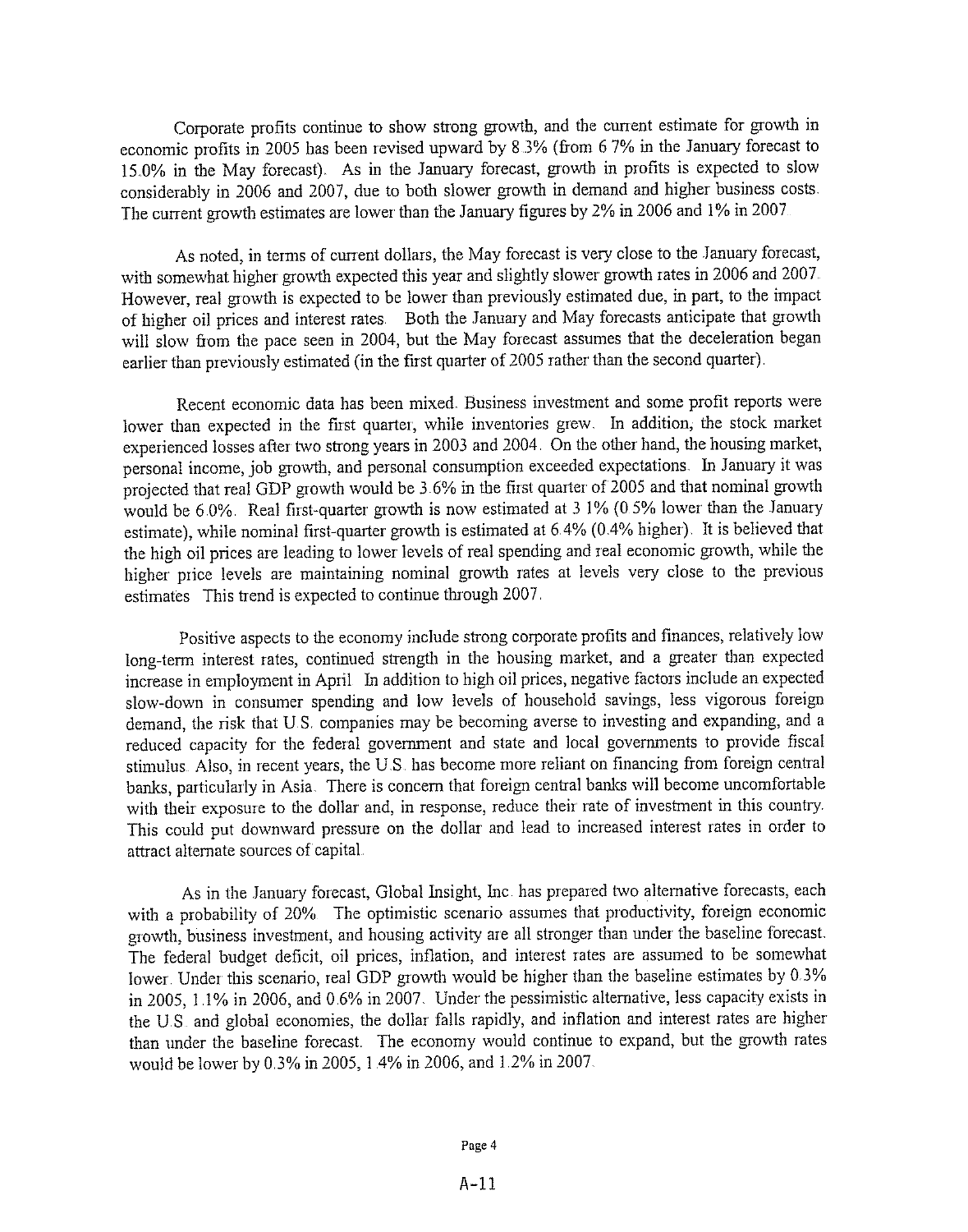#### **Revised General Fund Tax Estimates**

*Individual Income Tax*. Individual income tax receipts are reestimated at \$5,740.0 million in 2004-05, \$6,130.0 million in 2005-06, and \$6,490.0 million in 2006-07. The revised figures exceed the January projections by \$110.0 million in 2004-05, \$130.0 million in 2005-06, and \$75.0 million in 2006-07.

In January, it was estimated that income tax collections in 2004-05 would increase by 6.7% over collections for 2003-04, based on the economic forecast and assumptions about taxable personal income growth at the time. The reestimate is based on year-to-date tax collections that are stronger than had been anticipated in the January estimate for 2004-05, in addition to an improved forecast for personal income growth in 2005 compared to January. The revised estimate for 2004-05 also reflects an anticipated adjustment in the year-end accrual process related to withholding tax receipts. The estimates for the 2005-07 biennium have also been increased, in order to reflect a higher 2004-05 base year, the adjustment to the accrual process in 2004-05, and slight reductions in anticipated growth in the second year.

Corporate Income and Franchise Tax Corporate income and franchise tax collections in the current fiscal year have been stronger than anticipated. Both total collections and estimated payments are more than 17% higher than for the same period in 2003-04. Consequently, corporate income and franchise tax revenue estimates have been revised upward. Collections are now projected to be \$750.0 million in 2004-05, \$685.0 million in 2005-06, and \$670.0 million in 2006-07. Declining collections in 2005-06 and 2006-07 reflect the forecast of a slowing economy, declining industrial production, and reduced business investment. In January, estimated corporate income and franchise tax revenues were \$735.0 million in 2004-05, \$675.0 million in 2005-06, and \$660.0 million in 2006-07.

*Excise Taxes*. In January, cigarette tax revenues were estimated at \$296.0 million in 2004-05, \$294.4 million in 2005-06, and \$293.6 million in 2006-07. Based on collections through April, 2005, the 2004-05 estimate has been revised downward by \$6.0 million to \$290.0 million. The estimates for the 2005-07 biennium have also been revised downward; the reestimated figures are \$288.0 million in 2005-06 and \$287.0 million in 2006-07, which are \$6.4 million lower in 2005-06 and \$6.6 million lower in 2006-07 than the January estimates. The new estimates are consistent with the general downward trend in cigarette tax collections in recent years.

Tobacco products tax revenues have also been revised downward compared to the January projections. In January, tobacco products taxes were estimated at \$16.7 million in 2004-05. However, based on collections through April, tobacco products taxes are currently estimated at \$15.7 million in 2004-05. The estimates for 2005-06 and 2006-07 have also each been reduced by \$1.0 million per year, to the current projections of \$16.5 million in 2005-06 and \$17.4 million in 2006-07

Insurance Premiums Taxes. Insurance premiums tax estimates have been revised slightly downward to reflect somewhat slower year-to-date collections. Premiums tax revenues are now

#### Page 5

 $A-12$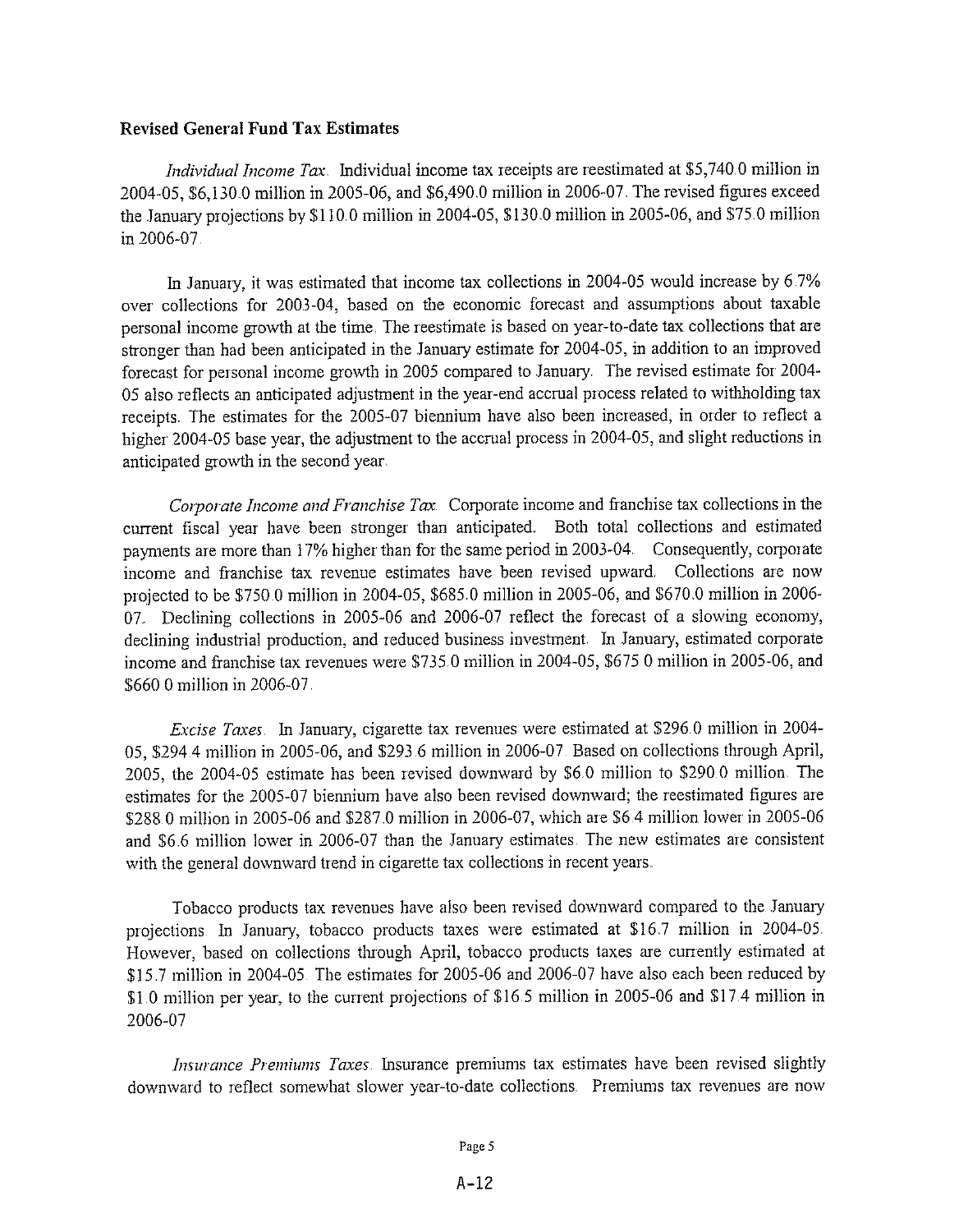projected to be \$128.0 million in 2004-05, \$131.0 million in 2005-06, and \$133.0 million in 2006-07. These numbers are lower than the January estimates by \$2.0 million in each year.

*Estate Tax*. Based on the strength of year-to-date collections, estate tax revenues for  $2004-05$ are reestimated at \$110.0 million in 2004-05, which is \$10.0 million more than the January estimate of \$100.0 million.

In addition, estate tax revenues for 2005-06 and 2006-07 are reestimated at \$105.0 million and \$110.0 million for the two years, respectively. These estimates are \$5.0 million more in each year than the January estimates. The decline estimated for 2005-06 from the current projection for 2004-05 is based, in part, on an interaction between federal and state estate taxes starting with deaths occurring in 2005 (when federal law shifted from providing a state death tax credit to a deduction for state death taxes paid) that is expected to reduce state estate tax receipts by approximately \$5 million annually.

It should be noted, however, that annual estate tax collections are significantly affected by the settlement, or lack thereof, of a small number of large estates. Collections may, therefore, vary considerably from year to year.

*Miscellaneous Taxes*. Tax revenues from miscellaneous taxes have been increased by \$3.0 million in 2004-05, and \$2.0 million in each year of the 2005-07 biennium. The anticipated increases are from the real estate transfer fee and are based, primarily, on strong growth in year-todate collections. The estimates for the remaining miscellaneous taxes, municipal and circuit courtrelated fees and the occupational tax on coal, have not been revised. Total miscellaneous tax revenues are estimated at \$87.6 million in 2004-05, \$89.5 million in 2005-06, and \$91.5 million in 2006-07.

#### **Other Items Affecting the General Fund**

As indicated, the general fund tax reestimates of this memorandum reflect additional projected collections of \$349.0 million. There are other items, however, that will potentially affect the general fund that are important to note.

2004-05 Appropriation Shortfalls. 2005 Act 2 provided \$119.8 million to partially address the 2004-05 shortfall in the medical assistance (MA) benefits program. The remaining shortfall of \$75 million reflects a projected deficit in the MA trust fund. Thus, \$75 million would need to be credited to the MA trust fund in 2004-05 in order for the fund to have a \$0 balance at the end of the fiscal year.

In addition to the \$75 million noted above, it is estimated that the University's fuel and utility appropriation for 2004-05 faces a shortfall of \$29.7 million. The amount of GPR for this shortfall depends upon how much of it would be funded from tuition or other UW sources. If the \$29.7 million were to be funded by the traditional GPR-to-fee ratio, an estimated \$22.5 million GPR would need to be appropriated.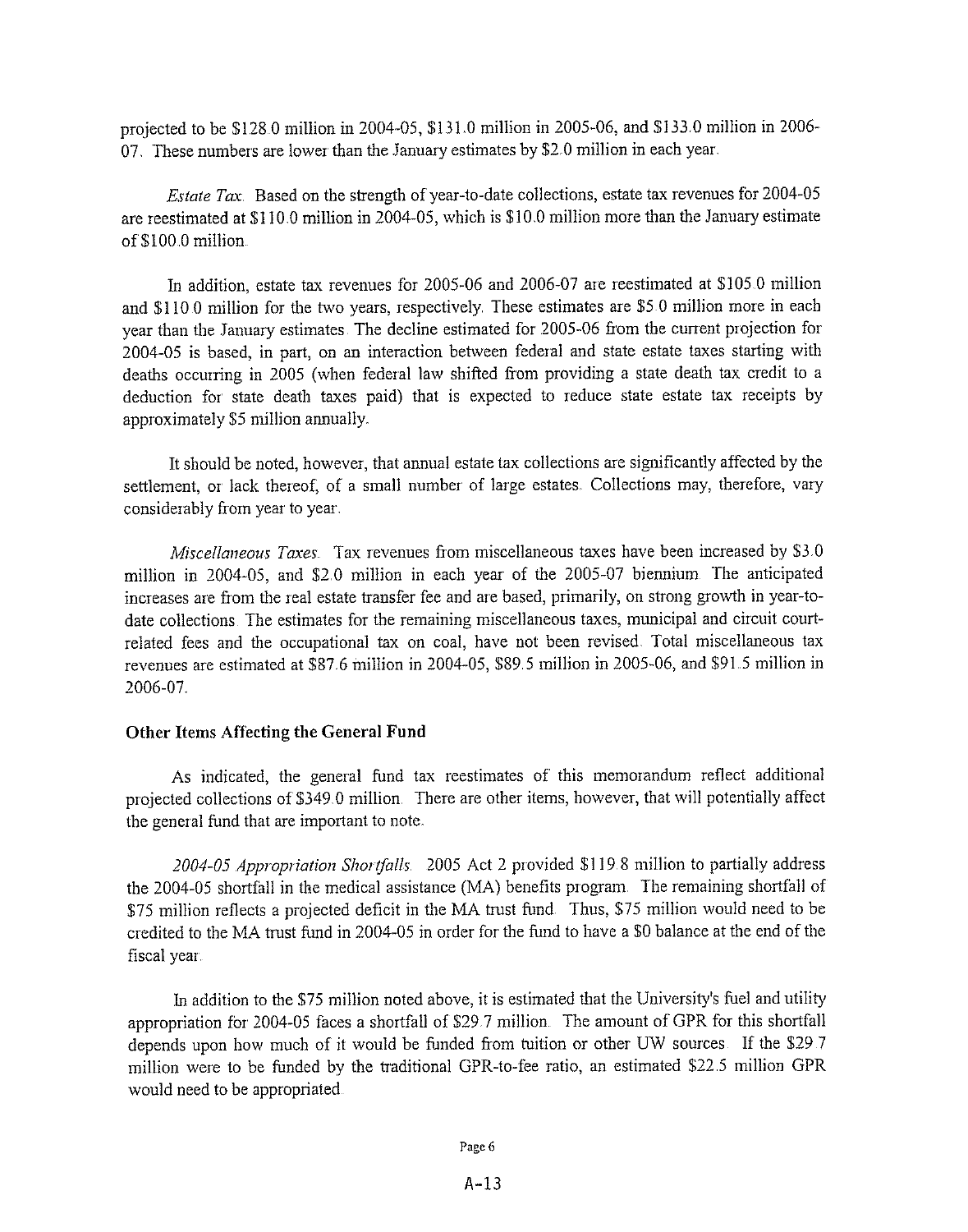Finally, it is estimated that the Department of Corrections faces a \$7.3 million shortfall in 2004-05 in its GPR appropriation for fuel and utilities.

2005-07 Items. There are three items in the 2005-07 budget bill (AB 100) that should be noted.

The first relates to tribal gaming revenues. The AB 100 general fund condition statement shows general fund revenue from tribal gaming totaling \$102.3 million in 2005-06 and \$120.8 million in 2006-07. Generally, tribal payments to the state in 2005-06 and 2006-07 will be based on a percentage of net casino revenue (revenue remaining after winnings are paid out). The percentages, which are established in the 2003 gaming compact amendments, vary by tribe. The bill generally assumes that net casino revenue would increase by 15% each year for each tribe. In some cases, larger one-time increases were also assumed in certain years.

By utilizing the actual revenue growth factors experienced by each tribe between 2003 and 2004 to project future net casino revenue, state revenue in 2005-06 and 2006-07 can be reestimated. Under the reestimate, general fund revenue would be projected to total \$74.1 million in 2005-06 and \$85.3 million in 2006-07. (As under AB 100, this assumes that the \$30.0 million annual payments from the Ho-Chunk Nation relating to the 2003-05 biennium will be made in the 2005-07 biennium.) These revised estimates are lower than the amounts under the budget bill by \$28.2 million in 2005-06 and \$35.5 million in 2006-07.

Following the resolution of certain gaming-related legal issues before the Wisconsin Supreme Court, the renegotiation of the 2003 gaming compact amendments, and the completion of anticipated casino expansion projects by certain tribes, state revenue could increase from these reestimated amounts. However, the timing of these events is uncertain and may not significantly affect state revenue in the 2005-07 biennium.

Second, a base reestimate in the MA benefits program indicates the need for additional GPR of \$32.6 million in 2005-07 over the amounts contained in AB 100. The estimate calls for an addition of \$14.2 million in 2005-06 and \$18.4 million in 2006-07.

Third, estimates of the homestead and earned income tax credits indicate that these sum sufficient appropriations should be increased, above those contained in AB 100, by \$9.5 million and \$12.0 million GPR, respectively, for the 2005-07 biennium. The increase in the homestead tax credit amounts are estimated at \$5.0 million in 2005-06 and \$4.5 million in 2006-07. The adjustment for the earned income tax credit appropriation is \$5.3 million in 2005-06 and \$6.7 million in 2006-07.

If general fund appropriations were increased to cover all of the shortfalls identified above, and if the lower amount of tribal gaming revenues is considered, the 2005-07 general fund balance would be reduced by an estimated \$222.6 million. These modifications, along with the estimated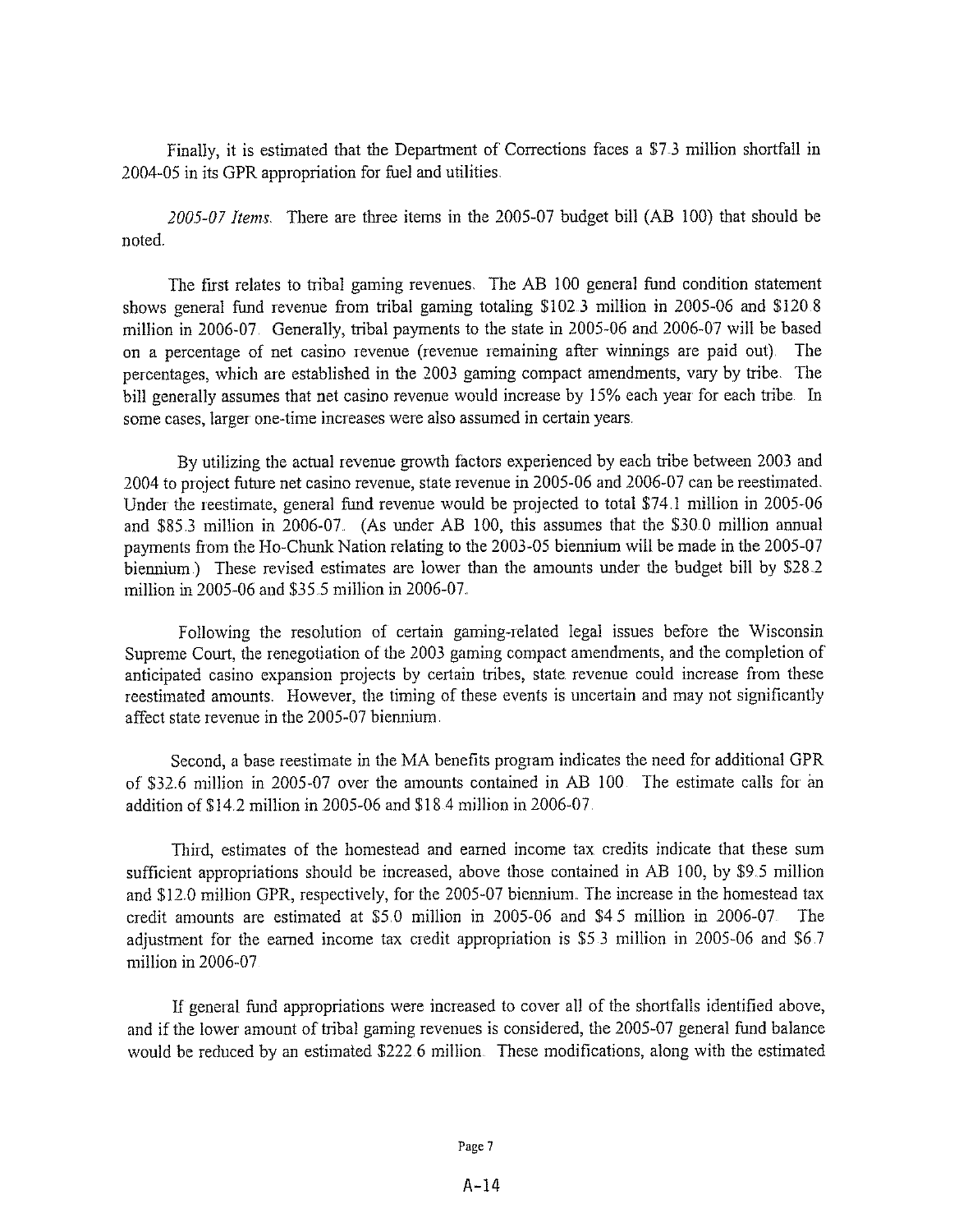\$349.0 million increase in tax revenues, would result in a net increase to the general fund of \$126.4 million.

This office will continue to review other appropriations of AB 100. During the course of that review, there will likely be other modifications that will affect the general fund both positively and negatively. For example, it appears that the debt service amounts in AB 100 can be reestimated downward. We will notify you and your colleagues of those and other reestimates once our analysis is completed.

Sincerely,

 $B<sub>b</sub>$ 

Robert Wm Lang Director

Members, Wisconsin Legislature cc:

RWL/sas

Page 8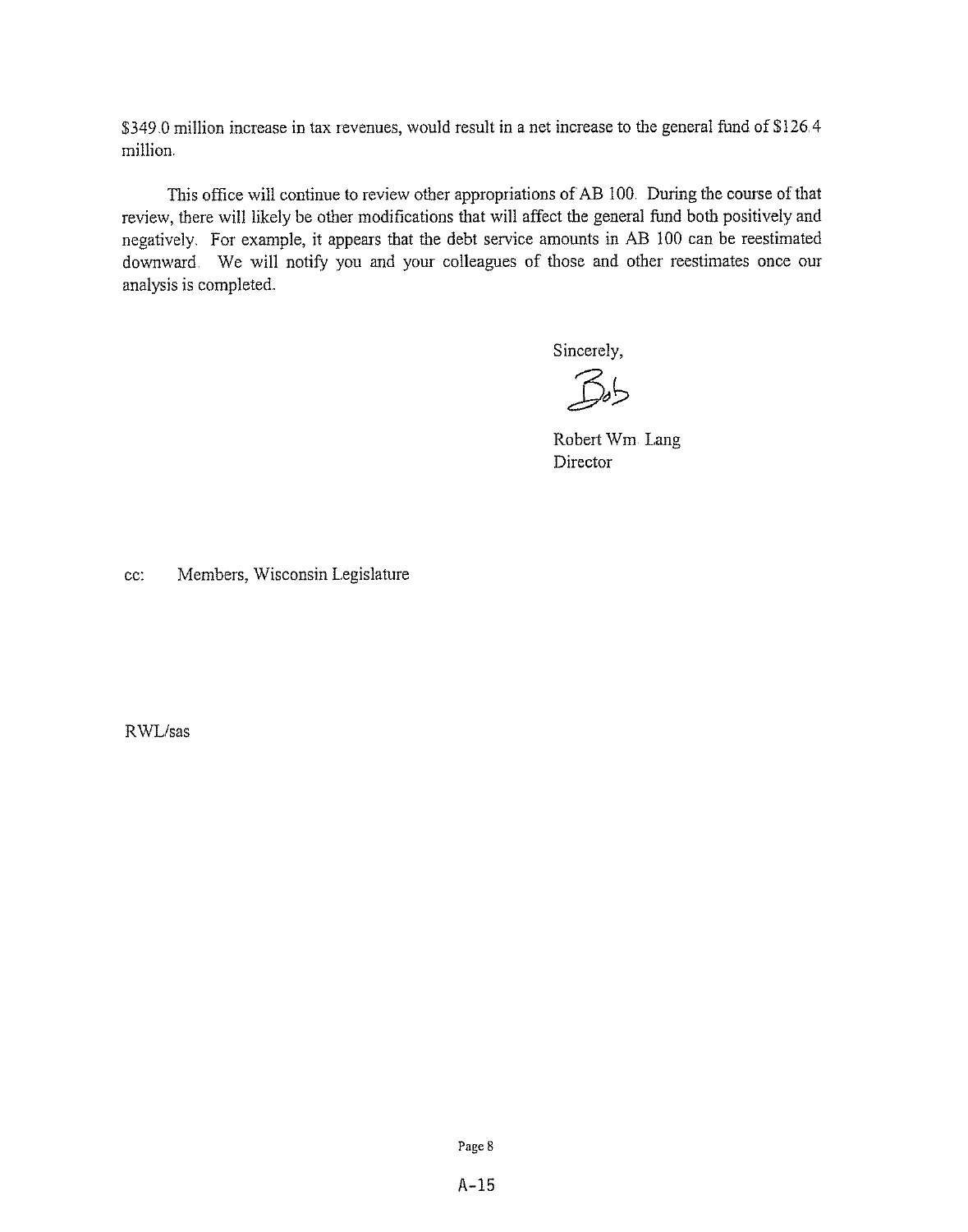# **General Fund Information; General Fund Cash Flow (Part II–Pages 41-49).** Update with the following:

The following provide updates to various tables containing General Fund information that are presented on either a cash basis or agency recorded basis. Unless noted, the following information is through September 30, 2005.

Projections in the following tables assume that all payments from tribal governments called for under the gaming compacts will be received, notwithstanding the Wisconsin Supreme Court's ruling in May 2004 that certain amendments to the gaming compacts were invalid. At the time of the Supreme Court's decision, it was uncertain whether or to what extent the tribal governments would make those payments. For the fiscal year ending June 30, 2004, the State received the expected payments for all but one tribal government, which did not make its payment of about \$30 million. For the fiscal year ending June 30, 2005, as reflected in the following tables, the State received the expected payments from all but two tribal governments. One tribal government placed its payment of about \$44 million in escrow for release to the State upon completion of a new amendment to its gaming compact. The other tribal government did not make its payment of about \$30 million. It was announced on October 4, 2005 that an agreement had been reached between the State and the Forest County Potawatomi Community concerning an amendment to Potawatomi's gaming compact. As a result of this agreement, a lump sum payment of approximately \$44 million is expected to be made to the State in the 2005-06 fiscal year. This payment, due in the 2004-05 fiscal year, has been held in escrow pending this successful resolution of a new amendment to the gaming compact.

The comparison of monthly General Fund information that is presented on a cash basis has many inherent problems. Unforeseen events or variations from underlying assumptions may cause a decrease or increase in receipts and disbursements from those projected for any specific month.

Operating notes were not issued for the 2004-05 fiscal year, and are not planned for the 2005-06 fiscal year. The following tables may show negative balances on a cash basis. Wisconsin Statutes provide certain administrative remedies, such as interfund borrowing, to deal with periods when the balance, on a cash basis, is negative. If the amount of interfund borrowing available to the General Fund is not sufficient, then the Secretary of Administration is authorized to prorate and defer certain payments.

The State can have a negative cash balance at the end of a fiscal year. By contrast, the Wisconsin Constitution requires the Legislature to enact a balanced biennial budget, and if final budgetary expenses of any fiscal year exceed available revenues, the Legislature must take actions to balance the budget in the succeeding fiscal year.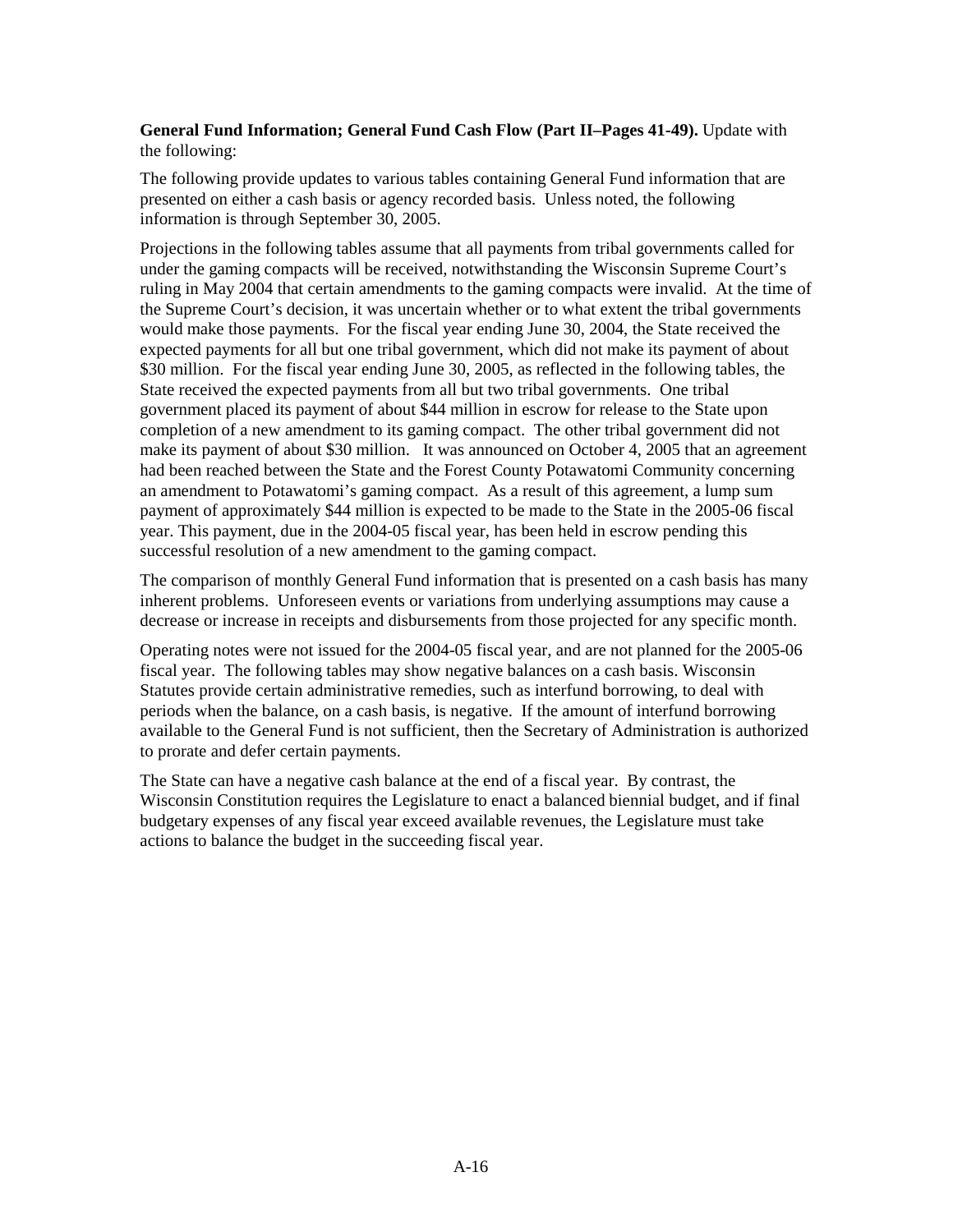#### **Table II-7; Actual and Projected General Fund Cash Flow (Part II–Page 44).** Update the table with the following:

|                                              |                       |                |                   |                 | (In Thousands of Dollars) |                         |                 |                  |               |                |             |               |
|----------------------------------------------|-----------------------|----------------|-------------------|-----------------|---------------------------|-------------------------|-----------------|------------------|---------------|----------------|-------------|---------------|
|                                              | July<br>2004          | August<br>2004 | September<br>2004 | October<br>2004 | November<br>2004          | December<br>2004        | January<br>2005 | February<br>2005 | March<br>2005 | April<br>2005  | May<br>2005 | June<br>2005  |
| <b>BALANCES</b> <sup>(b)</sup>               |                       |                |                   |                 |                           |                         |                 |                  |               |                |             |               |
| <b>Beginning Balance</b>                     | $(\$21,216)$          | (S431, 440)    | \$209,127         | \$536,311       | \$875,711                 | \$912,695               | \$205,179       | \$1,173,280      | \$1,216,964   | \$371,940      | \$582,997   | \$1,003,050   |
| <b>Ending Balance</b> <sup>(c)</sup>         | (S431, 440)           | \$209,127      | \$536,311         | \$875,711       | \$912,695                 | \$205,179               | \$1,173,280     | \$1,216,964      | \$371,940     | \$582,997      | \$1,003,050 | (\$193,683)   |
| Lowest Daily Balance <sup>(c)</sup>          | (S431, 440)           | ( \$436,769)   | \$53,578          | \$403,787       | \$383,199                 | $(\$351,824)$           | \$205,179       | \$796,175        | \$295,070     | \$81,325       | \$480,441   | $(\$285,950)$ |
| <b>RECEIPTS</b>                              |                       |                |                   |                 |                           |                         |                 |                  |               |                |             |               |
| <b>TAX RECEIPTS</b>                          |                       |                |                   |                 |                           |                         |                 |                  |               |                |             |               |
| Individual Income                            | \$533,817             | \$540,819      | \$571,670         | \$464,819       | \$526,873                 | \$430,598               | \$962,378       | \$459,605        | \$496,915     | \$869,372      | \$570,200   | \$600,468     |
| Sales & Use                                  | 380,702               | 389,894        | 384,632           | 378,842         | 371,408                   | 334,261                 | 408,819         | 309,549          | 309,647       | 344,001        | 346,925     | 380,569       |
| Corporate Income                             | 30,839                | 16,739         | 144,521           | 34,036          | 36,179                    | 161,303                 | 20,921          | 19,052           | 202,608       | 31,571         | 20,753      | 158,057       |
| Public Utility                               | $\Omega$              | 38             | 179               | 3,948           | 131,313                   | 497                     | 2,419           | 10               | 74            | 1,692          | 128,910     | 1,289         |
| Excise                                       | 29,945                | 32,206         | 32,708            | 31,917          | 29,395                    | 30,788                  | 29,490          | 27,527           | 24,774        | 27,147         | 28,569      | 30,842        |
| Insurance                                    | 295                   | 2,305          | 27,417            | 229             | 1,496                     | 58,508                  | 910             | 17,530           | 26,784        | 27,272         | 1,300       | 28,774        |
| Inheritance                                  | 8,654                 | 7,954          | 14,003            | 10,329          | 9,156                     | 5,230                   | 6,824           | 12,383           | 10,523        | 7,543          | 7,804       | 13,485        |
| <b>Subtotal Tax Receipts</b>                 | \$984,252             | \$989,955      | \$1,175,130       | \$924,120       | \$1,105,820               | \$1,021,185             | \$1,431,761     | \$845,656        | \$1,071,325   | \$1,308,598    | \$1,104,461 | \$1,213,484   |
| <b>NON-TAX RECEIPTS</b>                      |                       |                |                   |                 |                           |                         |                 |                  |               |                |             |               |
| Federal                                      | \$344,173             | \$535,363      | \$537,338         | \$462,100       | \$546,148                 | \$456,585               | \$506,599       | \$559,541        | \$626,099     | \$440,758      | \$540,908   | \$524,516     |
| Other & Transfers <sup>(d)</sup>             | 196,901               | 339,783        | 411,016           | 330,993         | 241,754                   | 155,269                 | 478,650         | 427,854          | 162,532       | 292,897        | 249,827     | 337,730       |
| Note Proceeds                                | $\Omega$              | $\overline{0}$ | $\mathbf{0}$      | $\Omega$        | $\Omega$                  | $\Omega$                | $\Omega$        | $\mathbf{0}$     | $\theta$      | $\overline{0}$ | $\Omega$    | $\mathbf{0}$  |
| <b>Subtotal Non-Tax Receipts</b>             | $\overline{$}541,074$ | \$875,146      | \$948,354         | \$793,093       | \$787,902                 | \$611,854               | \$985,249       | \$987,395        | \$788,631     | \$733,655      | \$790,735   | \$862,246     |
| <b>TOTAL RECEIPTS</b>                        | \$1,525,326           | \$1,865,101    | \$2,123,484       | \$1,717,213     | \$1,893,722               | \$1,633,039             | \$2,417,010     | \$1,833,051      | \$1,859,956   | \$2,042,253    | \$1,895,196 | \$2,075,730   |
| <b>DISBURSEMENTS</b>                         |                       |                |                   |                 |                           |                         |                 |                  |               |                |             |               |
| Local Aids $\overline{\text{e}^{\text{(c)}}$ | \$835,926             | \$170,248      | \$670,948         | \$115,497       | \$774,303                 | \$1,163,305             | \$196,800       | \$232,064        | \$1,176,452   | \$93,211       | \$249,705   | \$1,842,612   |
| Income Maintenance                           | 383,180               | 416,654        | 427,137           | 405,086         | 419,216                   | 390,891                 | 444,808         | 432,390          | 460,679       | 440,792        | 407,448     | 431,897       |
| Payroll and Related                          | 390,998               | 244,728        | 314,918           | 378,189         | 319,992                   | 326,967                 | 359,515         | 327,431          | 371,284       | 471,104        | 248,414     | 312,525       |
| Tax Refunds                                  | 49,162                | 55,304         | 51,246            | 50,655          | 64,252                    | 127,443                 | 73,997          | 437,298          | 366,230       | 311,188        | 132,115     | 137,268       |
| Debt Service                                 | $\Omega$              | 687            | $\mathbf{0}$      | 118,493         | 1,108                     | $\Omega$                | $\Omega$        | 1,547            | $\mathbf{0}$  | 216,976        | 35,279      | $\Omega$      |
| Miscellaneous <sup>(g)</sup>                 | 276,284               | 336,913        | 332,051           | 309,893         | 277,867                   | 331,949                 | 373,789         | 358,637          | 330,335       | 297,925        | 402,182     | 548,161       |
| Note Repayment                               | $\Omega$              | $\overline{0}$ | $\Omega$          | $\Omega$        | $\Omega$                  | $\Omega$                | $\Omega$        | $\mathbf{0}$     | $\Omega$      | $\Omega$       | $\Omega$    | $\mathbf{0}$  |
| <b>TOTAL DISBURSEMENTS</b>                   | \$1,935,550           | \$1,224,534    | \$1,796,300       | \$1,377,813     | \$1,856,738               | $\overline{$}2,340,555$ | \$1,448,909     | \$1,789,367      | \$2,704,980   | \$1,831,196    | \$1,475,143 | \$3,272,463   |

#### **ACTUAL GENERAL FUND CASH FLOW; JULY 1, 2004 TO JUNE 30, 2005(a)**

(a) This table reflects the provisions of 2005 Wisconsin Act 2 and 2005 Wisconsin Act 15, which collectively address the shortfall in the Medical Assistance Trust Fund. This table also reflects that, for payments due from under the gaming compacts, as amended and after giving effect to the Wisconsin Supreme Court's ruling in May 2004 that certain amendments to the gaming compacts were invalid, the State received the expected payments from a governments. One tribal government placed its payment of about \$44 million in escrow for release to the State upon completion of a new amendment to its gaming compact. The other tribal government did not make its payment o This table does not include interfund borrowings.

(b) The General Fund cash balances presented in this schedule are not based on Generally Accepted Accounting Principles (GAAP). The General Fund includes funds designated for operations and capital purposes of certain prop the State's Universities. Receipts and disbursements of such funds for the designated programs and the disbursement of such funds for other purposes are reflected in the cash flow. A use of the designated funds for purpose programs is, in effect, a borrowing of such funds. Therefore, at any time that the balance in the General Fund is less than the balance of such designated funds, the State is obligated to replenish the designated funds to designated funds ranged from \$150 to \$300 million during the 2004-05 fiscal year. In addition, the General Fund is the depository for several escrow accounts pursuant to court orders or federal rulings. These funds average during the 2004-05 fiscal year.

(c) The Statutes provide certain administrative remedies to deal with periods when the General Fund is in a negative cash position. The Secretary of Administration may temporarily reallocate cash in other funds (up to 5% o revenue appropriations then in effect) to the General Fund. This amount was approximately \$589 million for the 2004-05 fiscal year. In addition, the Secretary of Administration may also temporarily reallocate an additional general-purpose revenue appropriations then in effect (approximately \$354 million for the 2004-05 fiscal year) for a period of up to 30 days. If the amount of interfund borrowing available to the General Fund is not suffic Administration is authorized to prorate and defer certain payments.

(d) Includes \$75 million transferred from the Transportation Fund to the General Fund in June 2005.

(e) \$190 million of the November 2004 shared revenue payments were made from Segregated Funds and are not included in these Local Aid disbursement totals.

(f) \$60 million of the September 2004 equalization payments were made from the Transportation Fund and are not included in these Local Aid disbursement totals.

(g) Includes \$50 million and \$75 million that have been separately transferred from the General Fund to the Medicaid Trust Fund.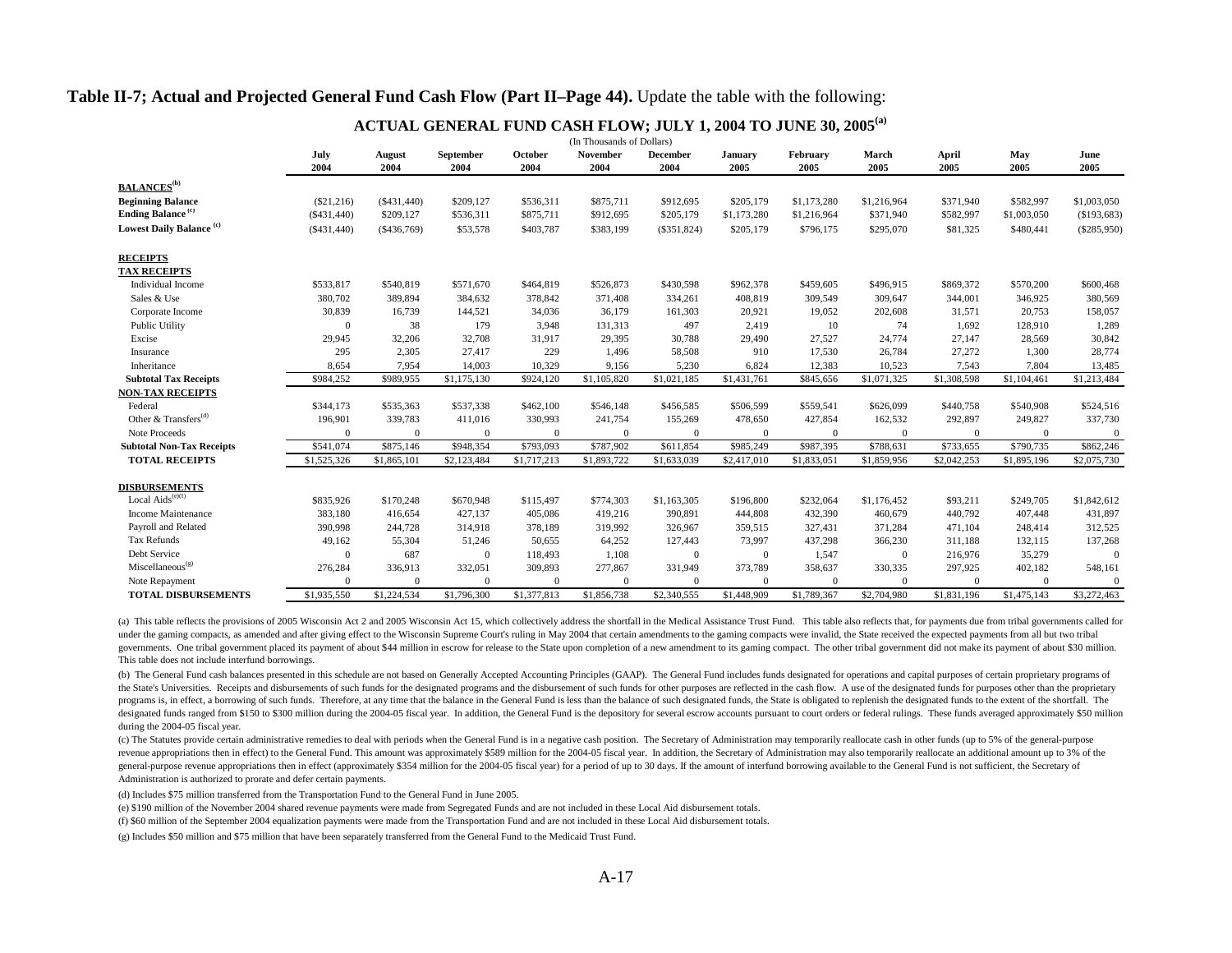#### **Table II-7; Actual and Projected General Fund Cash Flow (Part II–Page 44).** Update the table with the following:

| (In Thousands of Dollars)            |              |                       |                          |                 |                         |                  |                 |                  |               |               |             |               |
|--------------------------------------|--------------|-----------------------|--------------------------|-----------------|-------------------------|------------------|-----------------|------------------|---------------|---------------|-------------|---------------|
|                                      | July<br>2005 | <b>August</b><br>2005 | <b>September</b><br>2005 | October<br>2005 | <b>November</b><br>2005 | December<br>2005 | January<br>2006 | February<br>2006 | March<br>2006 | April<br>2006 | May<br>2006 | June<br>2006  |
| <b>BALANCES</b> <sup>(b)</sup>       |              |                       |                          |                 |                         |                  |                 |                  |               |               |             |               |
| <b>Beginning Balance</b>             | (\$193,683)  | $(\$417,079)$         | \$136,628                | \$309,053       | \$776,331               | \$590,344        | $(\$239,870)$   | \$892,954        | \$947,620     | $(\$65,404)$  | \$338,385   | \$659,140     |
| <b>Ending Balance</b> <sup>(c)</sup> | ( \$417,079) | \$136,628             | \$309,053                | \$776,331       | \$590,344               | $(\$239,870)$    | \$892,954       | \$947,620        | $(\$65,404)$  | \$338,385     | \$659,140   | $(\$224,021)$ |
| Lowest Daily Balance <sup>(c)</sup>  | (522, 613)   | (589, 150)            | (264, 889)               | 115,898         | 404,313                 | (845,360)        | (323, 519)      | 536,312          | (122,790)     | (430, 531)    | 88,489      | (742, 151)    |
| <b>RECEIPTS</b>                      |              |                       |                          |                 |                         |                  |                 |                  |               |               |             |               |
| <b>TAX RECEIPTS</b>                  |              |                       |                          |                 |                         |                  |                 |                  |               |               |             |               |
| Individual Income                    | \$457,176    | \$546,087             | \$625,591                | \$542,708       | \$508,485               | \$406,434        | \$1,070,121     | \$487,181        | \$526,730     | \$921,534     | \$596,375   | \$663,136     |
| Sales & Use                          | 402,599      | 400,199               | 384,904                  | 393,996         | 386,264                 | 347,631          | 425,172         | 321,931          | 322,033       | 357,761       | 348,523     | 385,424       |
| Corporate Income                     | 31,786       | 24,880                | 170,441                  | 32,334          | 34,370                  | 153,238          | 19,875          | 18,099           | 192,478       | 29,992        | 19,205      | 137,180       |
| Public Utility                       | 24           | $\mathbf{0}$          | 196                      | 4,027           | 133,939                 | 507              | 2,467           | 10               | 75            | 1,726         | 131,488     | 1,632         |
| Excise                               | 36,572       | 30,625                | 36,942                   | 31,917          | 29,395                  | 30,788           | 29,490          | 27,527           | 24,774        | 27,147        | 28,567      | 31,000        |
| Insurance                            | 690          | 1,273                 | 27,858                   | 234             | 1,526                   | 59,678           | 928             | 17,881           | 27,320        | 27,817        | 1,326       | 29,784        |
| Inheritance                          | 16,949       | 6,932                 | 8,463                    | 10,329          | 9,156                   | 5,230            | 6,824           | 12,383           | 10,523        | 7,543         | 7,804       | 7,400         |
| <b>Subtotal Tax Receipts</b>         | \$945,796    | \$1,009,996           | \$1,254,395              | \$1,015,545     | \$1,103,136             | \$1,003,506      | \$1,554,877     | \$885,012        | \$1,103,933   | \$1,373,521   | \$1,133,288 | \$1,255,556   |
| <b>NON-TAX RECEIPTS</b>              |              |                       |                          |                 |                         |                  |                 |                  |               |               |             |               |
| Federal                              | \$524,946    | \$554,359             | \$554,537                | \$466,721       | \$563,609               | \$476,151        | \$511,665       | \$565,136        | \$632,360     | \$445,166     | \$546,317   | \$541,764     |
| Other & Transfers <sup>(d)</sup>     | 355,748      | 298,506               | 470,126                  | 349,303         | 259,172                 | 171,822          | 498,437         | 447,133          | 179,157       | 310,826       | 287,453     | 518,139       |
| Note Proceeds                        | $\mathbf{0}$ | $\overline{0}$        | $\mathbf{0}$             | $\Omega$        | $\Omega$                | $\Omega$         | $\mathbf{0}$    | $\mathbf{0}$     | $\mathbf{0}$  | $\Omega$      | $\Omega$    | $\Omega$      |
| <b>Subtotal Non-Tax Receipts</b>     | \$880,694    | \$852,865             | \$1,024,663              | \$816,024       | \$822,781               | \$647,973        | \$1,010,101     | \$1,012,269      | \$811,517     | \$755,992     | \$833,770   | \$1,059,903   |
| <b>TOTAL RECEIPTS</b>                | \$1,826,490  | \$1,862,861           | \$2,279,058              | \$1,831,568     | \$1,925,917             | \$1,651,479      | \$2,564,978     | \$1,897,281      | \$1,915,450   | \$2,129,513   | \$1,967,058 | \$2,315,459   |
| <b>DISBURSEMENTS</b>                 |              |                       |                          |                 |                         |                  |                 |                  |               |               |             |               |
| Local Aids                           | \$884,042    | \$142,784             | \$757,441                | \$134,097       | \$975,747               | \$1,244,090      | \$207,173       | \$248,508        | \$1,237,245   | \$94,429      | \$267,285   | \$1,938,341   |
| Income Maintenance                   | 489,129      | 468,260               | 454,986                  | 387,311         | 438,454                 | 417.017          | 375,237         | 405,495          | 456,128       | 384,718       | 427.649     | 332,964       |
| Payroll and Related                  | 315,952      | 295,222               | 427,311                  | 305,753         | 340,922                 | 343,632          | 375,099         | 340,772          | 496,753       | 304,055       | 338,989     | 339,664       |
| Tax Refunds                          | 60,810       | 62,584                | 43,817                   | 53,694          | 68,101                  | 135,088          | 78,430          | 463,544          | 388,193       | 329,853       | 140,050     | 172,089       |
| Debt Service                         | $\Omega$     | $\overline{0}$        | $\mathbf{0}$             | 164,948         | 4,141                   | $\overline{0}$   | $\overline{0}$  | 4,141            | $\mathbf{0}$  | 296,868       | 46,016      | $\Omega$      |
| Miscellaneous                        | 299,953      | 340,304               | 423,078                  | 318,487         | 284,539                 | 341,866          | 396,216         | 380,155          | 350,155       | 315,801       | 426,313     | 415,562       |
| Note Repayment                       | $\Omega$     | $\Omega$              | $\mathbf{0}$             | $\Omega$        | $\Omega$                | $\Omega$         | $\Omega$        | $\mathbf{0}$     | $\theta$      | $\Omega$      | $\Omega$    | $\mathbf{0}$  |
| <b>TOTAL DISBURSEMENTS</b>           | \$2,049,886  | \$1,309,154           | \$2,106,633              | \$1,364,290     | \$2,111,904             | \$2,481,693      | \$1,432,155     | \$1,842,615      | \$2,928,474   | \$1,725,724   | \$1,646,302 | \$3,198,620   |

#### **ACTUAL GENERAL FUND CASH FLOW; JULY 1, 2005 TO SEPTEMBER 20, 2005 PROJECTED GENERAL FUND CASH FLOW; OCTOBER 1, 2005 TO JUNE 30, 2006(a)**

(a) This table reflects the General Fund revenue estimates released by the Legislative Fiscal Bureau on May 16, 2005, which were incorporated into 2005 Wisconsin Act 25, which is the budget bill for FY06 and FY07. Projecti State will receive approximately \$146.4 million pursuant to the amended gaming compacts with tribal governments. This amount reflects (i) \$72.8 million, which is the estimate of all payments due in FY06, and (ii) \$73.6 mil of payments due in previous fiscal years that are expected to be made in FY06. This table does not include interfund borrowings.

(b) The General Fund cash balances presented in this schedule are not based on Generally Accepted Accounting Principles (GAAP). The General Fund includes funds designated for operations and capital purposes of certain prop the State's Universities. Receipts and disbursements of such funds for the designated programs and the disbursement of such funds for other purposes are reflected in the cash flow. A use of the designated funds for purpose programs is, in effect, a borrowing of such funds. Therefore, at any time that the balance in the General Fund is less than the balance of such designated funds, the State is obligated to replenish the designated funds to designated funds are expected to range from \$150 to \$300 million during the 2005-06 fiscal year. In addition, the General Fund is the depository for several escrow accounts pursuant to court orders or federal rulings. Thes average approximately \$50 million during the 2005-06 fiscal year.

(c) The Statutes provide certain administrative remedies to deal with periods when the General Fund is in a negative cash position. The Secretary of Administration may temporarily reallocate cash in other funds (up to 5% o revenue appropriations then in effect) to the General Fund. This amount is approximately \$634 million for FY06. In addition, the Secretary of Administration may also temporarily reallocate an additional amount up to 3% of revenue appropriations then in effect (approximately \$380 million for FY06) for a period of up to 30 days. If the amount of interfund borrowing available to the General Fund is not sufficient, the Secretary of Administrati defer certain payments.

(d) Includes \$338 million to be transferred from the Transportation Fund to the General Fund, which is assumed to occur in June 2006.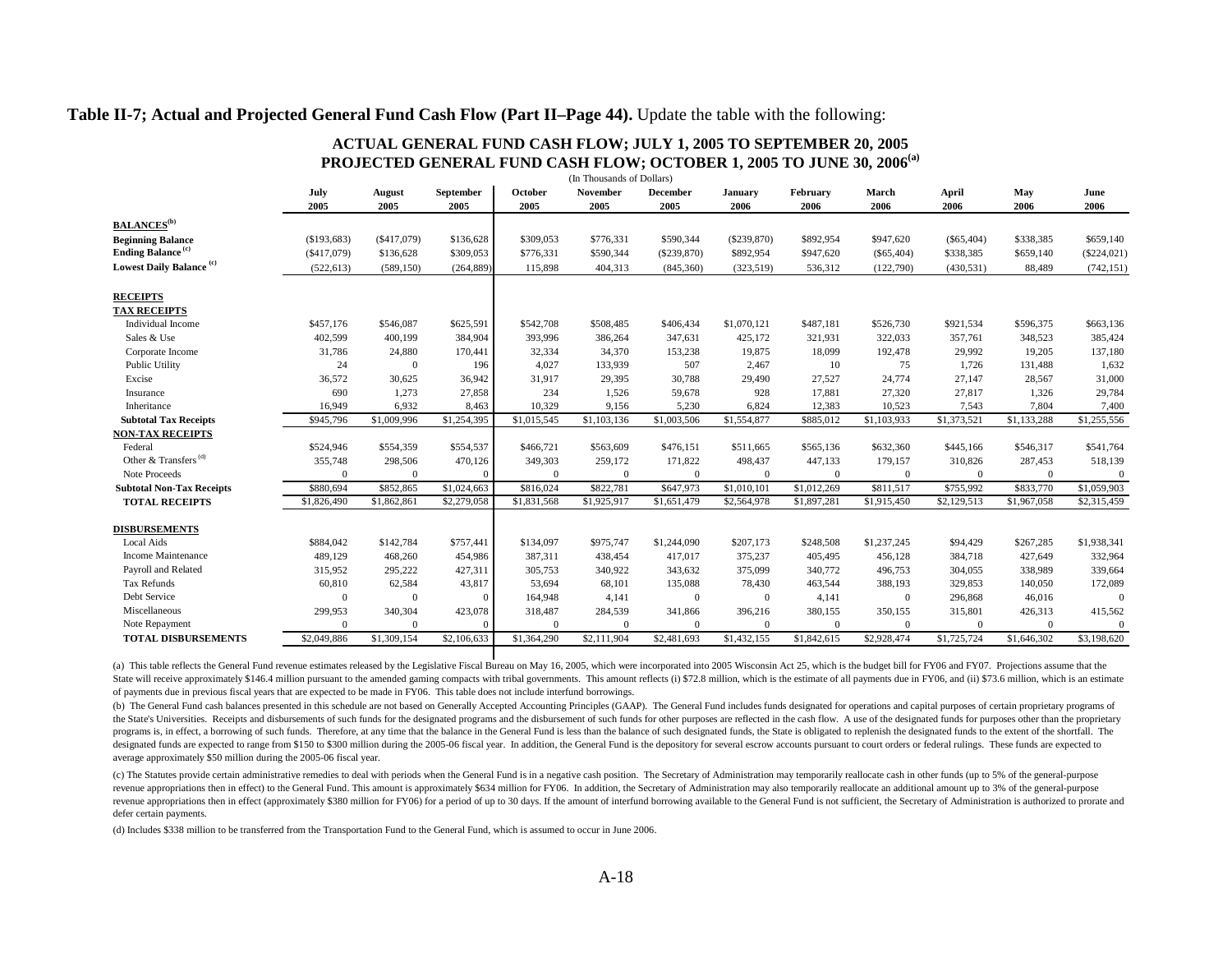### Table II-8; General Fund Cash Receipts and Disbursements Year To Date; Compared to Estimates and Previous Fiscal Year. (Page 45). Update the table with the following:

# **2005-06 FISCAL YEAR** GENERAL FUND CASH RECEIPTS AND DISBURSEMENTS YEAR-TO-DATE **COMPARED TO ESTIMATES AND PREVIOUS FISCAL YEAR<sup>(a)</sup>**

(Cash Basis) As of September 30, 2005

(Amounts in Thousands)

**EV05** through September 2004 FY06 through September 2005

|                               | г 1 оз инопен эсрпенност 2004 |           | r 100 un ough september 2005 |              |          |                         |     |                 |               |                                     |              |                                          |
|-------------------------------|-------------------------------|-----------|------------------------------|--------------|----------|-------------------------|-----|-----------------|---------------|-------------------------------------|--------------|------------------------------------------|
|                               |                               | Actual    |                              | Actual       |          | Estimate <sup>(b)</sup> |     | Variance        |               | Adjusted<br>Variance <sup>(c)</sup> |              | Difference FY05 Actual<br>to FY06 Actual |
| <b>RECEIPTS</b>               |                               |           |                              |              |          |                         |     |                 |               |                                     |              |                                          |
| <b>Tax Receipts</b>           |                               |           |                              |              |          |                         |     |                 |               |                                     |              |                                          |
| Individual Income             | \$                            | 1,646,306 | \$.                          | 1,628,854    | - \$     | 1,745,084 \$            |     | $(116,230)$ \$  |               | (116, 230)                          | \$           | (17, 452)                                |
| <b>Sales</b>                  |                               | 1,155,228 |                              | 1,187,702    |          | 1,201,437               |     | (13, 735)       |               | (13, 735)                           |              | 32,474                                   |
| Corporate Income              |                               | 192,099   |                              | 227,107      |          | 182.494                 |     | 44,613          |               | 44,613                              |              | 35,008                                   |
| Public Utility                |                               | 217       |                              | 220          |          | 221                     |     | (1)             |               | (1)                                 |              | 3                                        |
| Excise                        |                               | 94,859    |                              | 104,139      |          | 94,859                  |     | 9,280           |               | 9,280                               |              | 9,280                                    |
| Insurance                     |                               | 30,017    |                              | 29.821       |          | 30,617                  |     | (796)           |               | (796)                               |              | (196)                                    |
| Inheritance                   |                               | 30,611    |                              | 32,344       |          | 30,611                  |     | 1,733           |               | 1,733                               |              | 1,733                                    |
| <b>Total Tax Receipts</b>     | \$                            | 3,149,337 | \$.                          | 3,210,187    | -S       | 3,285,323               | -S  | $(75, 136)$ \$  |               | (75, 136)                           | $\mathbb{S}$ | 60,850                                   |
| Non-Tax Receipts              |                               |           |                              |              |          |                         |     |                 |               |                                     |              |                                          |
| Federal                       | \$                            | 1,416,874 | \$.                          | 1,633,842 \$ |          | 1,511,043 \$            |     | 122,799         | £.            | 122,799                             | \$           | 216,968                                  |
| Other and Transfers           |                               | 947,700   |                              | 1,124,380    |          | 1,002,177               |     | 122,203         |               | 122,203                             |              | 176,680                                  |
| Note Proceeds                 |                               |           |                              |              |          |                         |     |                 |               |                                     |              | (d)                                      |
| <b>Total Non-Tax Receipts</b> | <sup>\$</sup>                 | 2,364,574 | S                            | 2,758,222    | \$.      | 2,513,220               | -\$ | 245,002         | $\mathcal{S}$ | 245,002                             | \$           | 393,648                                  |
| <b>TOTAL RECEIPTS</b>         | \$                            | 5,513,911 | \$                           | 5,968,409    | \$.      | 5,798,543               | -S  | 169,866         | -S            | 169,866                             | \$           | 454,498                                  |
| <b>DISBURSEMENTS</b>          |                               |           |                              |              |          |                         |     |                 |               |                                     |              |                                          |
| <b>Local Aids</b>             | \$                            | 1,677,122 | \$                           | 1,784,267    | <b>S</b> | 1,734,053 \$            |     | $(50,214)$ \$   |               | (50, 214)                           | \$           | 107,145                                  |
| Income Maintenance            |                               | 1,226,971 |                              | 1,412,375    |          | 1,360,150               |     | (52, 225)       |               | (52, 225)                           |              | 185,404                                  |
| Payroll & Related             |                               | 950.644   |                              | 1,038,485    |          | 1.099.781               |     | 61.296          |               | 61,296                              |              | 87,841                                   |
| <b>Tax Refunds</b>            |                               | 155,712   |                              | 167,211      |          | 165,034                 |     | (2,177)         |               | (2,177)                             |              | 11,499                                   |
| Debt Service                  |                               | 687       |                              |              |          | 4,141                   |     | 4,141           |               | 4,141                               |              | (687)                                    |
| Miscellaneous                 |                               | 945,248   |                              | 1,063,335    |          | 911,963                 |     | (151, 372)      |               | (151, 372)                          |              | 118,087                                  |
| Note Repayment                |                               |           |                              |              |          |                         |     |                 |               |                                     |              |                                          |
| <b>TOTAL DISBURSEMENTS</b>    | <sup>\$</sup>                 | 4,956,384 | S                            | 5,465,673    | \$       | 5,275,122               | -S  | $(190, 551)$ \$ |               | (190, 551)                          | S            | 509,289                                  |
| VARIANCE FY06 YEAR-TO-DATE    |                               |           |                              |              |          |                         | \$  | $(20,685)$ \$   |               | (20, 685)                           |              |                                          |

(a) None of the data presented here has been subjected to customary fiscal period closing procedures or other procedures used in the preparation of a financial statement, including verification, reconciliation, and identified adjustments. In addition, comparison of monthly General Fund financial information has many inherent problems. Unforeseen events (including even a change in weather conditions) or variations from underlying assumptions may cause a decrease in receipts or an increase in disbursements from those projected for a given month.

- (b) Projections reflect the General Fund revenue estimates released by the Legislative Fiscal Bureau on May 16, 2005, which were used in the enacted budget bill for the 2005-06 and 2006-07 fiscal years (2005 Wisconsin Act 25). Projections assume that the State will receive approximately \$146 million in the 2005-06 fiscal year pursuant to the amended gaming compacts with tribal governments. This amount reflects (i) \$72 million, which is the estimate of all payments due this fiscal year, and (ii) \$74 million, which is an estimate of payments due in previous fiscal years that are expected to be made in the 2005-06 fiscal year.
- (c) Changes are sometimes made after the beginning of the fiscal year to the projected revenues and disbursements. Depending on when these changes occur, there are situations in which prior estimates can not be changed and results in large variances. This column includes adjustments to the variances to more accurately reflect the variance between the estimated and actual amounts.
- (d) Operating notes were not issued for the 2004-05 fiscal year, and no operating notes are planned for the 2005-06 fiscal year.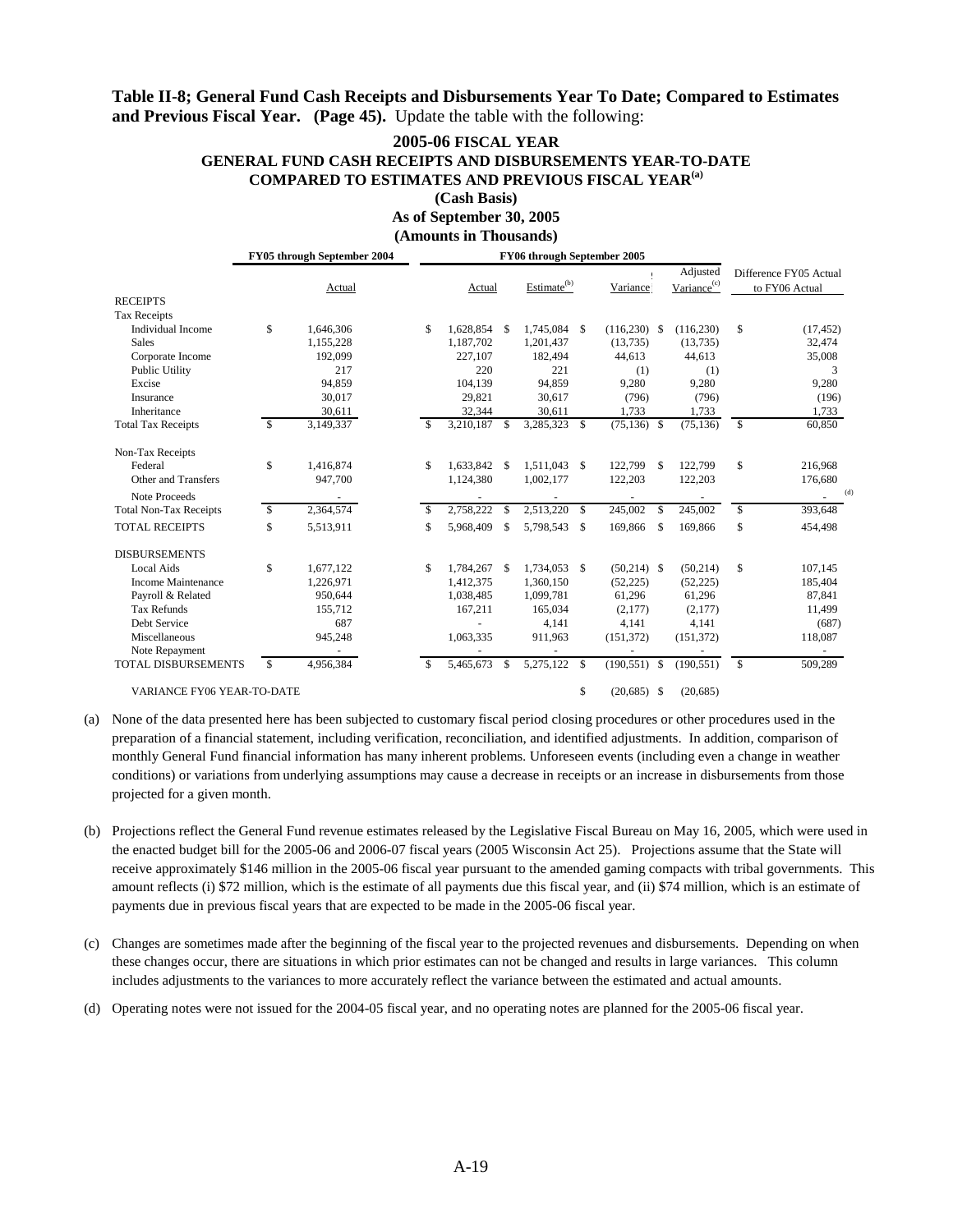#### **Table II-9; General Fund Monthly Position (Page 46). Update the table with the following:**

#### **GENERAL FUND MONTHLY CASH POSITION(a) July 1, 2003 through September 30, 2005 — Actual** October 1, 2005 through June 30, 2006 – Estimated<sup>(b)</sup>

|      |                      | (Amounts in Thousands)  |     |                                      |                              |
|------|----------------------|-------------------------|-----|--------------------------------------|------------------------------|
|      | <b>Starting Date</b> | <b>Starting Balance</b> |     | Receipts <sup>(c)</sup>              | Disbursements <sup>(c)</sup> |
| 2003 | July                 | \$<br>(301, 120)        | (d) | $\overline{\mathbb{S}}$<br>1,676,451 | \$<br>1,997,749              |
|      | August               | (622, 418)              | (d) | 1,461,025                            | 1,239,109                    |
|      | September            | (400, 502)              | (d) | 2,623,535                            | 1,804,526                    |
|      | October              | 418,507                 |     | 1,829,971                            | 1,340,667                    |
|      | November             | 907,811                 |     | 1,583,977                            | 1,627,906                    |
|      | December             | 863,882                 | (d) | 2,427,680                            | 2,277,800                    |
| 2004 | January              | 1,013,762               |     | 2,142,215                            | 1,964,574                    |
|      | February             | 1,191,403               |     | 1,668,211                            | 1,820,788                    |
|      | March                | 1,038,826               | (d) | 1,929,719                            | 2,982,788                    |
|      | April                | (14,243)                | (d) | 2,105,306                            | 1,538,546                    |
|      | May                  | 552,517                 |     | 1,624,996                            | 1,418,939                    |
|      | June                 | 758,574                 | (d) | 2,286,899                            | 3,066,689                    |
|      | July                 | (21,216)                | (d) | 1,525,326                            | 1,935,550                    |
|      | August               | (431, 440)              | (d) | 1,865,101                            | 1,224,534                    |
|      | September            | 209,127                 |     | 2,123,484                            | 1,796,300                    |
|      | October              | 536,311                 |     | 1,717,213                            | 1,377,813                    |
|      | November             | 875,711                 |     | 1,893,722                            | 1,856,738                    |
|      | December             | 912,695                 | (d) | 1,633,039                            | 2,340,555                    |
| 2005 | January              | 205,179                 |     | 2,417,010                            | 1,448,909                    |
|      | February             | 1,173,280               |     | 1,833,051                            | 1,789,367                    |
|      | March                | 1,216,964               |     | 1,859,956                            | 2,704,980                    |
|      | April                | 371,940                 |     | 2,042,253                            | 1,831,196                    |
|      | May                  | 582,997                 |     | 1,895,196                            | 1,475,143                    |
|      | June                 | 1,003,050               | (d) | 2,075,730                            | 3,272,463                    |
|      | July                 | (193, 683)              | (d) | 1,826,490                            | 2,049,886                    |
|      | August               | (417,079)               | (d) | 1,862,861                            | 1,309,154                    |
|      | September            | 136,628                 | (a) | 2,279,058                            | 2,106,633                    |
|      | October              | 309,053                 |     | 1,831,568                            | 1,364,290                    |
|      | November             | 776,331                 |     | 1,925,917                            | 2,111,904                    |
|      | December             | 590,344                 | (d) | 1,651,479                            | 2,481,693                    |
| 2006 | January              | (239, 870)              | (d) | 2,564,978                            | 1,432,155                    |
|      | February             | 892,954                 |     | 1,897,281                            | 1,842,615                    |
|      | March                | 947,620                 | (d) | 1,915,450                            | 2,928,474                    |
|      | April                | (65, 404)               | (d) | 2,129,513                            | 1,725,724                    |
|      | May                  | 338,385                 |     | 1,967,058                            | 1,646,302                    |
|      | June                 | 659,140                 | (d) | 2,315,459                            | 3.198.620                    |

(a) The General Fund balances presented in this table are not based on Generally Accepted Accounting Principles (GAAP).

<sup>(b)</sup> Projections reflect the General Fund revenue estimates released by the Legislative Fiscal Bureau on May 16, 2005, which were used in the enacted budget bill for the 2005-06 and 2006-07 fiscal years (2005 Wisconsin Act 25). Projections assume that the State will receive approximately \$146 million in the 2005-06 fiscal year pursuant to the amended gaming compacts with tribal governments. This amount reflects (i) \$72 million, which is the estimate of all payments due this fiscal year, and (ii) \$74 million, which is an estimate of payments due in previous fiscal years that are expected to be made in the 2005-06 fiscal year.

(c) The amounts shown in September 2003 include receipts from the issuance of operating notes, and amounts shown in February through May 2004 include disbursements for impoundment payments required in connection with the issuance of operating notes. No operating notes were issued for the 2004-05 fiscal year, and no operating notes are planned for the 2005-06 fiscal year.

(d) The Statutes provide certain administrative remedies to deal with periods when the General Fund is in a negative cash position. The Secretary of Administration may temporarily reallocate cash in other funds (up to 5% of the general-purpose revenue appropriations then in effect) to the General Fund. This amount was approximately \$634 million for the 2005-06 fiscal year. In addition, the Secretary of Administration may also temporarily reallocate an additional amount up to 3% of the general-purpose revenue appropriations then in effect (approximately \$380 million for the 2005-06 fiscal year) for a period of up to 30 days. If the amount of interfund borrowing available to the General Fund is not sufficient, the Secretary of Administration is authorized to prorate and defer certain payments.

**Source: Wisconsin Department of Administration.**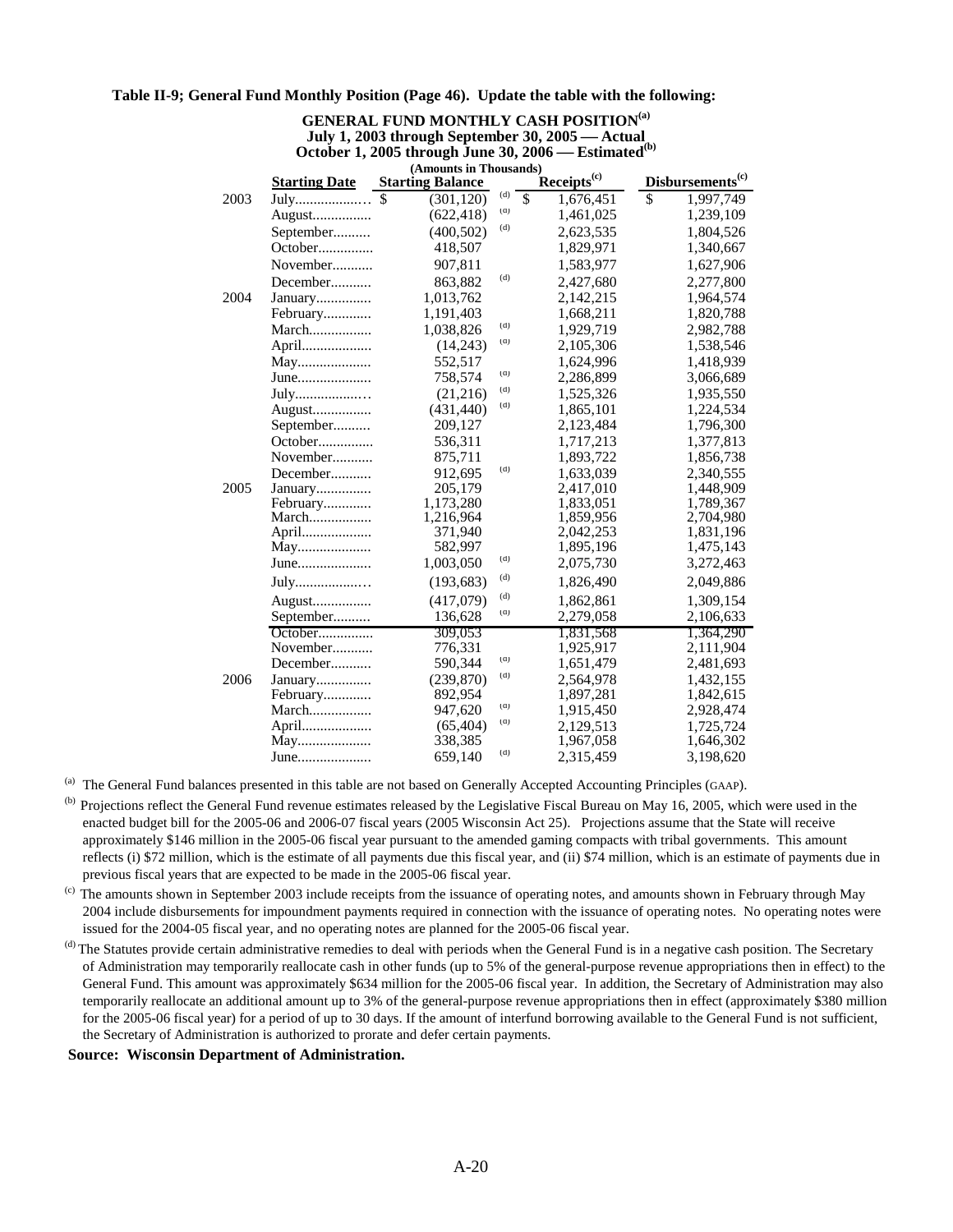#### **Table II-10; Balances in Funds Available for Interfund Borrowing (Page 47).** Update the table with the following:

#### BALANCES IN FUNDS AVAILABLE FOR INTERFUND BORROWING<sup>(a)</sup>

#### **July 31, 2003 to September 30, 2005 — Actual**

**October 31, 2005 to June 30, 2006— Estimated(b)**

#### **(Amounts in Millions)**

The following two tables show, on a monthly basis, the cash balances available for interfund borrowing. The first table does not include balances in the Local Government Investment Pool (LGIP). While the LGIP is available for interfund borrowing, funds in the LGIP are deposited and withdrawn by local units of government, and thus are outside the control of the State.

| (Does Not Include Balances in the Local Government Investment Pool) |             |         |             |       |  |  |  |  |  |  |
|---------------------------------------------------------------------|-------------|---------|-------------|-------|--|--|--|--|--|--|
| <b>Month (Last Day)</b>                                             | 2003        | 2004    | 2005        | 2006  |  |  |  |  |  |  |
| January                                                             |             | \$1,027 | \$.<br>830  | 830   |  |  |  |  |  |  |
| February                                                            |             | 1,126   | 960         | 960   |  |  |  |  |  |  |
| March                                                               |             | 1,179   | 1,043       | 1,043 |  |  |  |  |  |  |
| April                                                               |             | 1,157   | 964         | 963   |  |  |  |  |  |  |
| May                                                                 |             | 1,163   | 1,045       | 1,045 |  |  |  |  |  |  |
| June                                                                |             | 1,054   | 1,182       | 1,117 |  |  |  |  |  |  |
| July                                                                | S.<br>1.140 | 908     | 1,048       |       |  |  |  |  |  |  |
| August                                                              | 1,242       | 1,003   | 1,100       |       |  |  |  |  |  |  |
| September                                                           | 1,226       | 997     | 1,176       |       |  |  |  |  |  |  |
| October                                                             | 1,187       | 954     | $954^{(b)}$ |       |  |  |  |  |  |  |
| November                                                            | 1,078       | 827     | 827         |       |  |  |  |  |  |  |
| December                                                            | 1,130       | 892     | 892         |       |  |  |  |  |  |  |

The second table includes the balances in the LGIP. The average daily balances in the LGIP for the past five years have ranged from a low of \$2.216 billion during November 2002 to a high of \$4.521 billion during March 2002.

| (Includes Balances in the Local Government Investment Pool) |         |         |               |          |  |  |  |  |  |
|-------------------------------------------------------------|---------|---------|---------------|----------|--|--|--|--|--|
| <b>Month (Last Day)</b>                                     | 2003    | 2004    | 2005          | 2006     |  |  |  |  |  |
|                                                             |         | \$4,673 | \$3,818       | \$ 3,818 |  |  |  |  |  |
|                                                             |         | 4,852   | 3,984         | 3,984    |  |  |  |  |  |
|                                                             |         | 5,197   | 4,101         | 4,101    |  |  |  |  |  |
|                                                             |         | 4,707   | 3,749         | 3,749    |  |  |  |  |  |
|                                                             |         | 4,417   | 3,627         | 3,626    |  |  |  |  |  |
|                                                             |         | 4,274   | 3,905         | 4,329    |  |  |  |  |  |
|                                                             | \$5,135 | 4,268   | 4,193         |          |  |  |  |  |  |
|                                                             | 4,580   | 3,904   | 3,823         |          |  |  |  |  |  |
| September                                                   | 4,378   | 3,726   | 3,746         |          |  |  |  |  |  |
| October                                                     | 3,922   | 3,233   | $3,234^{(b)}$ |          |  |  |  |  |  |
| November                                                    | 3,797   | 3,059   | 3,059         |          |  |  |  |  |  |
| December                                                    | 4,090   | 3,392   | 3,392         |          |  |  |  |  |  |

(a) The following funds are available for interfund borrowing. The amounts shown reflect a reduction in the aggregate cash balances available to the extent any fund listed below has a negative balance and is subject to interfund borrowing.

| Transportation                          | Common School               |                                                     | Conservation (Partial)                    |  |  |
|-----------------------------------------|-----------------------------|-----------------------------------------------------|-------------------------------------------|--|--|
| Local Government Investment Pool        | Wisconsin Election Campaign |                                                     | Farms for the Future                      |  |  |
| Investment & Local Impact               | Agrichemical Management     |                                                     | Elderly Property Tax Deferral             |  |  |
| <b>Historical Society Trust</b>         | Lottery                     |                                                     | School Income Fund                        |  |  |
| Children's Trust                        | Benevolent                  |                                                     | Racing                                    |  |  |
| Environmental Improvement Fund          | Uninsured Employers         |                                                     | Environmental                             |  |  |
| Local Government Property Insurance     | University Trust Principal  |                                                     | Patients Compensation                     |  |  |
| Veterans Mortgage Loan Repayment        | Mediation                   |                                                     | <b>State Building Trust</b>               |  |  |
| <b>Medical Assistance</b>               |                             | <b>Agricultural College</b>                         |                                           |  |  |
| Normal School                           |                             |                                                     | Wisconsin Health Education Loan Repayment |  |  |
| University                              |                             | Waste Management                                    |                                           |  |  |
| Groundwater                             |                             |                                                     | Work Injury Supplemental Benefit          |  |  |
| Health Insurance Risk Sharing Plan      | Recycling                   |                                                     |                                           |  |  |
| Petroleum Storage Environmental Cleanup |                             | <b>Unemployment Compensation Interest Repayment</b> |                                           |  |  |

(b) Amounts for October 31, 2005 and subsequent months are projected.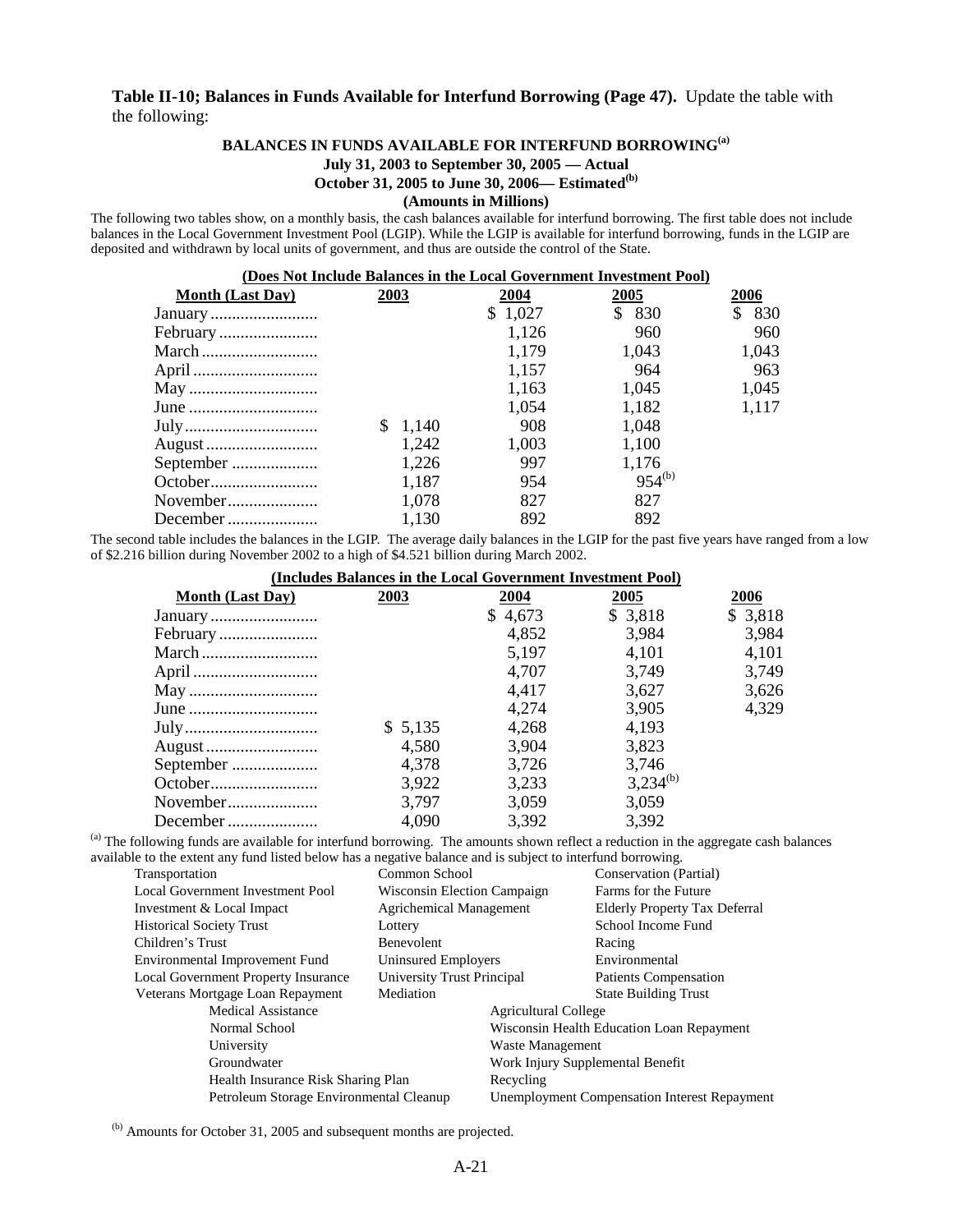**Table II-11; General Fund Recorded Revenues (Page 48**). Update the table with the following:

|                                      | <b>Annual Fiscal Report</b><br><b>Revenues</b> |                               |     | Projected<br><b>Revenues</b> |    | <b>Recorded Revenues</b><br>July 1, 2004 to | <b>Recorded Revenues</b><br>July 1, 2005 to |                                   |  |
|--------------------------------------|------------------------------------------------|-------------------------------|-----|------------------------------|----|---------------------------------------------|---------------------------------------------|-----------------------------------|--|
|                                      |                                                | $2004 - 05$ FY <sup>(b)</sup> |     | 2005-06 $FY^{(c)}$           |    | September 30, 2004 <sup>(d)</sup>           |                                             | September 30, 2005 <sup>(e)</sup> |  |
| Individual Income Tax                | \$.                                            | 5,650,109,000                 | \$. | 6,144,500,000                | \$ | 1,082,472,740                               | <sup>\$</sup>                               | 1,173,868,808                     |  |
| General Sales and Use Tax            |                                                | 4,038,715,000                 |     | 4,181,600,000                |    | 691,700,619                                 |                                             | 719,247,016                       |  |
| Corporate Franchise                  |                                                |                               |     |                              |    |                                             |                                             |                                   |  |
| and Income Tax                       |                                                | 764,053,000                   |     | 683,320,000                  |    | 170,696,322                                 |                                             | 210,741,599                       |  |
| Public Utility Taxes                 |                                                | 254,443,000                   |     | 267,465,000                  |    | 269,815                                     |                                             | 77,402                            |  |
| Excise Taxes                         |                                                | 359,444,000                   |     | 354,720,000                  |    | 64,273,800                                  |                                             | 65,902,104                        |  |
| Inheritance Taxes                    |                                                | 112,346,000                   |     | 105,000,000                  |    | 30,418,145                                  |                                             | 32,360,125                        |  |
| Insurance Company Taxes              |                                                | 129,839,000                   |     | 131,000,000                  |    | 2,003,595                                   |                                             | 1,491,193                         |  |
| Miscellaneous Taxes                  |                                                | 87,701,000                    |     | 89,500,000                   |    | 18,831,715                                  |                                             | 20,835,119                        |  |
|                                      | \$.                                            | 11,396,650,000                | \$  | 11,957,105,000               |    | 2,060,666,751                               |                                             | 2,224,523,365                     |  |
| Federal and Other Inter-             |                                                |                               |     |                              |    |                                             |                                             |                                   |  |
| Governmental Revenues <sup>(f)</sup> | \$                                             | 6,190,669,000                 | \$  | 5,881,969,000                |    | 1,424,470,004                               |                                             | 1,593,232,080                     |  |
| Dedicated and                        |                                                |                               |     |                              |    |                                             |                                             |                                   |  |
|                                      |                                                | 3,584,486,000                 |     | 4,445,764,600                |    | 1,037,182,873                               |                                             | 1,048,159,890                     |  |
| TOTAL                                | \$                                             | 21,171,805,000                | S.  | 22, 284, 838, 600            | \$ | 4,522,319,628                               | \$.                                         | 4,865,915,334                     |  |

#### **General Fund Recorded Revenues(a) (Agency Recorded Basis) July 1, 2005 to September 30, 2005 compared with previous year**

(a) None of the data presented here has been subjected to customary fiscal period closing procedures or other procedures used in the preparation of a financial statement, including verification, reconciliation, and identified adjustments.

- (b) The amounts are from the Annual Fiscal Report (budgetary basis) for the 2004-05 fiscal year, dated October 15, 2005.
- (c) Projections reflect the General Fund revenue estimates released by the Legislative Fiscal Bureau on May 16, 2005, which were used in the enacted budget bill for the 2005-06 and 2006-07 fiscal years (2005 Wisconsin Act 25). Projections assume that the State will receive approximately \$146 million in the 2005-06 fiscal year pursuant to the amended gaming compacts with tribal governments. This amount reflects (i) \$72 million, which is the estimate of all payments due this fiscal year, and (ii) \$74 million, which is an estimate of payments due in previous fiscal years that are expected to be made in the 2005-06 fiscal year.
- (d) The amounts shown are fiscal year 2004-05 revenues as recorded by state agencies.
- (e) The amounts shown are fiscal year 2005-06 revenues as recorded by state agencies.
- (f) This category includes intergovernmental transfers. The amount of these transfers may vary greatly between fiscal years, and therefore, this category may not be comparable on a historical basis.
- (g) Certain transfers between General Fund appropriations are recorded as both revenues and expenditures of the General Fund. The amount of these transfers may vary greatly between fiscal years, and therefore, this category may not be comparable on a historical basis.

**Source: Wisconsin Department of Administration.**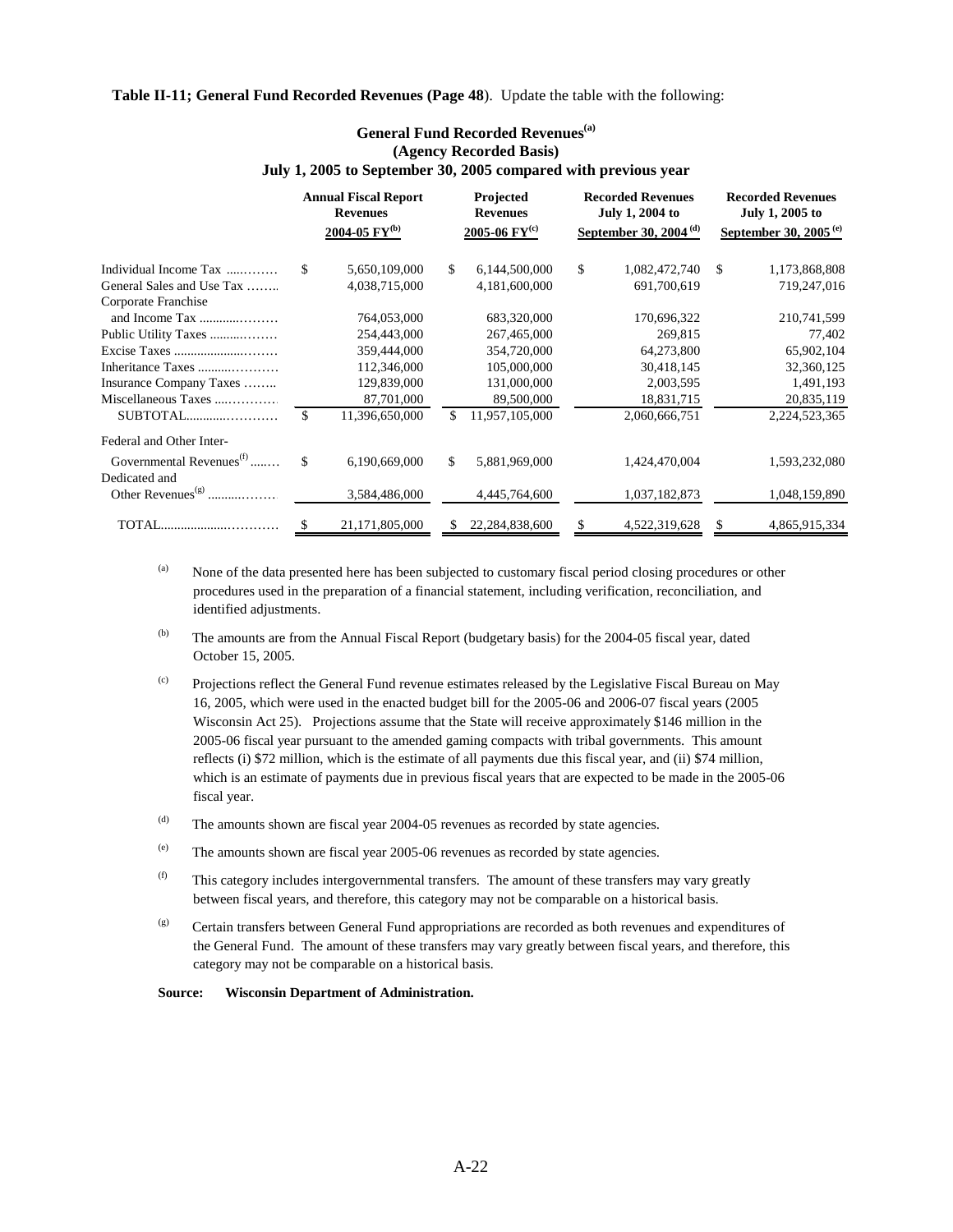### **Table II-12; General Fund Recorded Expenditures By Function (Page 49).** Update the table with the following:

#### **General Fund Recorded Expenditures By Function(a) (Agency Recorded Basis) July 1, 2005 to September 30, 2005 compared with previous year**

|                             |  | <b>Annual Fiscal Report</b><br><b>Expenditures</b><br>2004–05 $FY^{(b)}$ |    | <b>Appropriations</b><br>2005–06 $FY^{(c)}$ |    | <b>Recorded</b><br><b>Expenditures</b><br>July 1, 2004 to<br>September 30, $2004(d)$ | <b>Recorded</b><br><b>Expenditures</b><br>July 1, 2005 to<br>September 30, $2005^{(e)}$ |                 |  |
|-----------------------------|--|--------------------------------------------------------------------------|----|---------------------------------------------|----|--------------------------------------------------------------------------------------|-----------------------------------------------------------------------------------------|-----------------|--|
|                             |  | 253,520,000                                                              | S. | 288,639,300                                 | \$ | 60.624.043                                                                           | \$                                                                                      | 60,991,485      |  |
|                             |  | 9,614,612,000                                                            |    | 10,151,858,300                              |    | 1,868,320,781                                                                        |                                                                                         | 1,956,246,458   |  |
| Environmental Resources     |  | 233,160,000                                                              |    | 296,476,000                                 |    | 32,507,098                                                                           |                                                                                         | 22,988,458      |  |
| Human Relations & Resources |  | 8.933.512.000                                                            |    | 8.496.069.700                               |    | 2.176.964.776                                                                        |                                                                                         | 2.278.210.550   |  |
|                             |  | 626.194.000                                                              |    | 890,108,400                                 |    | 141,446,724                                                                          |                                                                                         | 170,660,730     |  |
|                             |  | 114,247,000                                                              |    | 113,245,800                                 |    | 35,078,922                                                                           |                                                                                         | 35,503,482      |  |
|                             |  | 58,234,000                                                               |    | 63,707,200                                  |    | 11.086.686                                                                           |                                                                                         | 11,940,247      |  |
| General Appropriations      |  | 1,654,699,000                                                            |    | 1,915,407,600                               |    | 670,569,785                                                                          |                                                                                         | 670,984,741     |  |
|                             |  | 21.488.178.000                                                           |    | \$22,215,512,300                            |    | \$4,996,598,816                                                                      |                                                                                         | \$5.207.526.150 |  |
|                             |  |                                                                          |    |                                             |    |                                                                                      |                                                                                         |                 |  |

(a) None of the data presented here has been subjected to customary fiscal period closing procedures or other procedures used in the preparation of a financial statement, including verification, reconciliation, and identified adjustments.

(b) The amounts are from the Annual Fiscal Report (budgetary basis) for the fiscal year 2004-05, dated October 15, 2005.

(c) Estimated appropriations based on the 2005-07 biennial budget bill (2005 Wisconsin Act 25).

(d) The amounts shown are fiscal year 2004-05 expenditures as recorded by state agencies.

(e) The amounts shown are fiscal year 2005-06 expenditures as recorded by state agencies.

**Source: Wisconsin Department of Administration.**

**Part III—Introduction Table (Page 81).** Update the table with the following:

On March 29, 2005, Moody's Investors Service, Inc. changed the rating outlook on the State's general obligations from "negative" to "stable".

On November 9, 2005, Standard & Poor's Ratings Services changed the rating outlook on the State's general obligations from "stable" to "positive".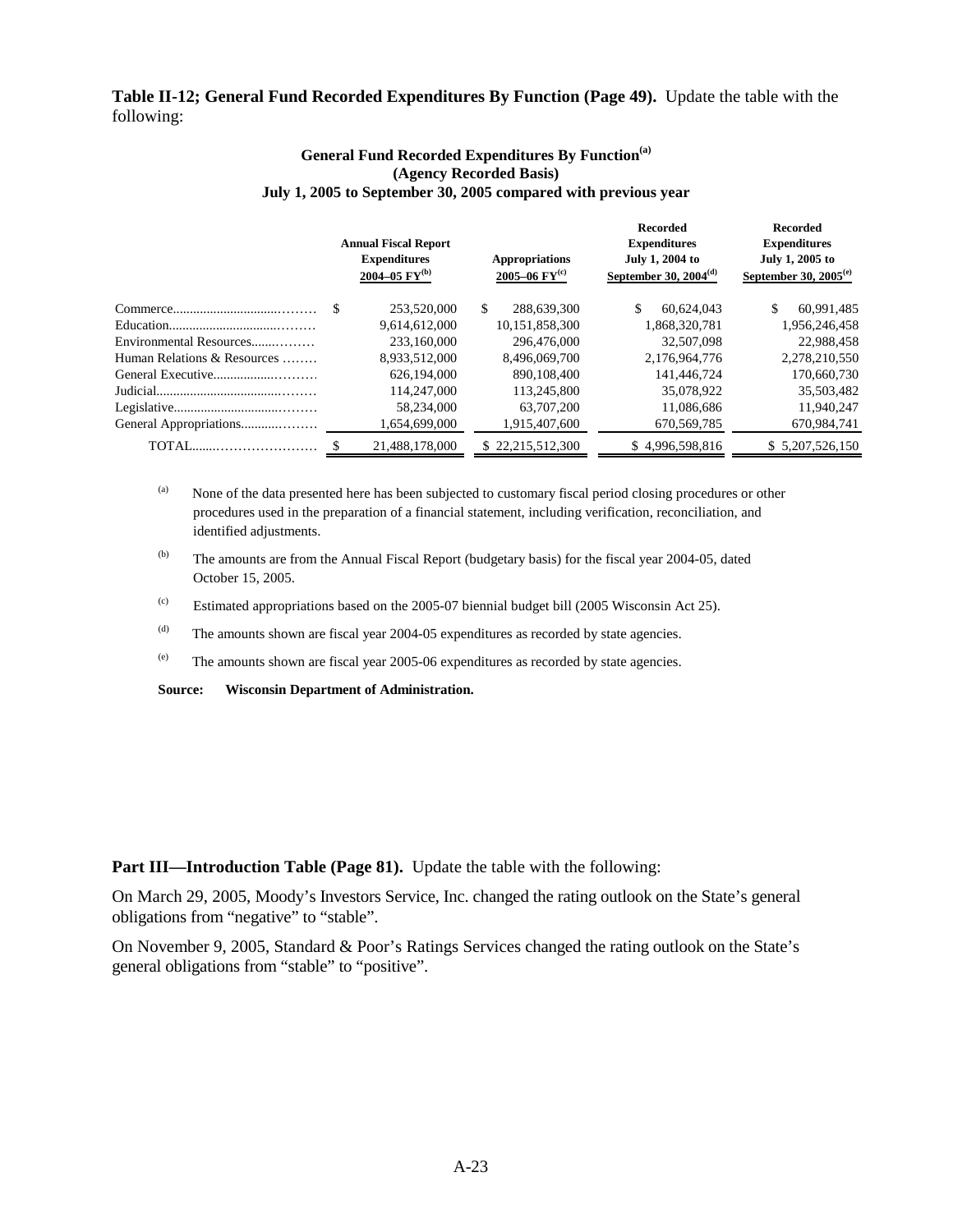# **APPENDIX B**

# **EXPECTED FORM OF BOND COUNSEL OPINION**

<span id="page-35-0"></span>*Upon delivery of the Bonds, it is expected that Foley & Lardner LLP will deliver a legal opinion in substantially the following form:* 

# (Letterhead of Foley & Lardner LLP) **\$48,275,000 STATE OF WISCONSIN GENERAL OBLIGATION BONDS OF 2005, SERIES E**

 We have served as bond counsel in connection with the issuance by the State of Wisconsin **(State)** of its \$48,275,000 General Obligation Bonds of 2005, Series E, dated December 8, 2005 **(Bonds)**. The Bonds are being issued pursuant to Chapters 18 and 20, Wisconsin Statutes, and a resolution adopted by the State of Wisconsin Building Commission **(Commission)** on October 24, 2000, as amended by resolutions adopted by the Commission on July 30, 2003 and August 9, 2005 **(**as amended, the **Resolution)**.

We examined the law, a certified copy of the proceedings relating to the issuance of the Bonds, and certifications of public officials and others. As to questions of fact material to our opinion, we relied upon those certified proceedings and certifications without independently undertaking to verify them.

Based upon this examination, it is our opinion that, under existing law:

1. The Bonds are valid and binding general obligations of the State.

2. The Resolution has been duly adopted by the Commission and is a valid and binding obligation of the State enforceable upon the State as provided in the Resolution.

3. The full faith, credit, and taxing power of the State are irrevocably pledged to the payment of the principal of, premium, if any, and interest on the Bonds as the Bonds mature and become due. There has been irrevocably appropriated, as a first charge upon all revenues of the State, a sum sufficient for such purpose.

4. Interest on the Bonds is excluded from gross income for federal income tax purposes. It also is not an item of tax preference for purposes of the federal alternative minimum tax imposed on all taxpayers. For the purpose of computing the alternative minimum tax imposed on certain corporations, however, interest on the Bonds is taken into account in determining adjusted current earnings. The State must comply with all requirements of the Internal Revenue Code that must be satisfied after the Bonds are issued for interest on the Bonds to be, or continue to be, excluded from gross income for federal income tax purposes. The State has agreed to do so. A failure to comply may cause interest on the Bonds to be included in gross income for federal income tax purposes, in some cases retroactive to the date the Bonds were issued. This letter expresses no opinion about other federal tax law consequences regarding the Bonds.

The rights of the owners of the Bonds and the enforceability of the Bonds may be limited by bankruptcy, insolvency, reorganization, moratorium, and other similar laws affecting creditors' rights and by equitable principles (which may be applied in either a legal or an equitable proceeding). This letter expresses no opinion as to the availability of any particular form of judicial relief.